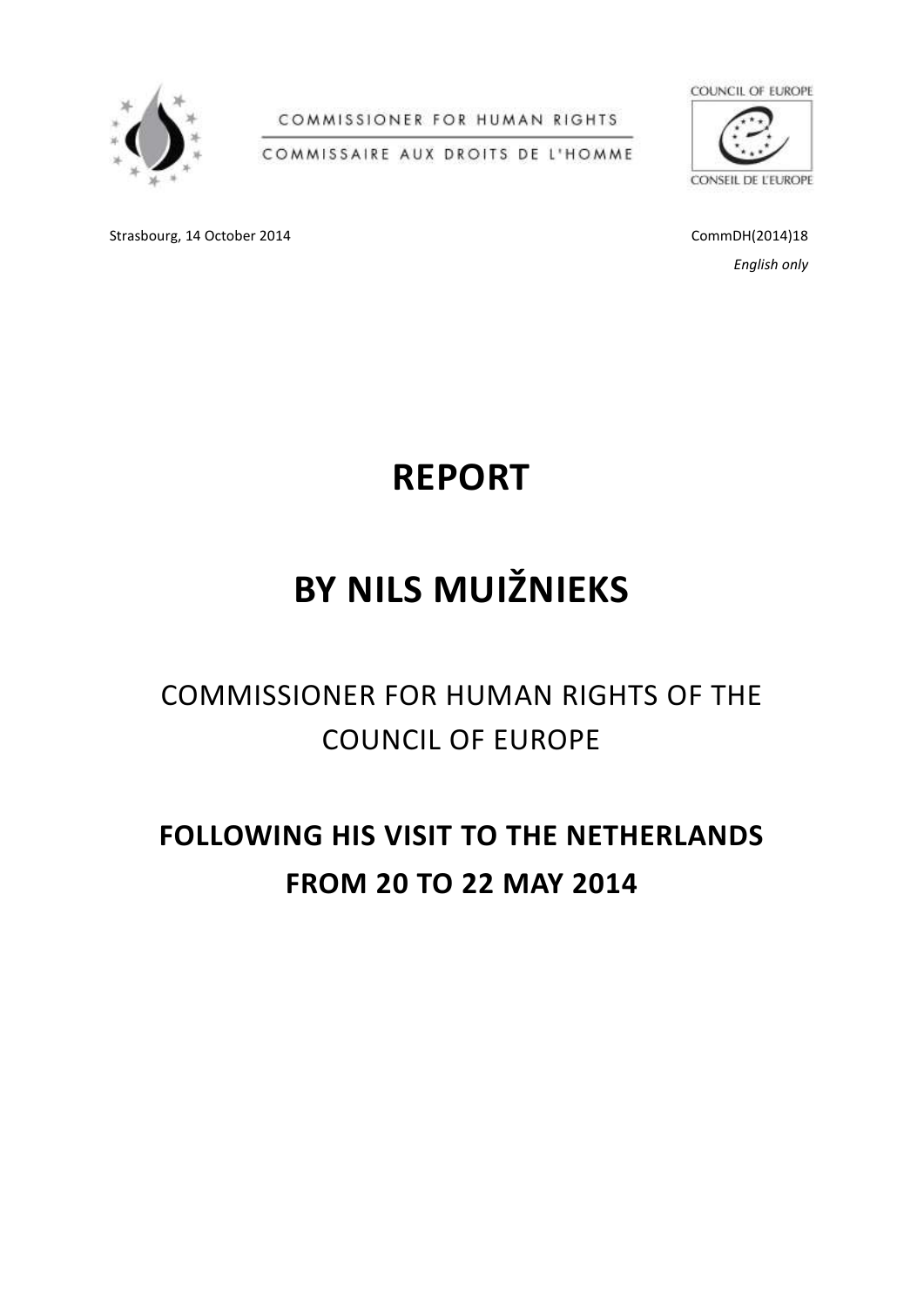| Legal and institutional framework for the protection and promotion of human rights 7<br>1 |       |  |  |  |
|-------------------------------------------------------------------------------------------|-------|--|--|--|
|                                                                                           | 1.1   |  |  |  |
|                                                                                           | 1.2   |  |  |  |
|                                                                                           | 1.3   |  |  |  |
|                                                                                           | 1.4   |  |  |  |
|                                                                                           | 1.5   |  |  |  |
|                                                                                           | 1.6   |  |  |  |
|                                                                                           | 1.7   |  |  |  |
|                                                                                           | 1.8   |  |  |  |
| $\mathbf{2}$                                                                              |       |  |  |  |
|                                                                                           | 2.1   |  |  |  |
|                                                                                           | 2.1.1 |  |  |  |
|                                                                                           | 2.1.2 |  |  |  |
|                                                                                           | 2.1.3 |  |  |  |
|                                                                                           | 2.2   |  |  |  |
|                                                                                           | 2.2.1 |  |  |  |
|                                                                                           | 2.2.2 |  |  |  |
|                                                                                           | 2.2.3 |  |  |  |
|                                                                                           | 2.3   |  |  |  |
|                                                                                           | 2.3.1 |  |  |  |
| 3                                                                                         |       |  |  |  |
|                                                                                           | 3.1   |  |  |  |
|                                                                                           | 3.1.1 |  |  |  |
|                                                                                           | 3.1.2 |  |  |  |
|                                                                                           | 3.1.3 |  |  |  |
|                                                                                           | 3.2   |  |  |  |
|                                                                                           | 3.2.1 |  |  |  |
|                                                                                           | 3.3   |  |  |  |
|                                                                                           | 3.3.1 |  |  |  |
|                                                                                           | 3.4   |  |  |  |
|                                                                                           | 3.4.1 |  |  |  |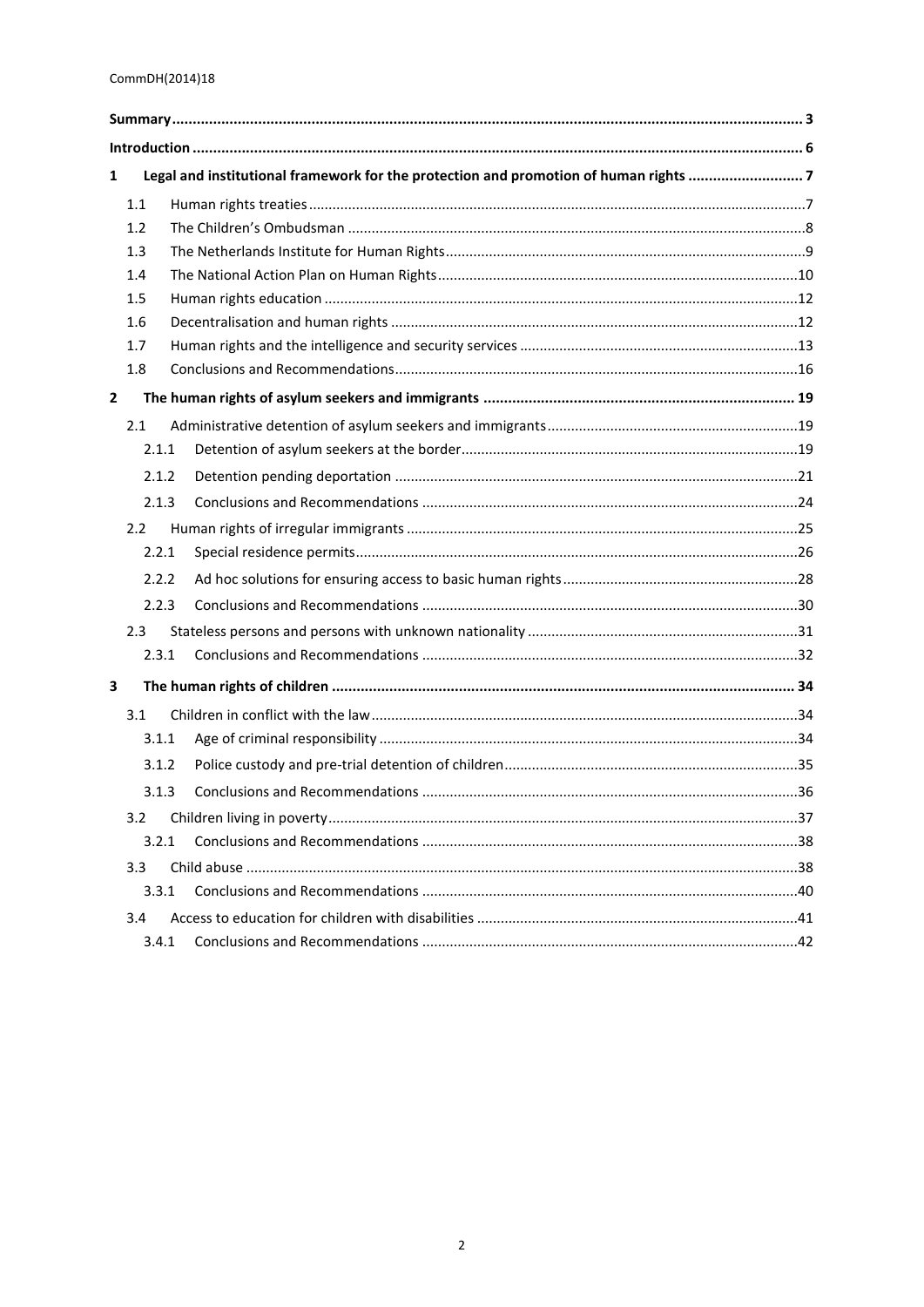#### <span id="page-2-0"></span>**SUMMARY**

Commissioner Nils Muižnieks and his delegation visited the Netherlands from 20 to 22 May 2014. In the course of the visit the Commissioner held discussions with state authorities and non-governmental, national and international organisations. The present report focuses on the following human rights issues:

#### **Legal and institutional framework for the protection and promotion of human rights**

The Netherlands possesses a well-established system for promoting and protecting human rights. The Commissioner welcomes that, since the report of his predecessor in 2009, the country has ratified a number of international and European conventions of relevance to human rights. However, he urges the Dutch authorities to ratify several additional human rights instruments including the UN Convention on the Rights of Persons with Disabilities and the Council of Europe Convention on preventing and combating violence against women and domestic violence. He stresses that the current status and rank of international human rights treaties as provided in the Constitution should not be undermined in the future and that the economic, social and cultural rights provided for in such treaties should be applicable and justiciable in the Dutch domestic legal system.

The Netherlands' human rights infrastructure has recently been reinforced through the establishment of a Children's Ombudsman in 2011 and of the Netherlands Institute for Human Rights (NIHR) in 2012, and the adoption of the first National Action Plan on Human Rights (NAPHR) in 2013. Emphasising the crucial role that human rights structures play, notably in times of economic crisis, the Commissioner strongly recommends that the Dutch authorities ensure adequate funding for these structures in the Netherlands, refrain, in particular, from cutting the budget of the NIHR and consider strengthening the financial independence of this institution.

Welcoming the adoption of the NAPHR, the Commissioner invites the authorities to reinforce the participation and consultation of civil society in its implementation, evaluation and future development. An independent evaluation of the implementation of the NAPHR, based on clear benchmarks and timeframes, is also essential. The Commissioner furthermore calls on the Dutch authorities to include more ambitious and measurable goals in its future action plans on human rights. More generally, the Commissioner invites the Dutch authorities to adopt more systematically a human rights-based approach to their policies at the national and local levels.

As regards human rights education, the Commissioner invites the Dutch authorities to explicitly include human rights in the attainment targets for primary and secondary education and to take measures to ensure that civil servants working at central and local levels are trained on human rights issues.

In recent years, various areas of responsibility with important human rights implications have been transferred from central government to local authorities. The Commissioner stresses that this decentralisation process should be accompanied by measures to ensure that the local authorities are properly trained in human rights and have sufficient financial and human resources to accomplish their new tasks. The Dutch authorities should also provide the necessary coordination and guidance on the provision of services and monitor the impact of the decentralisation process on the practical enjoyment of human rights.

The legal framework for the oversight of the Dutch intelligence and security activities is currently undergoing significant reform. This framework includes the 2002 Intelligence Service Act, which provides the legal basis for the use of powers, including special powers, by the intelligence and security services and establishes an independent Review Committee for the Intelligence and Security Services mandated to review the latter's core activities. In this context, the Commissioner stresses that the new legislation should take into consideration the quick evolution of technologies (such as use of metadata) available to the relevant services and fully comply with the European Convention on Human Rights (ECHR) as interpreted by the European Court of Human Rights concerning the protection of privacy and personal data.

#### **The human rights of asylum seekers and immigrants**

The Commissioner is concerned at the extensive use of administrative detention by the Dutch authorities with regard to asylum seekers and immigrants and recalls that these persons should not be treated as criminals. He calls on the Dutch authorities to ensure that detention of asylum seekers and migrants is used as last resort, for the shortest possible period of time and only after first reviewing all other alternatives and finding that there is no effective alternative, in accordance with international standards.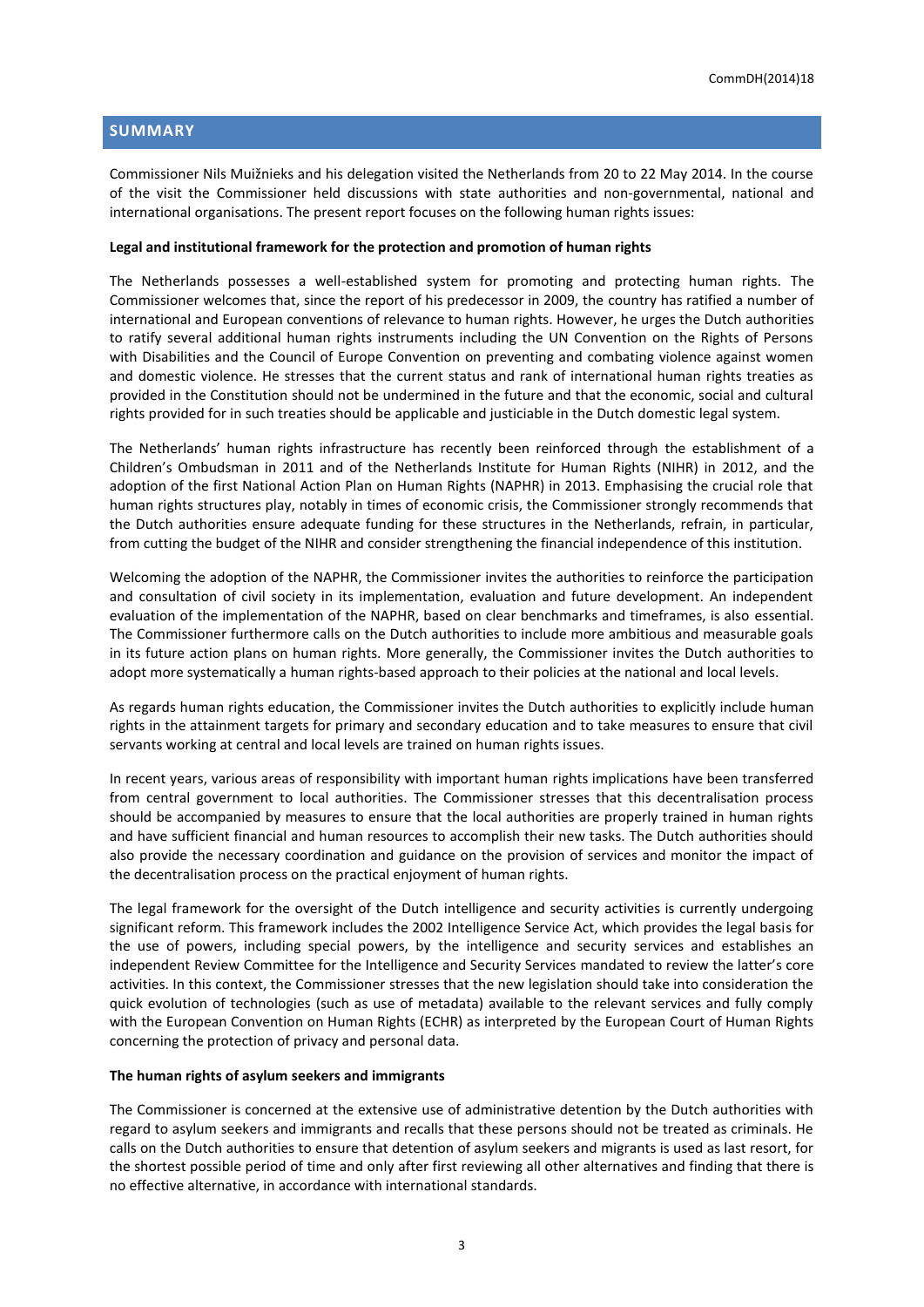#### CommDH(2014)18

As concerns detention at the border, all asylum seekers who arrive at external borders are systematically detained for a period of up to 14 days, during which their asylum claim is processed. While an exception is made for unaccompanied migrant children, no such exemption exists for families with children. While welcoming the measures announced by the government aiming at reducing the number of families with children detained at the border, the Commissioner urges the Dutch authorities to stop the detention of all asylum seeker children. In addition, the Commissioner stresses that asylum seekers in particularly vulnerable situations should not be kept in border detention.

Concerning foreigners who are staying irregularly in the country who can be detained for the purpose of deportation (this includes rejected asylum seekers), the law allows for the detention of families with children who indicate that they will not co-operate and, in exceptional cases, unaccompanied migrant children. In view of reports according to which persons in a situation of particular vulnerability are sometimes detained for immigration purposes, the Commissioner urges the Dutch authorities not to place such persons in detention. The Commissioner is also concerned at reports according to which immigrants have been repeatedly detained for periods of several months with only short periods of time in between during which they are free. Some immigrants are reportedly deprived of their liberty despite the fact that it is known in advance that the objective for which this deprivation of liberty is allowed, i.e. deportation, is not feasible.

Under the current regime applicable to detention pending deportation, foreigners are exposed to serious punitive measures, such as the placement in an isolation cell. Their access to meaningful activities during detention is limited. Access to healthcare for immigrants detained pending deportation should also be improved.

Another issue of serious concern to the Commissioner is the situation of legal limbo for many persons in an irregular situation, including children. An unidentified number of irregular immigrants end up in destitution on the streets or in camps as they do not manage to access existing emergency shelters. The Commissioner recalls that anyone, irrespective of whether their stay in a country is lawful, has the right to an adequate standard of living for himself and his family, including adequate food, clothing and shelter.

The Commissioner welcomes the steps taken by the government to grant residence permits to some of the immigrants who cannot be returned, notably through the so-called "no-fault" procedure, as well as to child asylum seekers whose applications were rejected but who have been living in the country for a certain period of time (Children's Pardon). However, he invites the Dutch authorities to review the conditions applying to these schemes which are very restrictive. Where return is impossible or particularly difficult, the Dutch authorities should find solutions to authorise the relevant person to stay in the Netherlands in conditions which meet their basic needs and respect their human rights.

As concerns stateless persons living in the Netherlands, the Commissioner calls upon the Dutch authorities to improve legislation and practice relating to the identification and determination of statelessness. In particular, he strongly recommends that the Dutch authorities establish an accessible and efficient statelessness determination procedure and rescind the requirement of lawful stay for the acquisition of Dutch nationality by stateless children born in the Netherlands.

#### **The human rights of children**

In the field of juvenile justice, the Commissioner calls on the Dutch authorities to increase the current minimum age of criminal responsibility (currently at 12 years) and change the law which allows, by way of exception, that some 16 or 17-year-old children are treated as adult criminals. As concerns pre-trial detention, recalling that the arrest, detention or imprisonment of a child should only be used as a measure of last resort, the Commissioner urges the Dutch authorities to ensure that alternatives to pre-trial custodial settings are fully used in practice. The Commissioner also considers that there is a need to ensure that police custody of juveniles better complies with child-friendly justice.

The Commissioner is concerned at the negative impact of growing child poverty on the enjoyment of children's rights in the Netherlands. He stresses that in times of economic crisis, the Dutch government has the duty to protect the most vulnerable from a reduction in the enjoyment of their human rights, in particular social and economic rights. Anti-poverty policies specifically geared to children should be developed by municipalities,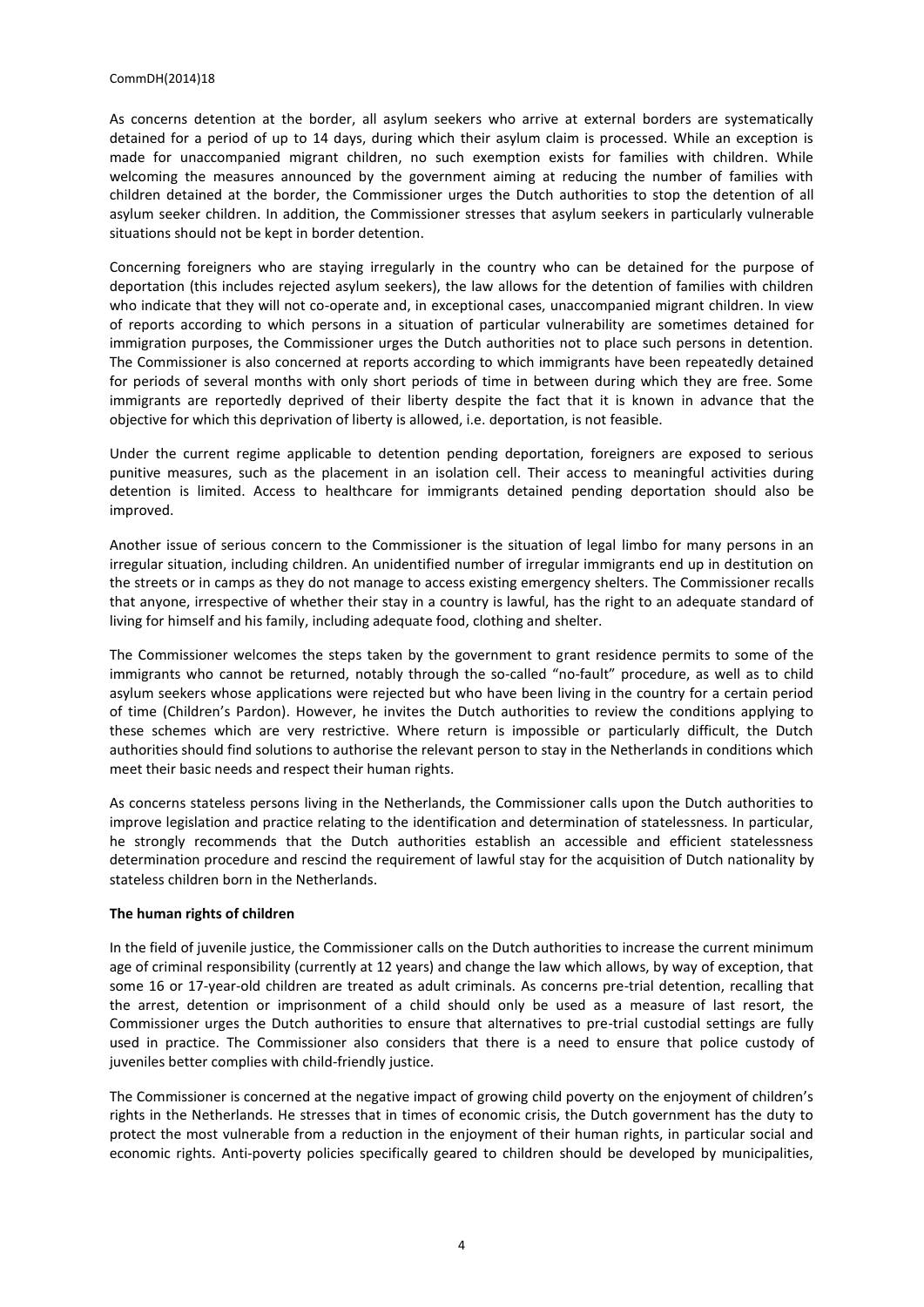and the central government should monitor these policies with a view to ensuring that no child is left outside the scope of these measures and that they are effective.

The occurrence of child abuse in the context of domestic violence, through the social media or bullying at school remains an issue of concern for the Commissioner. While welcoming the measures already taken to combat different forms of child abuse, the Commissioner invites the Dutch authorities to ensure a proactive implementation of the existing tools against child abuse. In addition, in view of the current decentralisation process, the work of the municipalities in this field should be monitored by the central authorities to ensure that the decentralisation does not impact negatively on the right of children not to be victims of abuse.

The Commissioner is seriously concerned about the fact that many children with disabilities are segregated from their peers in the Dutch education system. He considers that the Appropriate Education Act which entered into force in 2014 represents a step in the right direction. However, the Commissioner is of the opinion that the new arrangements fall short of adopting inclusive education as a fundamental principle. He encourages the Dutch authorities to develop access to inclusive education beyond the framework of "appropriate education".

The report contains the Commissioner's conclusions and recommendations addressed to the Dutch authorities and is published on the Commissioner's website along with the authorities' comments.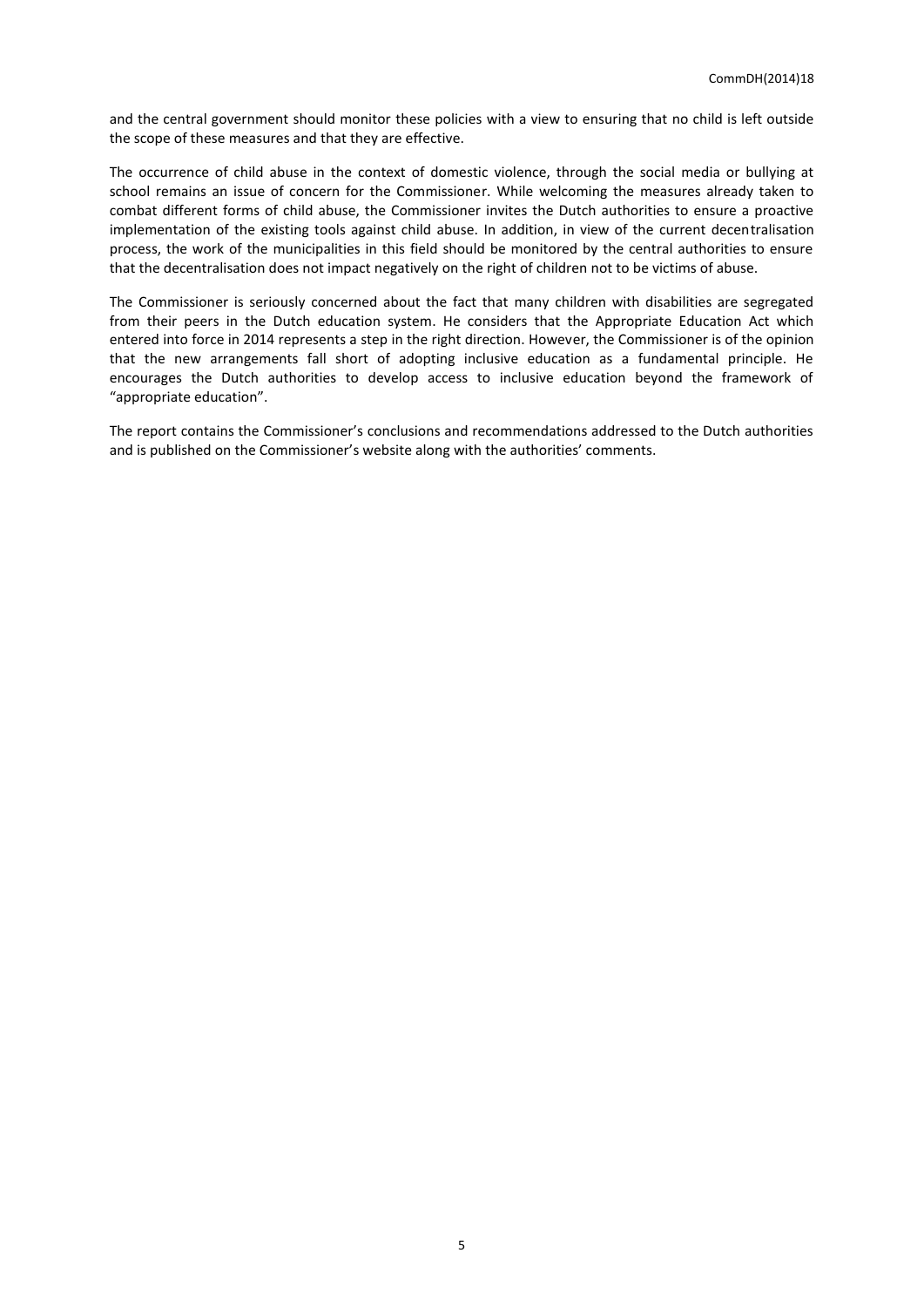## <span id="page-5-0"></span>**INTRODUCTION**

- 1. The present report follows a visit to the Netherlands by the Council of Europe Commissioner for Human Rights ("the Commissioner") from 20 to 22 May 2014.<sup>1</sup> The visit focused on the legal and institutional framework for the protection and promotion of human rights, the human rights of asylum seekers and immigrants, and the human rights of children.
- 2. During his visit, the Commissioner held discussions with the Dutch authorities, including the Deputy Prime Minister and Minister of Social Affairs and Employment, Mr Lodewijk Asscher; the Minister of the Interior and Kingdom Relations, Mr Ronald Plasterk; the Minister of Security and Justice, Mr Ivo Opstelten; and the Secretary of State of Security and Justice and Minister of Migration, Mr Fred Teeven. He also met the Director of Secondary Education in the Ministry of Education, Culture and Science, the Deputy Director of the General Intelligence and Security Services and the Deputy Director of the Military Intelligence and Security Services. The Commissioner also held discussions with members of the Parliamentary Committee of the Interior of the House of Representatives and of the Review Committee for the Intelligence and Security Services. The Commissioner met the Acting National Ombudsman, Mr Frank Van Dooren; the Children's Ombudsman, Mr Marc Dullaert; the Chair of the Netherlands Institute for Human Rights, Ms Laurien Koster; and the Vice-Chair of the Advisory Committee on Migration Affairs, Mr Hans Sondaal.
- 3. The Commissioner also met with several representatives of national and international nongovernmental organisations active in the field of human rights. He visited Schiphol airport's migrant detention centre and a disused church in The Hague, where irregular immigrants had been living in camp-like conditions for more than a year.
- 4. The Commissioner wishes to thank sincerely the Dutch authorities in Strasbourg and in The Hague for their assistance in organising his visit and facilitating its independent and smooth execution. He also extends his thanks to all his interlocutors for their willingness to share with him their knowledge and views.
- 5. The Commissioner notes that in recent years, the Dutch authorities have been paying increased attention to the domestic dimension of human rights, in addition to their foreign policy dimension, not least by reinforcing the general framework for the protection and promotion of human rights in the Netherlands. Nonetheless, there are a number of issues concerning the human rights infrastructure and the human rights of asylum seekers, immigrants and children that remain to be addressed with determination by the Dutch authorities, as further detailed in this report.
- 6. The Commissioner invites the authorities to step up their efforts in addressing the issues analysed in this report and looks forward to continuing a constructive dialogue with them to this end. He trusts that this dialogue will be facilitated by the present report and its recommendations.

 $^1$  The Commissioner was accompanied by Mr Giancarlo Cardinale, Deputy to the Director of his Office, and Ms Claudia Lam, Adviser.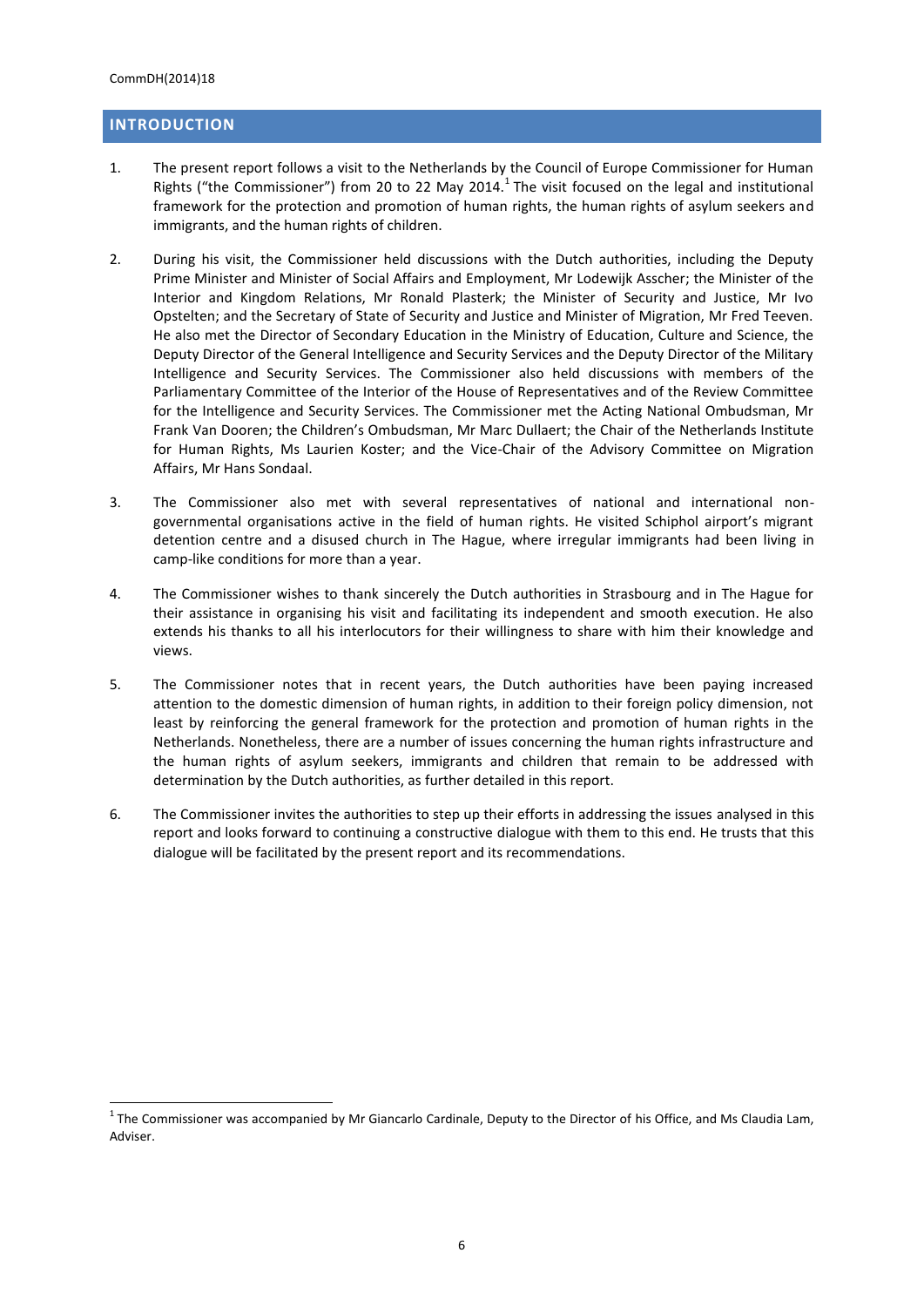## <span id="page-6-0"></span>**1 LEGAL AND INSTITUTIONAL FRAMEWORK FOR THE PROTECTION AND PROMOTION OF HUMAN RIGHTS**

- 7. The Netherlands possesses a well-established system for promoting and protecting human rights. The institution of the National Ombudsman was established in 1982 and enshrined in the constitution in 1999. It is supplemented by several ombudsmen at the local level. The Netherlands has ratified most of the Council of Europe and other international human rights treaties. The constitution gives a high status to the European Convention on Human Rights (hereinafter: ECHR) and other human rights treaties, and their application by Dutch courts shows that they generally have a direct effect within the domestic legal system.
- 8. This human rights infrastructure has recently been reinforced through the establishment of a Children's Ombudsman in 2011 and of the Netherlands Institute for Human Rights (NIHR) in 2012, and the adoption of the first National Action Plan on Human Rights (NAPHR) in 2013. However, certain improvements could be made to this solid human rights architecture in order to fulfil its potential in securing better outcomes for the promotion and protection of human rights in the Netherlands.

## <span id="page-6-1"></span>1.1 HUMAN RIGHTS TREATIES

- 9. Since the report of the previous Commissioner in 2009, the Netherlands has ratified a number of international and European conventions of relevance to human rights, including: the Optional Protocol to the Convention against Torture and Other Cruel, Inhuman or Degrading Treatment or Punishment (ratified on 28 September 2010); the Council of Europe Convention on the Protection of Children against Sexual Exploitation and Sexual Abuse (ratified on 1 March 2010); the Council of Europe Convention on Action against Trafficking in Human Beings (ratified on 22 July 2010); the Council of Europe Convention on the Prevention of Terrorism (ratified on 22 July 2010); and the Additional Protocol to the Convention on Cybercrime, concerning the criminalisation of acts of a racist and xenophobic nature committed through computer systems (ratified on 22 July 2010).
- 10. However, the Commissioner notes that a number of human rights conventions have not yet been ratified. A notable gap concerns the UN Convention on the Rights of Persons with Disabilities (hereinafter: UNCRPD), which the Netherlands signed on 30 March 2007. The Commissioner notes that an Act of Parliament for its ratification is under preparation. The government has indicated that it would determine its position on accession to the optional protocol to this Convention (enabling alleged victims of violations to file communications with the Committee monitoring the implementation of the UNCRPD for its consideration) only once the convention is ratified.
- 11. The Council of Europe Convention on preventing and combating violence against women and domestic violence was signed by the Netherlands on 14 November 2012 and the government has reported that it is preparing its ratification.
- 12. As for the International Convention on the Protection of the Rights of All Migrant Workers and Members of their Families, the Dutch authorities have indicated in their national report for the Universal Periodic Review that they do not intend to ratify this instrument.<sup>2</sup>
- 13. The Dutch authorities have not yet ratified the Convention on Human Rights and Biomedicine (signed on 4 April 1997), the Optional Protocol to the Convention on the Rights of the Child on a Communications Procedure, or the Optional Protocol to the International Covenant on Economic, Social and Cultural Rights (which enables alleged victims of violations to file communications with the Committee monitoring the implementation of the Covenant for consideration).

 $^2$  UN Human Rights Council, Universal Periodic Review, National report submitted in accordance with paragraph 5 of the annex to Human Rights Council Resolution 16/21, Netherlands, A/HRC/WG.6/13/NLD/1, paragraph 37.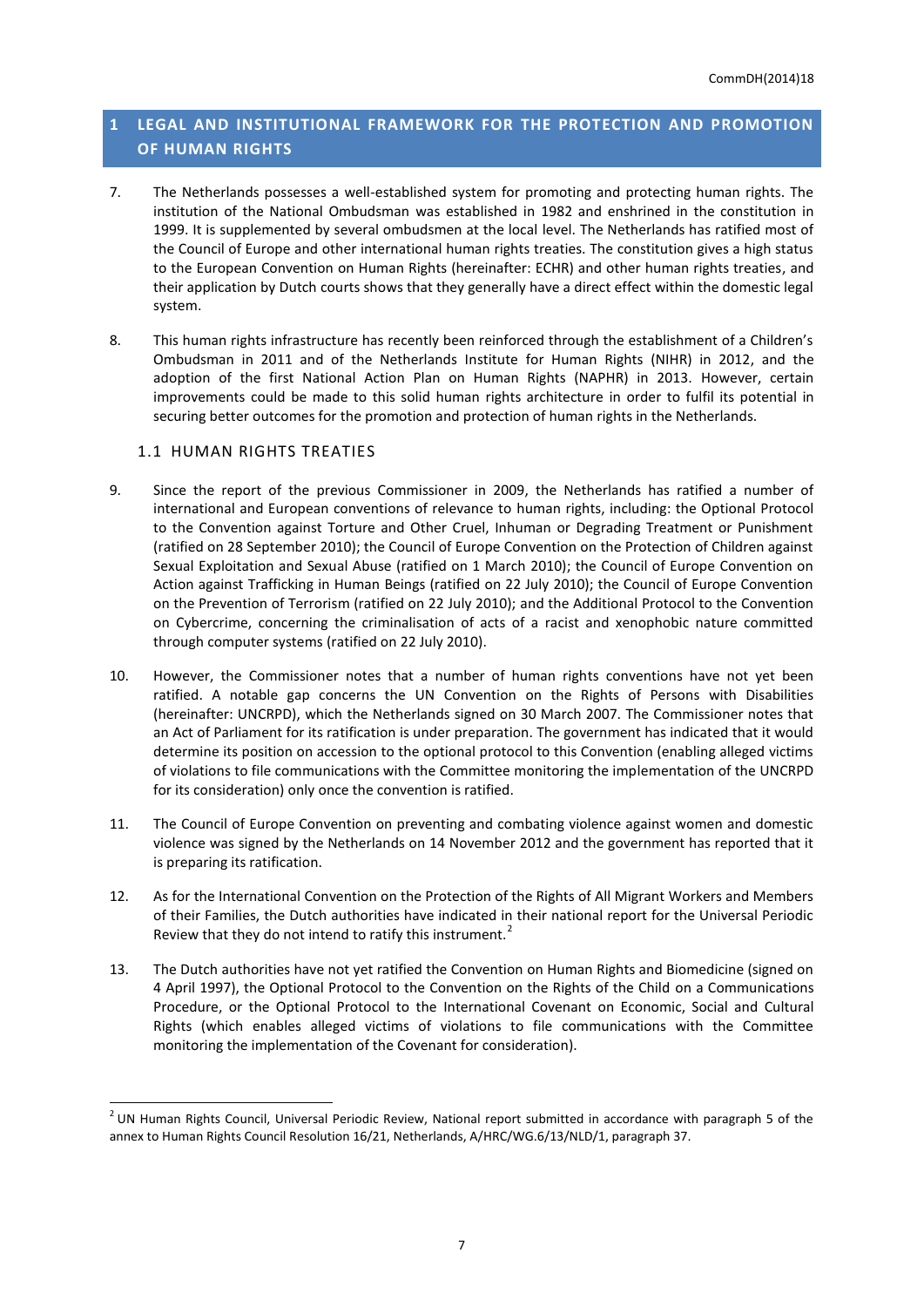#### CommDH(2014)18

- 14. As concerns the status of international treaties in the domestic legal system, pursuant to Article 93 of the Dutch Constitution,<sup>3</sup> the Netherlands is a monist state as far as the relationship between international law and national law is concerned. Accordingly, international and national laws form a single legal order and international treaties and resolutions binding on all persons are applicable by national judges without prior incorporation through national legislation. In addition, by virtue of Article 94 of the Dutch Constitution, "statutory regulations in force within the Kingdom shall not be applicable if such application is in conflict with provisions of treaties or of resolutions by international institutions that are binding on all persons". This means that currently individuals can invoke international human rights standards in a Dutch court and the court can assess whether the application of national laws and rules complies with them. In this respect, it should be kept in mind that in the Netherlands, judicial review by national courts of the compatibility of Acts of Parliament with the Constitution, including the fundamental rights therein, is prohibited under Article 120 of the Dutch Constitution.
- 15. The Commissioner notes that there have been discussions in recent years concerning the relationship between international and national law in particular in connection with international human rights and the way they are implemented by national courts.<sup>4</sup> For instance, a private bill was introduced in 2012 with the objective to amend Article 94 of the Constitution. The proposed amendment, which was still pending at the time of preparing this report, aims at restricting the possibility for the national judges not to apply statutory provisions when they are in conflict with international provisions. The NIHR<sup>5</sup> and human rights NGOs have raised concern that the proposed amendment would undermine the protection of fundamental rights in the Dutch legal system, particularly in a context where there is no judicial review of the constitutionality of statutory legislation.
- 16. The Commissioner welcomes the fact that international human rights treaties are part of the Dutch legal order, and that the Dutch courts regularly apply these, in particular the ECHR. He notes, however, that treaty provisions concerning economic, social and cultural rights are usually considered by the domestic courts as not being specific enough to be applied directly. This position stems from the time the International Covenant on Economic, Social and Cultural Rights was submitted to the Dutch Parliament for approval in the mid-1970s. Civil society organisations have indicated that this situation is also the result of the prevalence given in the Netherlands by the government and the general public to civil and political rights. They have stressed that this perception of economic, social and cultural rights deserving less attention should change. The Committee on the Elimination of Discrimination against Women<sup>6</sup> and the Committee on Economic, Social and Cultural Rights<sup>7</sup> have urged the Dutch authorities to consider adopting all necessary measures, legislative or otherwise, to ensure that the relevant rights are applicable and justiciable in the Dutch domestic legal system.

## <span id="page-7-0"></span>1.2 THE CHILDREN'S OMBUDSMAN

- 17. Following the establishment of the Children's Ombudsman by law in June 2010, the first Children's Ombudsman was appointed by the House of the Representatives and started his mandate on 1 April 2011. This institution is part of the National Ombudsman which exists since 1982, the Children's Ombudsman being one of the two Deputies to the National Ombudsman.
- 18. The Children's Ombudsman operates independently to promote observance of the rights of the child both by administrative authorities and by organisations constituted under private law in the field of education, youth care, child care and health care, on the basis of the UN Convention on the Rights of the

 $3$  Under Article 93 of the Dutch Constitution, "provisions of treaties and of resolutions by international institutions which may be binding on all persons by virtue of their contents shall become binding after they have been published."

<sup>&</sup>lt;sup>4</sup> See in particular Nick S. Efthymiou and Joke C. de Wit, "The role of Dutch Courts in the Protection of Fundamental Rights", Utrecht Law Review, vol. 9, Issue 2 (March) 2013.

<sup>&</sup>lt;sup>5</sup> See NIHR, Letter to the Parliament on the Taverne Bill for the amendment of Article 94 (Brief wetsvoorstel Taverne: afschaffing artikel 94 Grondwet, in Dutch only).

 $^6$  See CEDAW, Concluding Observation on the Netherlands, 5 February 2010, paragraph 12.

 $^7$  See Committee on Economic, Social and Cultural Rights, Concluding Observations on the Netherlands, 9 December 2010, E/C.12/NDL/CO/4-5, paragraph 6.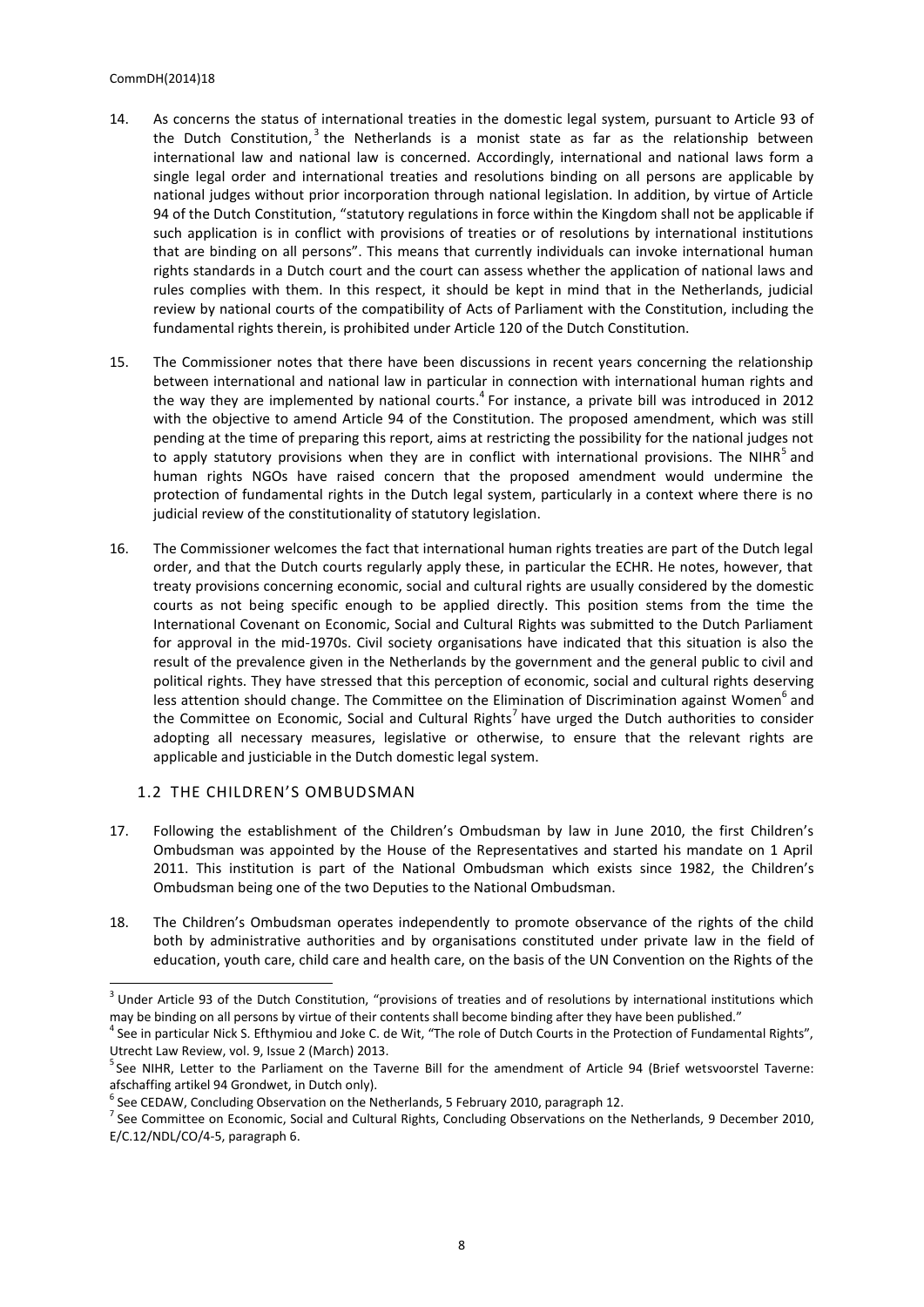Child –hereinafter: UN CRC). He or she shall do this by: promoting respect for the rights of children and young people by administrative authorities and organisations set up under private law; issuing recommendations, upon request and on its own initiative, on issues relating to the rights of young people; actively informing the public on children's rights; dealing with complaints against administrative authorities and relevant private law organisations and investigating possible violations of children's rights in the Netherlands.

19. In 2012, the Children's Ombudsman began publishing a yearly Children's Rights Monitor which provides a thematic overview of the implementation of the UN CRC in the Netherlands, including new research, policy developments and analyses of available data. It is divided into six chapters: (i) family situation and alternative care; (ii) protection against exploitation and violence; (iii) deprivation of liberty and juvenile justice; (iv) adequate standards of living; (v) education; (vi) young immigrants. <sup>8</sup> The Children's Ombudsman also publishes thematic reports, some of which are mentioned in the section below on the human rights of children.

#### <span id="page-8-0"></span>1.3 THE NETHERLANDS INSTITUTE FOR HUMAN RIGHTS

- 20. The Netherlands Institute for Human Rights (*[College voor de rechten van de mens](http://www.mensenrechten.nl/)* ) was set up by law in December 2011 on the basis of the UN Paris Principles<sup>9</sup> and the relevant Recommendation of the Committee of Ministers of the Council of Europe.<sup>10</sup> It is an independent administrative body consisting of (at most) 12 members, appointed by Royal Decree upon recommendation by the Minister of Security and Justice. The Equal Treatment Commission (the former equality body of the Netherlands) has been incorporated into the NIHR and all its powers have been taken over by the latter. In March 2014, the NIHR was granted the "A" status with respect to the Paris Principles by the International Coordinating Committee of National Institutions for the Promotion and Protection of Human Rights.
- 21. The aim of the NIHR is to protect and promote the observance of human rights in the Netherlands, including the right to equal treatment, and to increase awareness of these rights. One of the main duties of the NIHR $^{11}$  is to conduct investigations into the protection of human rights and publish its findings. However, the NIHR is not competent to deal with individual complaints about violations of human rights, other than those relating to equal treatment. The NIHR is also tasked to: report on and make recommendations about the protection of human rights in the Netherlands; provide advice; provide information and encourage and coordinate human rights education; encourage research into the protection of human rights; co-operate on a systematic basis with civil society human rights organisations and with national, European and other international human rights institutions; press for the ratification, implementation and observance of human rights treaties and for the withdrawal of reservations to such treaties; press for the implementation and observance of binding resolutions of international organisations on human rights; and press for observance of European or international recommendations on human rights.
- 22. As indicated above, following the incorporation of the Equal Treatment Commission into the NIHR, the latter supervises compliance with the equal treatment legislation prohibiting discrimination on grounds of religion, belief, political opinion, race, citizenship, sexual orientation, civil status, gender, pregnancy status, age, disability or chronic illness. It can receive individual complaints about discrimination on these grounds occurring at work, in education or in access to goods and services. The Municipal Anti-Discrimination Services*,* created in 2009 and to which any person can apply to report a case of alleged discrimination and/or to ask for help and advice, can also refer cases to the NIHR.

 $^8$  See <u>2012</u> Kinderrechtenmonitor, and <u>2013</u> Kinderrechtenmonitor, available in Dutch only.

<sup>&</sup>lt;sup>9</sup> [Principles](http://www.ohchr.org/EN/ProfessionalInterest/Pages/StatusOfNationalInstitutions.aspx) relating to the Status of National Institutions (The Paris Principles), adopted by UNGA Resolution 48/134 of 20 December 1993.

<sup>&</sup>lt;sup>10</sup> [Recommendation](https://wcd.coe.int/com.instranet.InstraServlet?command=com.instranet.CmdBlobGet&%20InstranetImage=567349%20%20&SecMode=1&DocId=578706&Usage=2) R(97)14 of the Committee of Ministers of the Council of Europe of 30 September 1997 on the establishment of independent national human rights institutions.

 $11$  See Article 3 of the 2011 Netherlands Institute for Human Rights  $\frac{\text{Act}}{\text{Act}}$ .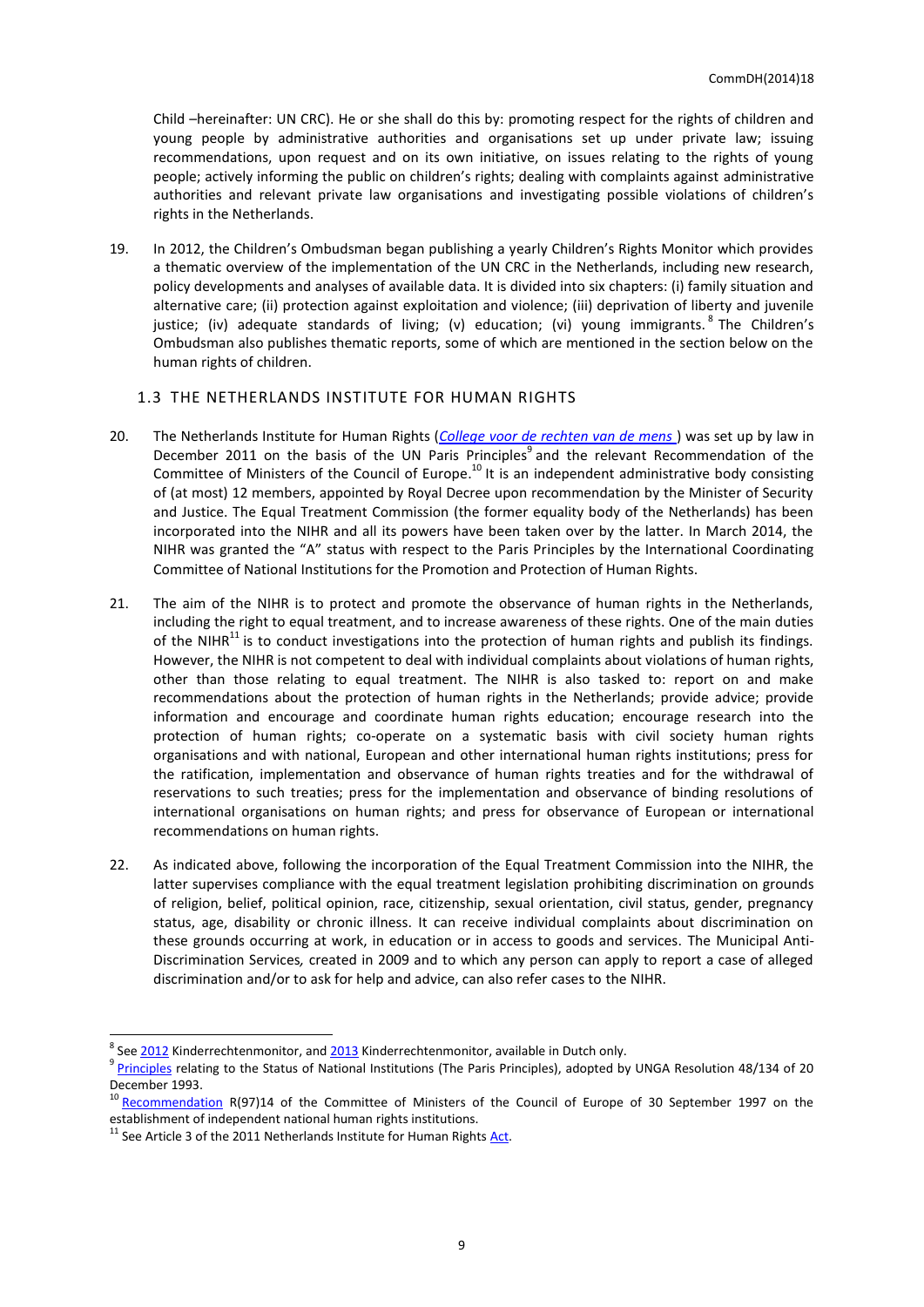#### CommDH(2014)18

- 23. The Ministry of Security and Justice is responsible for the primary financing of the NIHR. Other Ministries finance activities of direct relevance to their duties via the Ministry of Security and Justice. The budget of the Institute was €6 442 000 for 2012. A financial evaluation to assess whether the allocated resources are sufficient for the NIHR's work is planned for the second half of 2014. However, the Commissioner notes that the Ministry of Security and Justice has decided to reduce the resources for the NHRI even before this evaluation takes place on account of general budgetary cuts imposed on the whole ministry. This could mean that the NIHR's resources would be reduced to the level of the budget of the former Equal Treatment Commission, which had a considerably less extensive mandate than the NIHR.
- 24. The NIHR published its first annual status report on human rights in the Netherlands in December 2013.<sup>12</sup> It also publishes an annual activity report.<sup>13</sup> It has decided to devote particular attention to three themes in its first years of existence: (i) care of the elderly and human rights, (ii) migration and human rights, (iii) access to work.<sup>14</sup>
- 25. Dutch NGOs have welcomed the establishment of this long-awaited institution and the active role it already plays within the Dutch human rights system. They have stressed that, after less than two years of existence, the Institute has proved to be open to broad consultations, and able to produce sound analyses and advice to the government and the parliament. The Commissioner notes that the NIHR also works effectively as a platform for the exchange of knowledge, and stimulates public and political debate on several human rights issues.

## <span id="page-9-0"></span>1.4 THE NATIONAL ACTION PLAN ON HUMAN RIGHTS

- 26. The Commissioner welcomes the launching by the Dutch government on 10 December 2013 of the first National Action Plan on Human Rights (hereinafter: NAPHR),<sup>15</sup> which deals with the protection and promotion of human rights in the Netherlands (including the three special municipalities of Bonaire, St. Eustatius and Saba in the Caribbean). It was adopted following a recommendation made by several international human rights institutions, including the Commissioner's predecessor in his 2009 report on the Netherlands.<sup>16</sup> The NAPHR was prepared and adopted by the Ministry of the Interior and Kingdom Relations in consultation with various institutions, advisory bodies and civil society organisations. As explained in the plan itself, the NAPHR is not meant to be exhaustive and addresses five main topics: (i) further improvement of the human rights infrastructure; (ii) tackling discrimination, (iii) the protection of privacy and personal data in an information society; (iv) immigration and asylum; detention of migrants; (v) domestic violence, child abuse and human trafficking.
- 27. The NAPHR announces a number of concrete steps, including the adoption of bills to be tabled before Parliament in the course of 2014, in order to further protect and promote human rights in the Netherlands. It also refers to forthcoming awareness-raising campaigns, for instance in the field of combating discrimination.
- 28. The NAPHR does not explicitly foresee an assessment of its implementation. However, the Minister of Interior and Kingdom Relations has announced that a first evaluation will take place before the end of 2014 and that regular consultations with civil society and relevant independent public bodies would also be organised during the whole implementation phase.
- 29. The NAPHR was generally well received among human rights NGOs and independent national institutions as a step marking increased attention by the Netherlands to the domestic dimension of human rights, in addition to their foreign policy dimension. However, the NAPHR was also criticised for

 $^{12}$  Netherlands Institute for Human Rights, 2012 Annual Status [Report](https://mensenrechten.nl/publicaties/detail/18903) on Human Rights in the Netherlands.

<sup>&</sup>lt;sup>13</sup> Netherlands Institute for Human Rights, 1 October 2012-1 October 2013 Annual Activity [Report.](https://mensenrechten.nl/publicaties/detail/18902)

 $^{14}$  Netherlands Institute for Human Rights, October 2012[, Strategic Plan.](file:///C:/Users/lam_c/AppData/Local/Microsoft/Windows/Temporary%20Internet%20Files/Content.Outlook/7X6FF41X/Netherlands%20Institute%20for%20Human%20Rights,%201%20October%202012-1%20October%202013%20Annual%20Activity%20Report)

<sup>&</sup>lt;sup>15</sup> Th[e National Action Plan on Human Rights](http://www.government.nl/government/documents-and-publications/notes/2014/03/19/national-action-plan-on-human-rights.html) is available in Dutch and English on the website of the Dutch Government.

<sup>&</sup>lt;sup>16</sup> [Report](https://wcd.coe.int/ViewDoc.jsp?id=1417061) by Mr Thomas Hammarberg, Commissioner for Human Rights, on his visit to the Netherlands, 21-25 September 2008, CommDH(2009)2, 11 March 2009.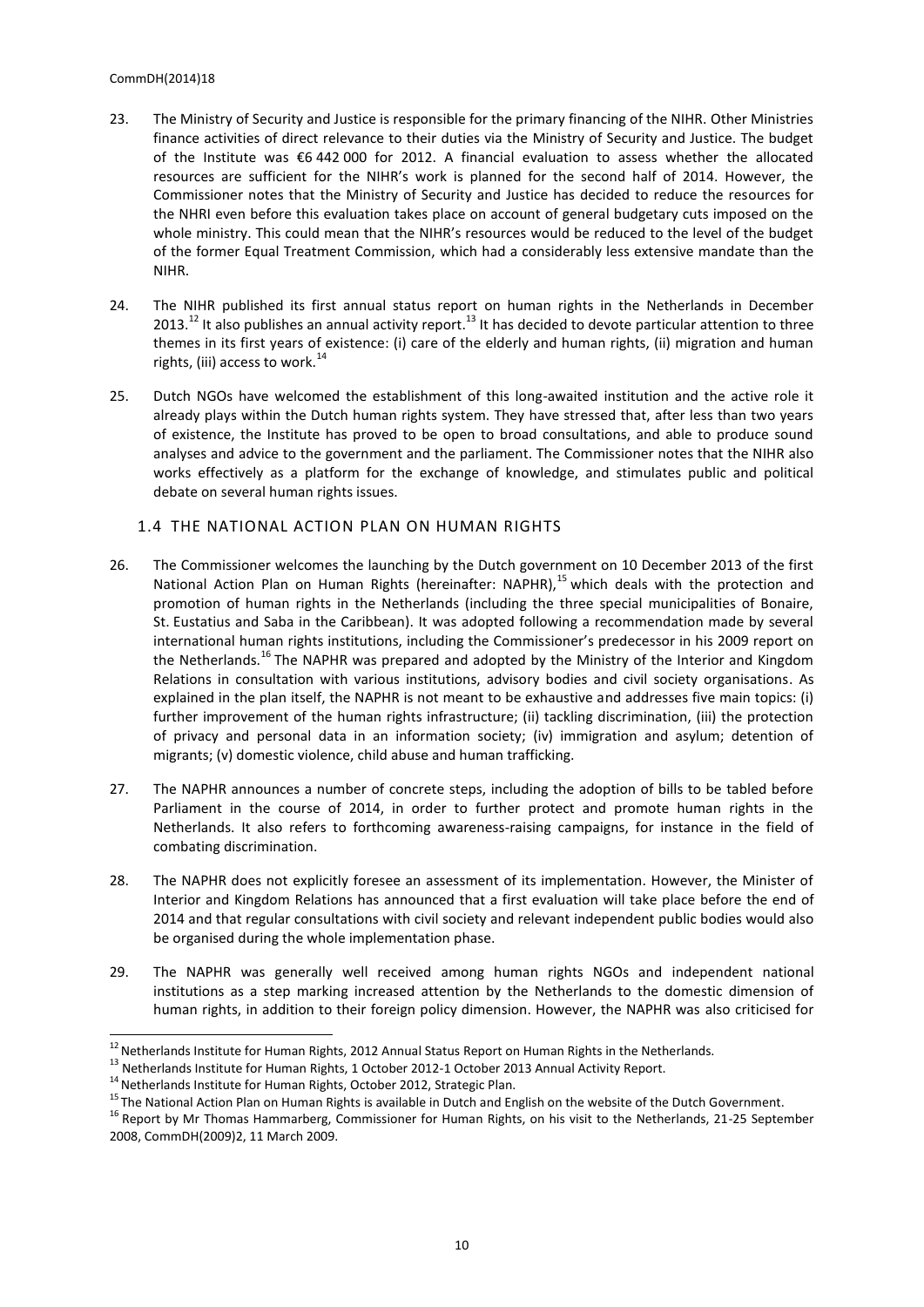being based on only limited consultations with members of civil society. NGOs have stressed that it would therefore be important to consult all relevant stakeholders during the implementation phase.

- 30. An inter-ministerial human rights consultative committee serves as a platform for ministries to help to ensure the observance and promotion of human rights in the development of legislation and policy, and to ensure that the accountability procedures such as the drafting of mandatory reports prescribed by human rights conventions and for the United Nations Universal Periodic Review are conducted properly. Over the next few years, this committee will also be addressing the implementation of the NAPHR. Human rights NGOs have stressed the importance of this committee meeting regularly and working in a transparent way in order to enable members of civil society to provide input.
- 31. The Dutch authorities have announced that they will compile a list of all the international recommendations that have been made to the Netherlands in the field of human rights. Human rights NGOs have stressed that such a list should establish, for each ministry, clear lines of responsibility for the implementation of these recommendations.
- 32. The Lower Chamber of the Parliament (the House of Representatives) discussed the NAPHR, together with the first status report on human rights compiled by the Netherlands Institute for Human Rights (see above section 1.3) on 10 April 2014, in the framework of a general discussion on the human rights situation in the Netherlands. This general discussion was well received by human rights NGOs and the Institute. They expressed the hope that this initiative would be repeated on a regular basis.
- 33. In addition to the NAPHR, there are several national action plans or strategies which have a link with the protection of human rights of some groups or apply to specific spheres of activity. As indicated below one of them is the new Action Plan ("Children Safe") to tackle child abuse.<sup>17</sup> The Dutch authorities have also adopted an Action Plan on tackling trafficking in human beings.<sup>18</sup> In addition, the National Action Plan for Human Rights and Business ("Knowing and Showing"), approved on 20 December 2013 by the Dutch Government and based on the Ruggie Principles,<sup>19</sup> aims at drawing the attention of businesses to the risks of human rights violations in their activities and providing clear guidelines on how to respect corporate social responsibility and international human rights standards. The Netherlands Institute for Human Rights welcomed this initiative, but stressed that more needs to be done to combat exploitation and other abuse of workers by Dutch companies and employment agencies and that this National Action Plan on Business and Human Rights should be followed up and continued.
- 34. A more general criticism of human rights practice in the Netherlands that has been conveyed to the Commissioner is that the Dutch authorities do not systematically apply a human rights-based approach to their policies in different areas. Recently, the Netherlands Institute for Human Rights has raised this issue in connection with the issue of gas extraction in Groningen, a province in the north of the Netherlands, where, as a result of such extraction, earthquakes occur with significant impact on the human rights of those who live in the area. Although the Institute has urged the Dutch government on several occasions to use the human rights framework to inform future policy on gas extraction in Groningen, the human rights dimension has apparently been largely neglected in the public debate around this issue. 20

<sup>&</sup>lt;sup>17</sup> See section 3.3 on child abuse.

<sup>&</sup>lt;sup>18</sup> See GRETA, [Report](http://www.coe.int/t/dghl/monitoring/trafficking/Docs/Reports/GRETA_2014_10_FGR_NLD_w_cmnts_en.pdf) concerning the implementation of the Council of Europe Convention on Action against Trafficking in Human Beings by the Netherlands, 18 June 2014, GRETA(2014)10.

<sup>&</sup>lt;sup>19</sup> UN Guiding [Principles](http://www.ohchr.org/Documents/Publications/GuidingPrinciplesBusinessHR_EN.pdf) on Business and Human Rights, (Implementing the United Nations "Protect, Respect and Remedy" Framework) developed by the Special Representative of the UN Secretary-General on the issue of human rights and transnational corporations and other business enterprises and endorsed by the Human Rights Council in its Resolution 17/4 of 16 June 2011.

<sup>&</sup>lt;sup>20</sup> See in particular the NIHR 2013 Annual Statu[s Report](http://mensenrechten.nl/sites/default/files/3904.1008%20Jaarrapportage%202013_web4b.pdf) on Human Rights in the Netherlands (in Dutch).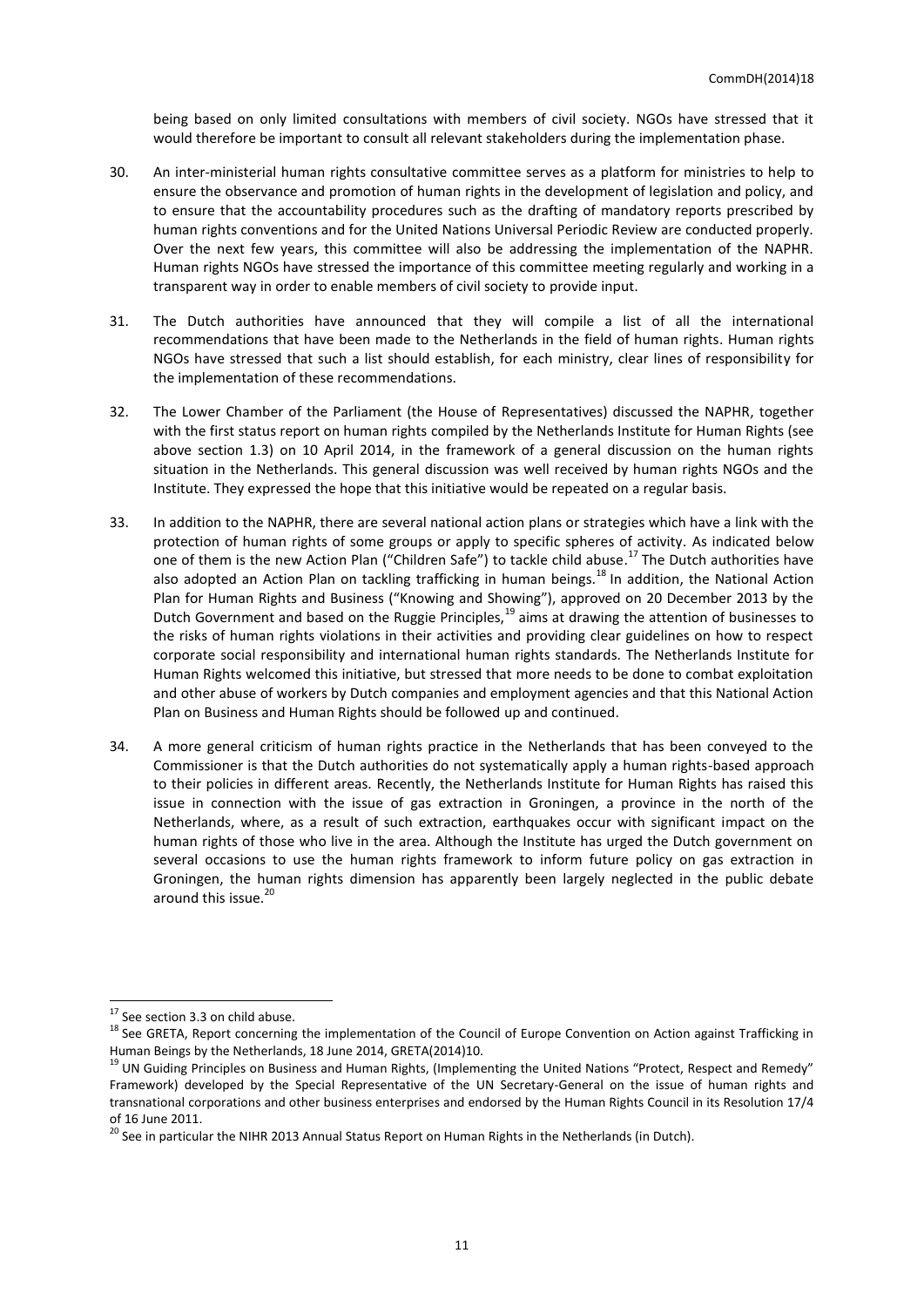### <span id="page-11-0"></span>1.5 HUMAN RIGHTS EDUCATION

- 35. The Commissioner notes that since 2006 Dutch schools have been legally obliged to promote citizenship and social cohesion. However, while the non-binding guidelines from the government specify that human rights is an integral part of citizenship education, schools remain free to decide whether to include human rights or not in the broader concept of citizenship education. Human rights are not yet included in the attainment targets for primary and secondary education, despite the NIHR's recommendation in this sense.  $^{21}$  In 2012 the attainment targets of primary and secondary education were changed in order to include as a compulsory subject the discussion of sexuality and sexual diversity at schools. The aim of the arrangement is to promote the acceptance of sexual diversity and increase the assertiveness of youths.<sup>22</sup>
- 36. In reaction to a report of the Education Council of the Netherlands which provided recommendations as to how schools could be given more support in fulfilling their responsibility for citizenship education, including human rights education, the State Secretary of Education sent a Letter to the House of Representatives in December 2013, indicating that he would examine in which ways human rights education could become a part of the attainment targets defined for primary and secondary education. The position of the State Secretary on citizenship education, including human rights education, is to be shared with the Parliament in October 2014.
- 37. It is generally agreed among human rights experts in the Netherlands that there is a clear need for human rights education in primary and secondary schools. According to the NIHR, Dutch youths know relatively little about human rights. A survey conducted in the context of the 2009 Eurobarometer indicated that only 39% of the youths in the Netherlands ever heard about children's rights. This is the lowest score within the entire EU, where the average figure is 65%.<sup>23</sup> The NIHR also stressed that Dutch adults also usually know little about human rights and do not know how they can contribute to protecting human rights.<sup>24</sup> The [Netherlands Platform for Human Rights Education,](http://www.cmo.nl/pmre/) a group composed of human rights and other NGOs, has constantly asked for measures to be taken in this field.
- 38. As concerns civil servants working in central and local institutions, in his report, the previous Commissioner already stressed the need to enhance knowledge of human rights among these professional categories. During the visit, the Commissioner learnt that, despite several initiatives to improve the situation, this need persisted and that there was a risk of the problem being compounded by the process of decentralisation of powers (see below section 1.6). Even if human rights education of certain groups of professionals is referred to in the NAPHR, no concrete steps on how to improve human rights awareness-raising among civil servants are mentioned.

#### <span id="page-11-1"></span>1.6 DECENTRALISATION AND HUMAN RIGHTS

- 39. In recent years, various tasks have been transferred from central government to local authorities.<sup>25</sup> For example, powers in the field of social security, youth care, long-term care and employment support are being transferred to municipalities. In some cases, the transfer of power is accompanied by deregulation and budget cuts linked to the economic crisis.
- 40. As stressed by the Dutch authorities, one of the advantages of such decentralisation is the possibility of supplying services in a manner that is more adapted to local specificities and individual needs. However, it is essential that such a goal be reached without encroaching on the human rights of the individuals concerned. The Children's Ombudsman, for instance, has warned the Dutch authorities that decentralisation of youth mental health care could lead to a number of difficulties and stressed the need

 $^{21}$  Ibid., p. 141.

<sup>22</sup> Ibid., p. 13.

<sup>&</sup>lt;sup>23</sup> Flash Eurobarometer 2009, The Rights of the Child, Analytical [Report.](http://ec.europa.eu/public_opinion/flash/fl_273_en.pdf)

<sup>&</sup>lt;sup>24</sup> See Netherlands Institute for Human Rights, 2012 Annual Status Report on Human Rights in the Netherlands, p. 13.

 $^{25}$  There are 12 provinces and 415 municipalities in the Netherlands.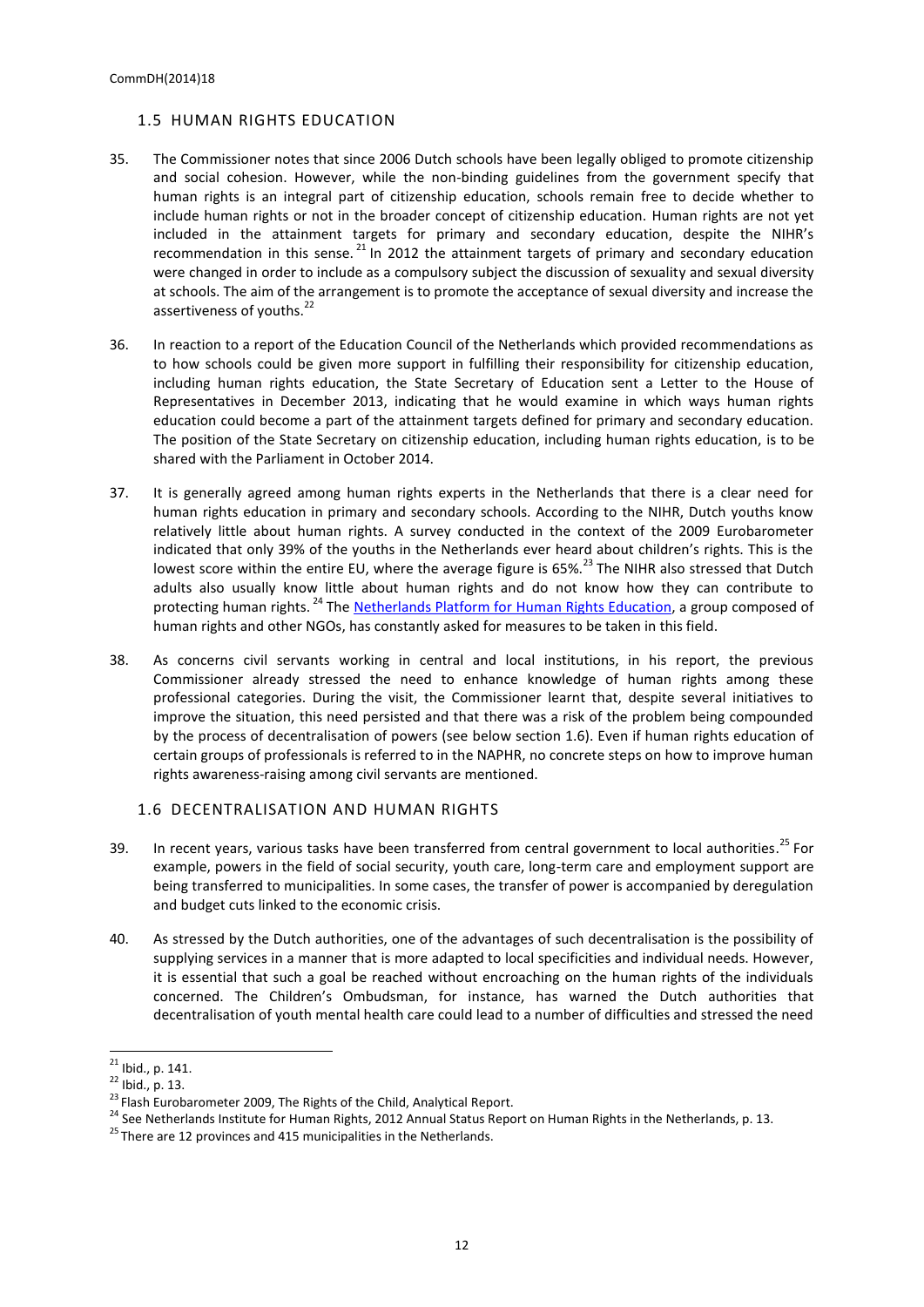to ensure proper monitoring of the municipalities' work in this respect by developing a standardised monitoring tool that keeps track of the welfare and safety of all Dutch youths.<sup>26</sup> The NIHR has also stressed that decentralisation in the field of healthcare may have an impact on the enjoyment of the right to adequate healthcare. Therefore, the government must monitor that health services, facilities and support will be provided according to these human rights standards.<sup>27</sup>

41. While welcoming initiatives in favour of enhancing the application of human rights at local level, several interlocutors have stressed that the government itself does not sufficiently ensure that the transfer of powers is accompanied by the relevant transfer of human rights expertise. In addition, there are no specific provisions for the monitoring of the human rights implications of the decentralisation process. In its NAPHR, the Dutch government acknowledged that local expertise on the application of human rights was fairly limited and that there was an increasing need to raise awareness on these issues within municipal authorities in the context of the growing trend toward decentralisation. The Dutch government stressed that there is a "Local Human Rights Network" established by the Association of Netherlands Municipalities, the Municipality of Utrecht, the University College Roosevelt, the NIHR and Amnesty International Netherlands. Within this network, a range of activities are devised to enhance awareness and the application of human rights at local level. In addition, a website has been developed in order to encourage the observance of human rights at local level [\(www.mensenrechtenlokaal.nl\)](http://www.mensenrechtenlokaal.nl/). The NAPHR indicates that the Ministry of the Interior and Kingdom Relations is exploring ways of supporting the Network.

## <span id="page-12-0"></span>1.7 HUMAN RIGHTS AND THE INTELLIGENCE AND SECURITY SERVICES

- 42. During his visit, the Commissioner had an opportunity to address the need to protect human rights in the context of intelligence and security activities. He met in particular with the two Dutch intelligence and security services and bodies entrusted with overseeing their activities. As stressed by the European Court of Human Rights (hereinafter: the Court) in its leading Judgment *Klass and Others v. Germany* and ensuing case-law, while some legislation granting powers of secret surveillance over mail, post and telecommunications is, under exceptional conditions, necessary in a democratic society in the interests of national security and/or for the prevention of disorder or crime, states do not enjoy an unlimited discretion to subject persons within their jurisdiction to secret surveillance.<sup>28</sup>
- 43. In the Netherlands, there are two intelligence and security services: the General Intelligence and Security Service (Dutch acronym: AIVD), under the responsibility of the Minister of the Interior and Kingdom Relations, and the Military Intelligence and Security Service (Dutch acronym: MIVD) under the responsibility of the Minister of Defence. The 2002 Intelligence Service Act (hereinafter: ISA)<sup>29</sup> provides the legal basis for the use of powers, including special powers, by these services by spelling out all the requirements to be fulfilled. The law provides in particular for a limited list of tasks of these services, the corresponding intelligence means they can use and the requirement of permissions in particular for the use of special powers. It also establishes a monitoring and control system applying to these services' activities, consisting of both non-judicial and judicial review.
- 44. There is a *post factum* judicial review of the activities of the Dutch intelligence and security services.<sup>30</sup> In particular, administrative courts are competent to review some decisions, such as requests for access to data. An official working for the intelligence and security services can also be called to account as a defendant or summoned as a witness before a criminal court in some cases. The Court of Audit is competent for supervising the two intelligence and security services in particular as concerns financial

 $\overline{a}$ <sup>26</sup> Children's Ombudsman, Marc Dullaert, Decentralising Dutch child mental health care: "Lessons from Denmark", [ESCAP.](http://www.escap.eu/policy/marc-dullaert-%E2%80%9Clessons-from-denmark%E2%80%9D/)

<sup>&</sup>lt;sup>27</sup> Netherlands Institute for Human Rights, 2012 Annual Statu[s Report](https://mensenrechten.nl/publicaties/detail/18903) on Human Rights in the Netherlands, p. 78.

<sup>&</sup>lt;sup>28</sup> See European Court of Human Rights, Klass and Others v. Germany, paragraph 56, and Kennedy v. the United Kingdom, Application No. [26839/05,](http://hudoc.echr.coe.int/sites/eng/pages/search.aspx#{"appno":["26839/05"]}) 18 May 2010, paragraph 167.

<sup>&</sup>lt;sup>29</sup> An English version is available on the CTIVD website:<http://www.ctivd.nl/?English>.

<sup>&</sup>lt;sup>30</sup> See European Court of Human Rights, Judgment of 22 November 2012, Telegraaf Media and others versus the [Netherlands,](http://hudoc.echr.coe.int/sites/eng/pages/search.aspx?i=001-114439#{"itemid":["001-114439"]}) Application No. 39315/06, paragraph 73.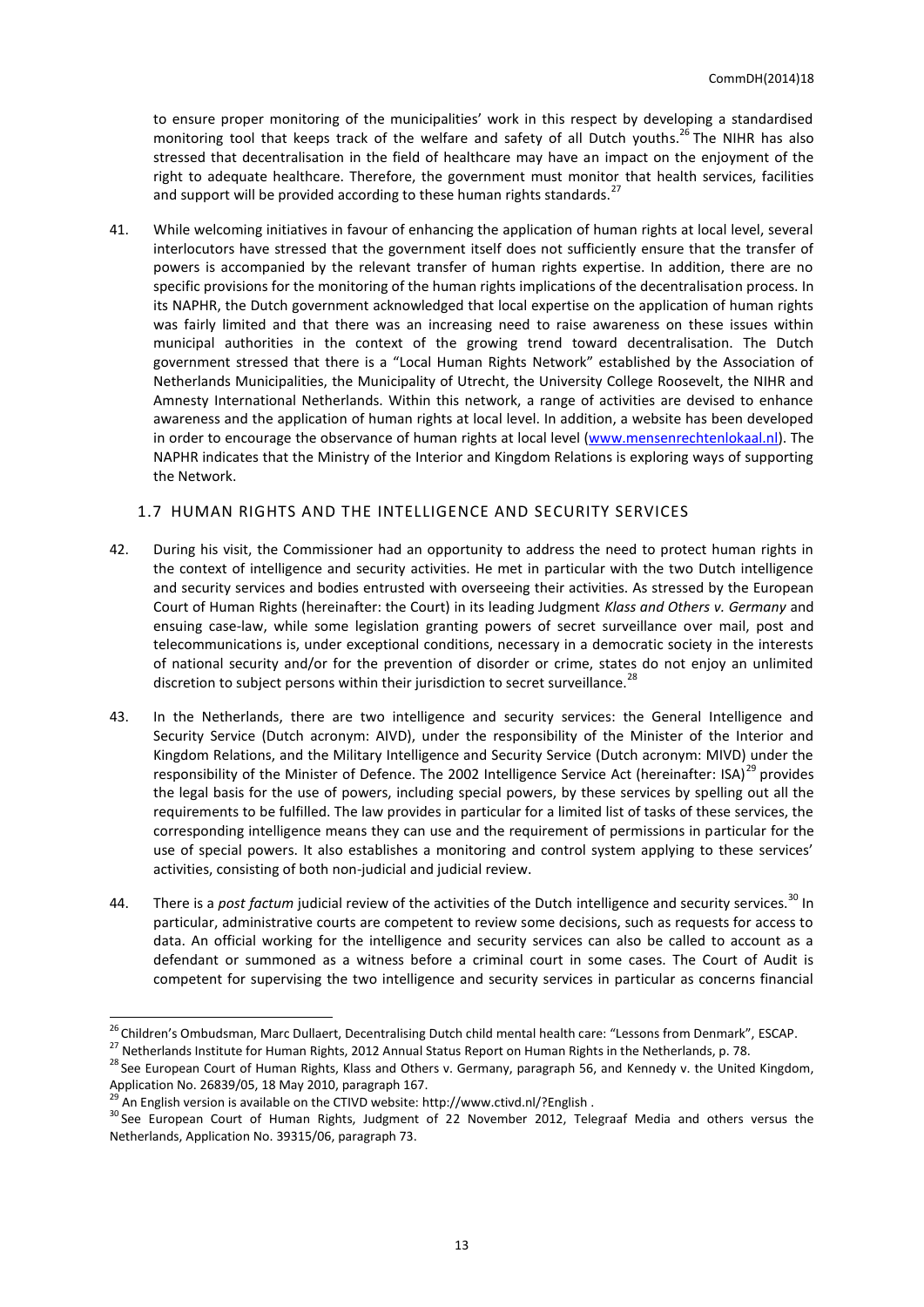issues. Lastly, civil courts can also be competent where an intelligence or security service has committed an unlawful act in respect of a person or an organisation.

- 45. As concerns the non-judicial review, the Parliament exercises democratic oversight in several ways. In particular, in the House of Representative there are two committees competent to deal with activities of intelligence and security services: the permanent Parliamentary Committee on Interior Affairs and the non-permanent Parliamentary Committee for the Intelligence and Security Services. While the first functions in an open manner, the latter (composed of heads of political parties represented in the House of Representatives) meets in camera and does not communicate on the result of its work.
- 46. The Review Committee for the Intelligence and Security Services (CTIVD) was established in 2002 by the ISA. The Committee is an independent public body composed of three members. Its role is to conduct indepth investigations resulting in public review reports containing conclusions and recommendations with secret appendices and reporting via the minister to the House of Representatives. It investigates the core activities of and developments within the two services. The Committee can conduct investigations on its own initiative or upon request by one of the two relevant Ministers or one of the two Chambers of the Parliament. It is supported by a staff composed of a secretary, five review officers and an administrative adviser. It also acts as an advisory committee in the case of individual complaints lodged before the relevant ministers about these services.<sup>31</sup> The CTIVD has been given strong investigation powers by law for both its own in-depth investigation and the individual complaint procedures. The CTIVD reports enable the Parliament to exercise a control and, if necessary, to call the Minister to account.
- 47. The CTIVD publishes a comprehensive annual report on its monitoring activities and investigations, which is a good practice in terms of accountability of oversight bodies. It also meets regularly with the two abovementioned parliamentary committees.
- 48. The National Ombudsman is competent for receiving individual complaints relating to actions of the two intelligence and security services as indicated in Articles 83 and 84 of the ISA. The complainant must first inform the relevant minister that he/she intends to lodge a complaint with the National Ombudsman. The minister will then obtain the advice of the CTIVD before the National Ombudsman takes a decision on the complaint. The Dutch National Ombudsman will investigate the complaint using his/her investigation powers which are similar to those of the CTIVD in relation to the intelligence and security services. It will then communicate its decision on the complaint in writing to the person filing the complaint and, insofar as the security or other vital interests of the state do not dictate otherwise, stating his reasons. The independence of the ombudsman institution is an asset in this review procedure but it has been observed that, as a general institution, it lacks sufficient expertise and resources to conduct full oversight of intelligence and security activities.<sup>32</sup>
- 49. The Data Protection Authority (DPA), whose role is to supervise the enforcement of laws that regulate the use of personal data, is not competent to oversee the collection and use of personal data by Dutch intelligence services.
- 50. Finally, it should be noted that the AIVD and MIVD publish annual reports where they identify areas on which they have focused in the past year and on which they will focus in the coming year. This reporting exercise is a duty under the ISA to enhance the transparency of the intelligence and security services' use of their powers. These annual reports are a good example of the provision of comprehensive and useful information without compromising national security.
- 51. The legal framework for the oversight of the Dutch intelligence and security activities is currently undergoing significant reform, partly in response to the 2012 *Telegraaf Media* Judgment of the Court of (see below) and because of the need to take into account the development of new technologies since

<sup>&</sup>lt;sup>31</sup> For instance, from 1 April 2012 to 1 April 2103, the Committee handled eight of such complaints against the AIVD.

<sup>&</sup>lt;sup>32</sup> Overseeing Intelligence Services: A Toolkit, Editor(s): Hans Born, Aidan Wills, DCAF 2012, DCAF Handbooks, p. 22.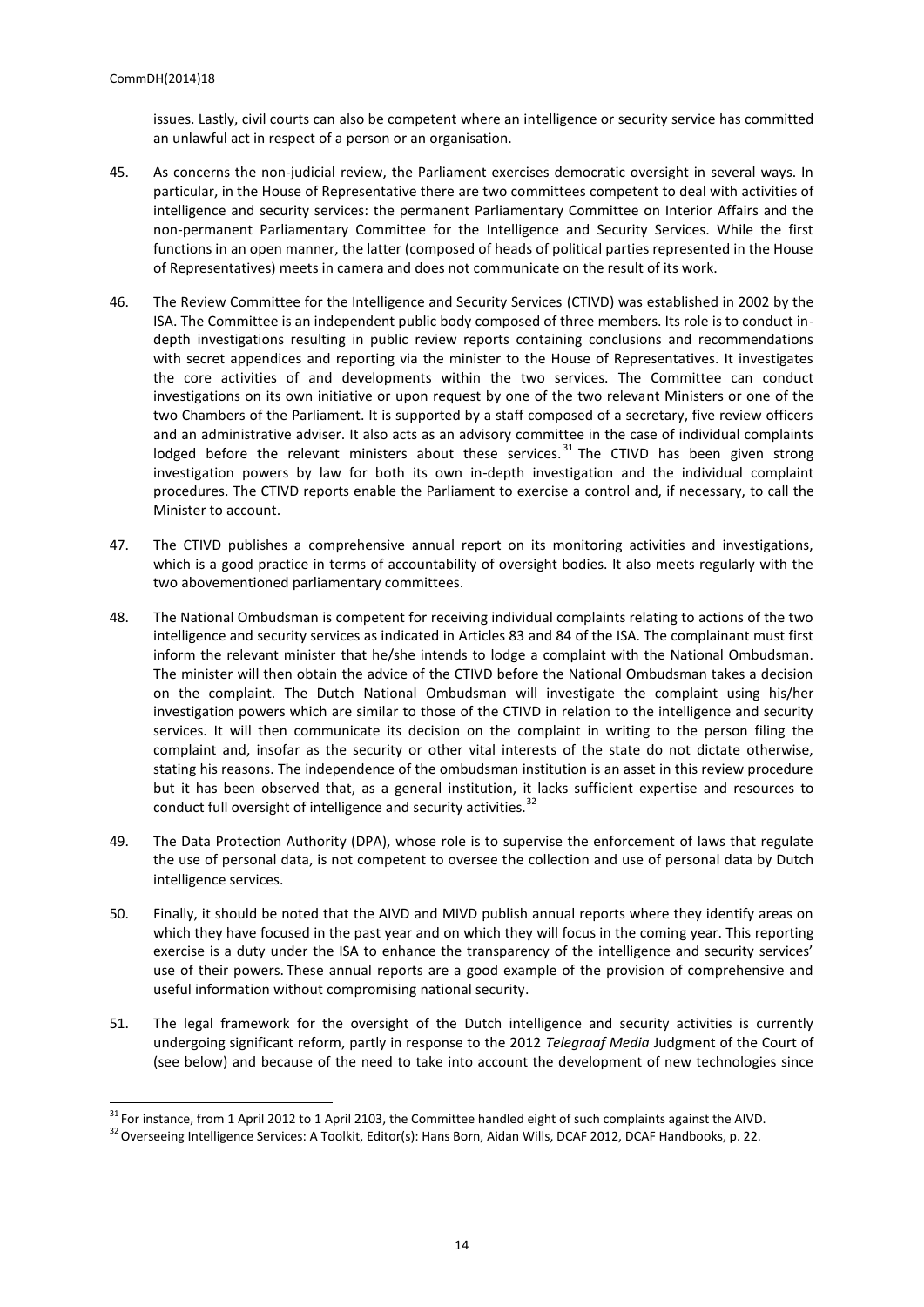the adoption of the ISA more than 10 years ago. To that aim, the government is preparing a draft law which is to be tabled in Parliament by the end of 2014.

- 52. The Court's judgment of 22 November 2012, *Telegraaf Media v. the Netherlands*, concerned the protection of journalistic sources against the use of special powers by the AIVD. Under current law, to use such powers with respect to journalistic sources, the AIVD must obtain authorisation from the Minister of the Interior and Kingdom Relations only and there is no prior review by an independent body with the power to prevent or terminate it. As indicated above, while there is a possibility of review post factum, whether by the CTIVD, the Parliamentary Committee for the Intelligence and Security Services of the House of Representatives or the National Ombudsman, it cannot restore the confidentiality of journalistic sources once it is destroyed.<sup>33</sup> Therefore, in that case, the Court concluded that the law did not provide appropriate safeguards in respect of the use of powers of surveillance against journalists with a view to discovering their sources. Articles 8 (right to respect for private and family life) and 10 (freedom of expression and information) were concurrently violated, as regards the use by the secret services of special powers against two journalists.<sup>3</sup>
- 53. The Dutch authorities submitted an [Action Plan](https://wcd.coe.int/com.instranet.InstraServlet?command=com.instranet.CmdBlobGet&InstranetImage=2334940&SecMode=1&DocId=2043676&Usage=2) for the execution of this judgement and other judgements by the Court. The Plan foresees amendments to the ISA and the Code of Criminal Procedure in order to reinforce the protection of journalistic sources including from the use of special powers by intelligence and security services. In particular, the amended law will provide for a prior judicial assessment by the Hague District Court when the Dutch intelligence and security services intend to use special powers against journalists in order to identify journalistic sources directly or indirectly.
- 54. In December 2013, a temporary committee set up by the government for the evaluation of the ISA, the so-called Dessens Committee, recommended that the legal framework regulating the activities of the intelligence and security services be updated to take account of technological advances and that the supervision of the powers of these services be strengthened to ensure that they are not used excessively.
- 55. In reaction to recent revelations on mass surveillance by the US National Security Agency (NSA), in July 2013 the Dutch Parliament asked the CTIVD to conduct an investigation concerning the activities of the Dutch services. In March 2014 the Committee published its findings on the processing of telecommunications data by the two Dutch intelligence and security services.<sup>35</sup> One of the conclusions of CTIVD was that the current potential infringement of privacy by these services goes further than was possible in 2002. The Committee therefore recommended the incorporation of additional safeguards in the ISA, including specific rules on metadata processing and on storage period for raw data. The Committee also made a number of recommendations concerning the need to be more cautious when co-operating with foreign counterparts and better check whether they respect the minimum human rights standards of personal data protection.<sup>36</sup>
- 56. In its 2013 human rights status report,<sup>37</sup> the NIHR recommended that the Dutch authorities provide for judicial review prior to all infringements of the privacy of telecommunications and enhance the

<sup>&</sup>lt;sup>33</sup> See European Court of Human Rights, Judgment of 22 November 2012, Telegraaf Media and others versus the [Netherlands,](http://hudoc.echr.coe.int/sites/eng/pages/search.aspx?i=001-114439#{"itemid":["001-114439"]}) Application No. 39315/06, paragraph 73.

<sup>&</sup>lt;sup>34</sup> In this case, the Court also referred to [Recommendation](https://www.google.com/search?hl=en&q=Recommendation+No.+R+(2000)+7+of+the+Committee+of+Ministers+on+the+rights+of+journalists+not+to+disclose+their+sources+of+information&meta=) R(2000)7 of the Committee of Ministers on the rights of journalists not to disclose their sources of information.

<sup>&</sup>lt;sup>35</sup> CTIVD, Review Report on the processing of telecommunications data by GISS and DISS, CTIVD No. 38, 5 February 2014. The report is available in English on the website of the CTIVD:<http://www.ctivd.nl/?English> .

<sup>&</sup>lt;sup>36</sup> In its report, the CTIVD stressed that AIVD and MIVD generally trust that the foreign services respect human rights and act within the parameters of their own national laws and regulations, unless they have evidence to the contrary. According to the CTIVD, "the recent revelations can be considered to be such evidence and make it desirable to verify whether the trust is still justified. In this connection the Committee also recommends that the ministers concerned reassess the cooperation relationships (also in international groups) for transparency and set out the considerations underlying the cooperation in more concrete terms."

<sup>&</sup>lt;sup>37</sup> See NIHR 2013 Annual Statu[s Report](http://mensenrechten.nl/sites/default/files/3904.1008%20Jaarrapportage%202013_web4b.pdf) on Human Rights in the Netherlands, (in Dutch), see p. 99-102.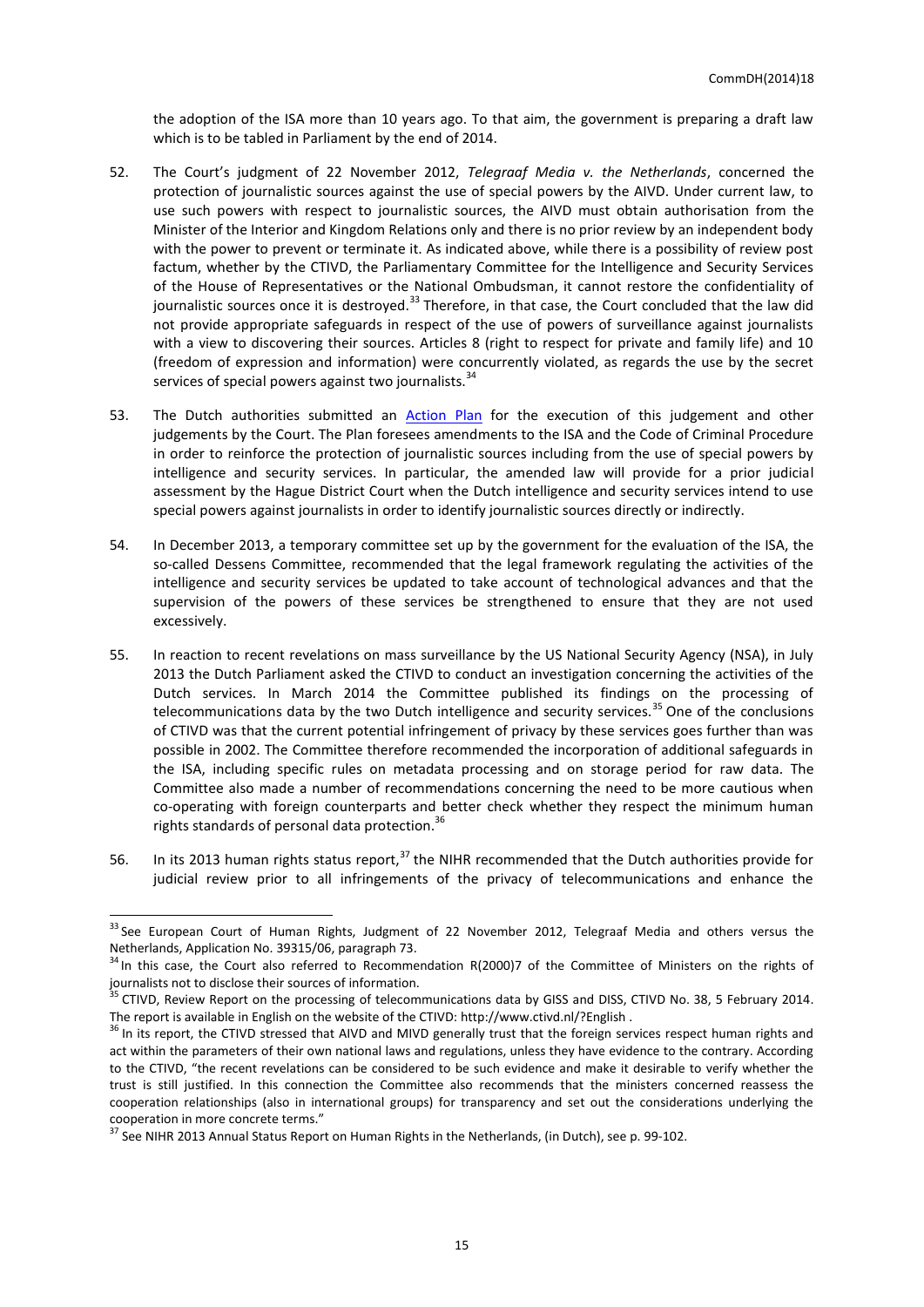independent supervision of the intelligence and security services by making the CTIVD opinions legally binding and by providing for advance or accelerated reviews of the legitimacy of large-scale interceptions of data.

- 57. In November 2013, also in reaction to the revelations about the NSA, a coalition of citizens and organisations initiated civil law proceedings against the government with a view to restore the right to privacy of every citizen in the Netherlands.<sup>38</sup> Invoking among others Articles 8 and 10 of the ECHR and the related case-law of the Court, the applicants requested that the inflow and use of illegal foreign intelligence on Dutch soil be instantly brought to a halt. Furthermore, the coalition demanded that the Dutch government notify all citizens whose personal data have been illegally obtained and that these data also be deleted. In its ruling of 23 July 2013, the court rejected all the claims of the plaintiffs.<sup>39</sup> At the time of drafting this report, the case was pending before the Court of Appeal of The Hague.
- 58. The Dutch authorities have informed the Commissioner that as part of the ongoing reform, they intend to extend the powers of the intelligence and security services in particular as concerns the possibility to intercept cable-bound communications but also that they would reinforce the safeguards against abuse of powers including by ensuring that the CTIVD would be competent for examining whether these powers have been used in accordance with the law.
- 59. In the Netherlands, the subjects of personal data collection (especially by surveillance) are to be notified that personal information has been collected about them *ex post facto,* and subject to certain limits. This practice allows for the possibility of retrospective challenge and places a check upon the intelligence services' decision to open a file on the subject. However, the notification procedure has recently been put into question for being cumbersome and time-consuming for those who have to apply it.

#### <span id="page-15-0"></span>1.8 CONCLUSIONS AND RECOMMENDATIONS

- 60. The Commissioner welcomes the solid legal and institutional framework in place for the protection and promotion of human rights in the Netherlands and its recent strengthening through the adoption of the country's first National Action Plan on Human Rights and the establishment of the Netherlands Institute for Human Rights and the Children's Ombudsman.
- 61. The Commissioner wishes to emphasise that in times of economic crisis it is particularly important for member states to refrain from cutting the budgets and staff of national human rights structures, such as national human rights institutions, equality bodies or Ombudsmen.<sup>40</sup> Given the crucial role that these structures play in providing accessible protection to victims of human rights violations and expert advice to governments on securing a human rights-compliant response to the economic crisis, the Commissioner calls instead on member states to ensure that these structures have stable and sufficient funding and independence to carry out their mandates fully, as further detailed in an Issue Paper he prepared on safeguarding human rights in times of economic crisis in 2013.<sup>41</sup> The Commissioner therefore strongly recommends that the Dutch authorities ensure adequate funding for these structures in the Netherlands and refrain, in particular, from cutting the budget of the Netherlands Institute for Human Rights. Consideration should also be given to strengthening the financial independence of this institution.

<sup>38</sup> See [https://www.privacyfirst.eu/actions/item/604-lawsuit-against-the-dutch-government-on-account-of-illegal-data](https://www.privacyfirst.eu/actions/item/604-lawsuit-against-the-dutch-government-on-account-of-illegal-data-espionage.html)[espionage.html](https://www.privacyfirst.eu/actions/item/604-lawsuit-against-the-dutch-government-on-account-of-illegal-data-espionage.html) from Privacy First which is member of this coalition. See also the press [release:](http://bureaubrandeis.com/press-room/burgers-tegen-plasterk/dutch-subpoena-minister-interior-due-cooperation-nsa/) Dutch subpoena against Minister of the Interior due to cooperation with NSA, 6 November 2013.

<sup>&</sup>lt;sup>39</sup> Privacy First, "District court of The Hague wide off the mark in Citizens v. Plasterk case", [press release,](https://www.privacyfirst.eu/actions/litigation/item/616-district-court-of-the-hague-wide-off-the-mark-in-citizens-v-plasterk-case.html) 23 July 2014.

<sup>&</sup>lt;sup>40</sup> Council of Europe Commissioner for Human Rights, National Human Rights Structures can help mitigate the effects of austerity measures – [Human Rights Comment,](http://humanrightscomment.org/2012/05/31/nhrs/) 31 May 2014.

 $41$  Council of Europe Commissioner for Human Rights, [Safeguarding human rights in times of economic crisis](https://wcd.coe.int/ViewDoc.jsp?Ref=CommDH/IssuePaper(2013)2&Language=lanEnglish) – Issue Paper, November 2013.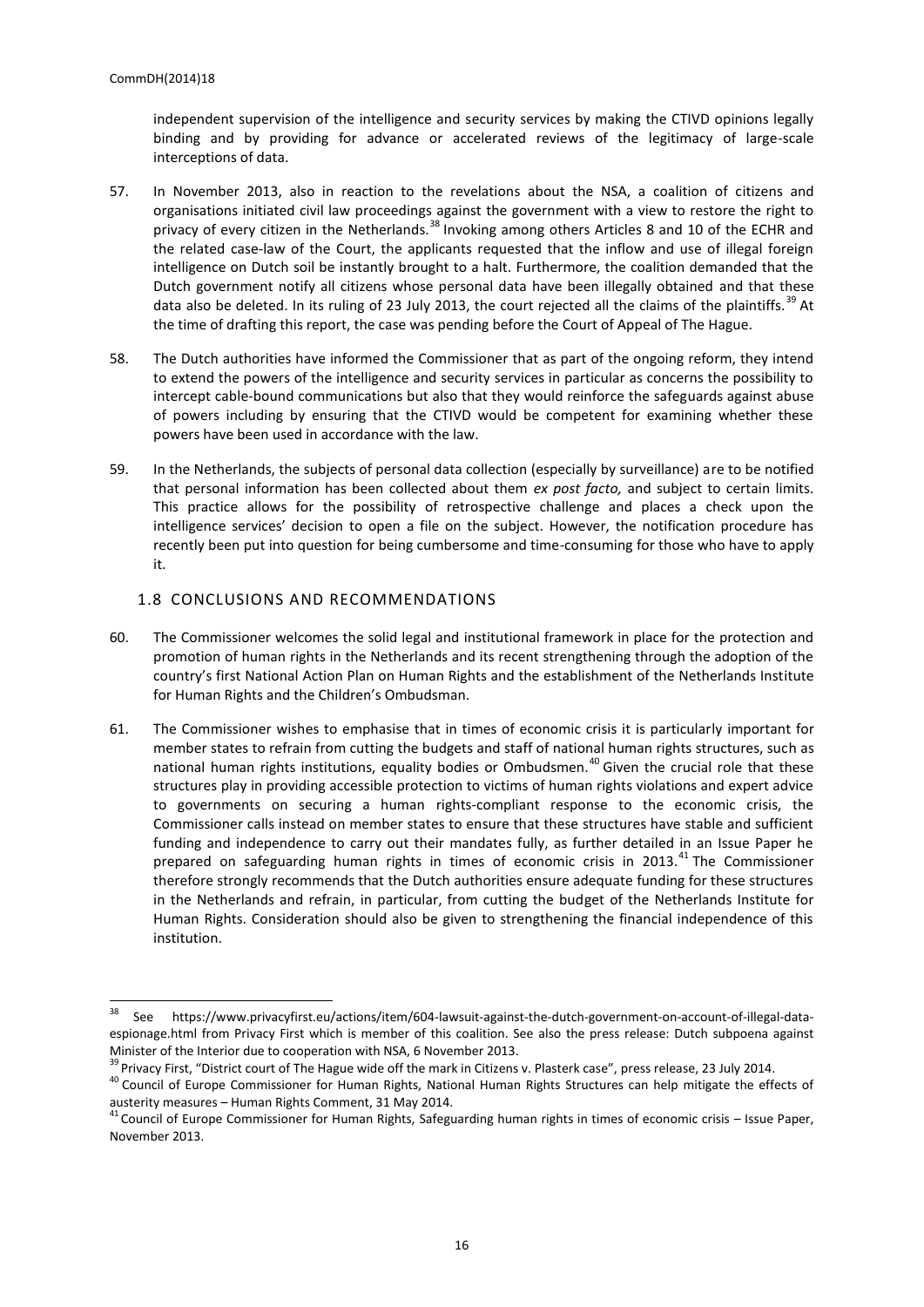- 62. The Commissioner also welcomes the adoption of the Netherlands' first National Action Plan on Human Rights (NAPHR). He considers that such action plans can make a real contribution to the promotion and protection of human rights, provided that they rest on sound baseline studies, ensure genuine participation of a wide range of stakeholders at all stages of their development and enjoy visible political ownership. He invites the Dutch authorities to draw inspiration from his predecessor's [Recommendation](https://wcd.coe.int/ViewDoc.jsp?id=1408617) on systematic work for implementing human rights at the national level, which provides extensive guidance on these issues.
- 63. In particular, the Commissioner calls on the Dutch authorities to include more ambitious and measurable goals in its future Action Plans on Human Rights He strongly encourages them to reinforce the participation of civil society in the implementation and evaluation of the NAPHR and its future development by ensuring a wider, more systematic and regular consultation. An independent evaluation of the implementation of the NAPHR, based on clear benchmarks and timeframes should also be carried out.
- 64. The Commissioner welcomes the debate which took place in the House of Representatives on the NAPHR and recommends that such parliamentary debates take place on a regular basis in order to strengthen the Parliament's involvement in the discussions concerning the systematic work for implementing human rights.
- 65. The Commissioner is pleased to note that the Dutch authorities have ratified a significant number of human rights treaties and urges them to also ratify the UN Convention on the Rights of Persons with Disabilities and its additional protocol, the Council of Europe Convention on preventing and combating violence against women and domestic violence and the International Convention on the Protection of the Rights of All Migrant Workers and Members of their Families. The Dutch authorities should also ratify the Optional Protocol to the Convention on the Rights of the Child on a Communications Procedure, the Optional Protocol to the International Covenant on Economic, Social and Cultural Rights (ICESRC) and the Convention on Human Rights and Biomedicine.
- 66. The Commissioner calls on the Dutch authorities to ensure that the status currently enjoyed by human rights treaties by virtue of Articles 93 and 94 of the Constitution is maintained.
- 67. The Commissioner regrets that, so far, the Netherlands has not been willing to reconsider its position according to which economic, social and cultural rights only contain general guidance for the Dutch government. He notes that the Committee on Economic, Social and Cultural Rights (CESCR), in view of the Dutch courts' case law on the status of the ICESRC provisions, has urged the Netherlands to consider all remedial measures, legislative or otherwise, to ensure that the Covenant rights were applicable and justiciable throughout the country. The CESCR also referred to its General Comment No. 9 (1998) on the domestic application of the Covenant.<sup>42</sup> The Commissioner calls upon the Dutch authorities to reconsider their position on this matter in light of the CESCR recommendations.
- 68. The Commissioner stresses that the Dutch authorities, when decentralising a sector with important human rights responsibilities, should always accompany the process by making sure that the local authorities are properly trained in human rights and have sufficient financial and human resources to accomplish their new tasks, in full line with th[e Recommendation](https://wcd.coe.int/ViewDoc.jsp?id=1852429&Site=COE&BackColorInternet=C3C3C3&BackColorIntranet=EDB021&BackColorLogged=F5D383) CM/Rec(2011)11 of the Committee of Ministers to member states on the funding by higher-level authorities of new competencies for local authorities. The Dutch authorities should provide the necessary guidance and co-ordination on provisions of services to ensure respect of international human rights standards on the ground and avoid disparities in the protection of rights across regions and municipalities. They should also organise a central monitoring of the quality of these services on the basis of human rights standards. The Commissioner stresses that the authorities have the duty to protect human rights at stake when they take action to implement existing policies and devise new policies. More generally, he invites the Dutch

<sup>&</sup>lt;sup>42</sup> See Committee on Economic, Social and Cultural Rights, Concluding Observations on the Netherlands, 19 November 2010, E/C.12/NDL/CO/4-5, paragraph 6.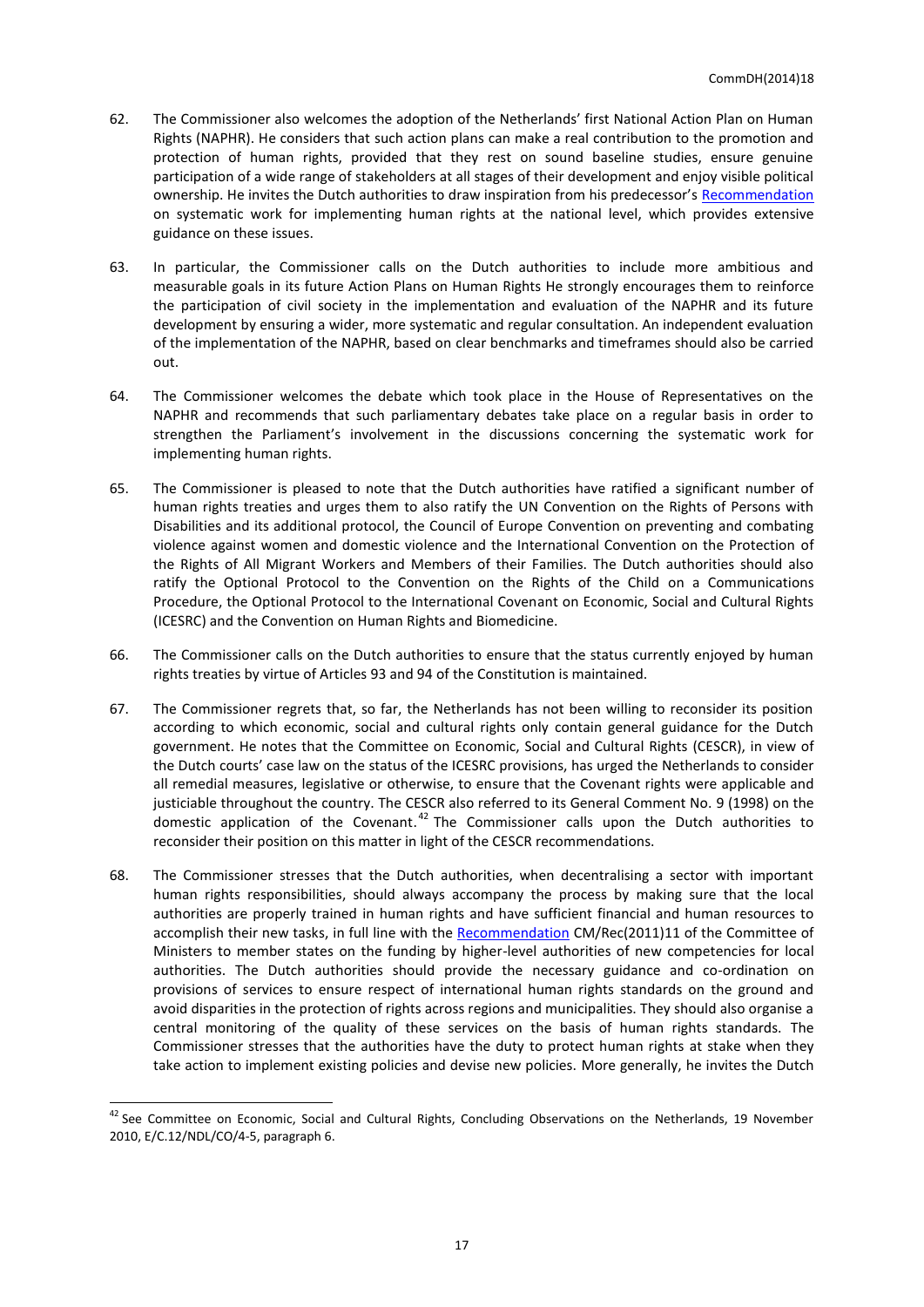authorities to adopt more systematically a human rights-based approach to their policies at the national and local levels.

- 69. The Commissioner reiterates the recommendation that human rights education be firmly anchored in a comprehensive manner, therefore including children's rights, in primary and secondary school education. Therefore, he invites the Dutch authorities to include explicitly human rights in the attainment targets for primary and secondary education. In addition, schools should be provided with concrete guidelines as how best to teach the subject of human rights. The Commissioner also believes that further efforts are needed to ensure that civil servants be trained on human rights issues.
- 70. The Commissioner welcomes the existence of a general framework for the democratic oversight of the secret services activities in the Netherlands notably thanks to the existence of the Review Committee for the Intelligence and Security Services (CTIVD). The Commissioner encourages the Dutch authorities in their efforts to strengthen the existing legal framework, in particular the 2002 Intelligence Service Act (ISA), for overseeing and reviewing the activities of the intelligence and security services in order to ensure that human rights are fully protected against any abuse by these services.
- 71. When amending the ISA, the authorities should ensure in particular that the new legislation takes into consideration the evolution of technologies (such as use of metadata) available to the relevant services and fully complies with the ECHR as interpreted by the Court concerning the protection of privacy and personal data. As the Commissioner stressed in his human rights comment entitled "[Human rights at risk](http://humanrightscomment.org/2013/10/24/human-rights-at-risk-when-secret-surveillance-spreads/)  [when secret surveillance spreads](http://humanrightscomment.org/2013/10/24/human-rights-at-risk-when-secret-surveillance-spreads/)", first of all, the law must be precise and clear as to the offences, activities and people subjected to surveillance, and must set out strict limits on its duration, as well as rules on the disclosure and destruction of surveillance data. Secondly, rigorous procedures should be in place to order the examination, use and storage of the data obtained, and those subjected to surveillance should be given a chance to exercise their right to an effective remedy. Thirdly, the bodies supervising the use of surveillance should be independent, and appointed by and accountable to parliament, rather than the executive.
- 72. The Commissioner strongly recommends that additional safeguards be included in the current legislation on intelligence and security services' activities in light of the above-mentioned human rights principles. In particular, the Dutch authorities should ensure that specific rules on metadata processing are added and that specific storage periods for raw data are set. The Commissioner also stresses the need for the Dutch authorities to take the utmost care, when co-operating with foreign intelligence and security services, to ensure that the human rights standards of personal data protection are respected.
- 73. The Commissioner invites the Dutch authorities to reinforce the legal framework for the supervision of the intelligence and security activities, including the use of all the new surveillance technologies available, notably by considering strengthening the role of the CTIVD and the authority of its decisions on the lawfulness of the activities supervised. While the procedure of notification to subjects of personal data collection has recently been criticised for being cumbersome and time-consuming for those who have to apply it, the Commissioner considers that it also plays the role of safeguard and should therefore be maintained.
- 74. The Commissioner also draws the attention of the Dutch authorities to the set of guidelines, called [Necessary and Proportionate](https://en.necessaryandproportionate.org/text) and put together by a large number of civil society groups, industry and international experts, which can be helpful in this regard. Also, the Global Network Initiative, GNI, has set out practical steps to protect human rights online in the report on Digital Freedoms in International [Law.](https://en.necessaryandproportionate.org/text)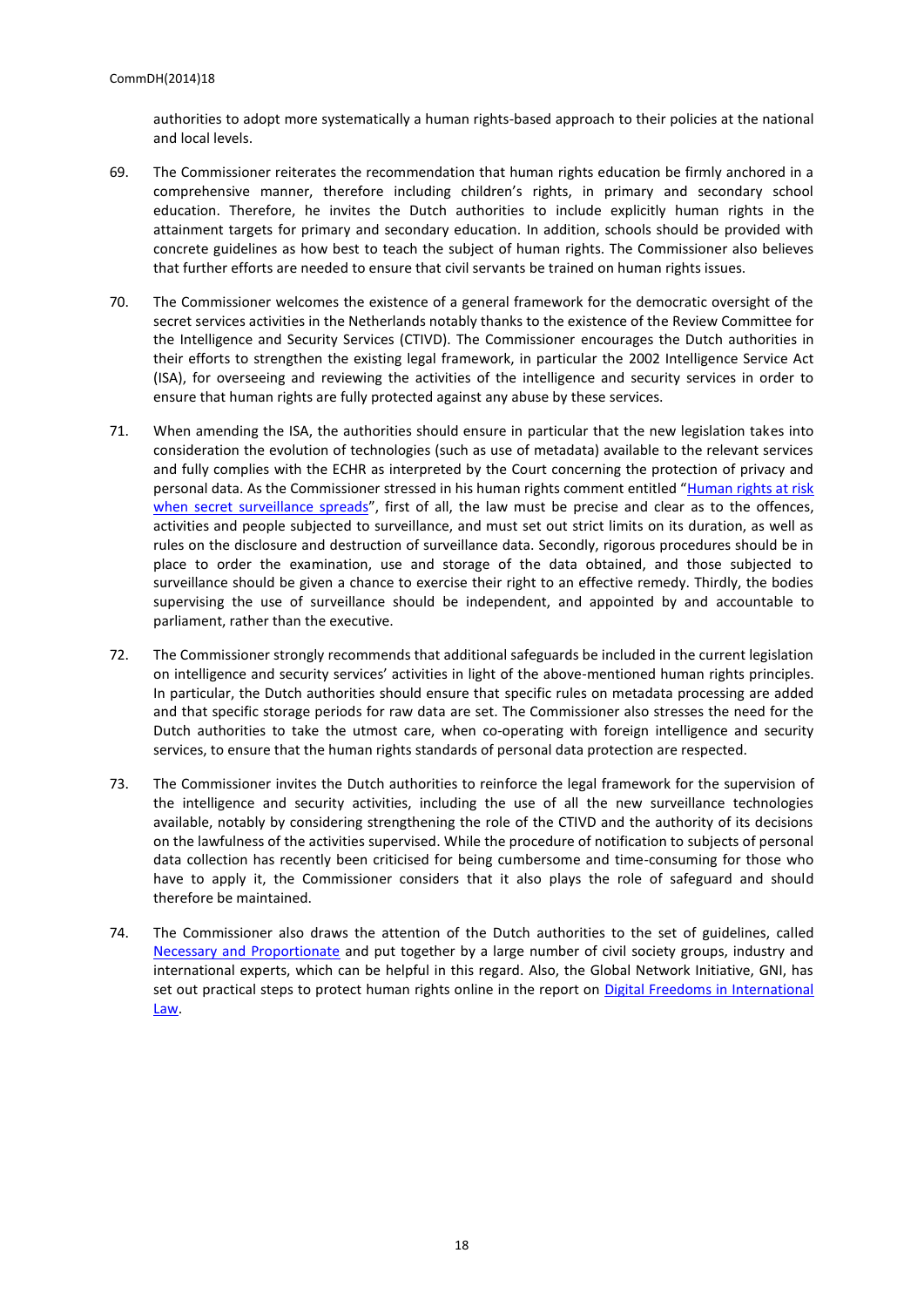#### <span id="page-18-0"></span>**2 THE HUMAN RIGHTS OF ASYLUM SEEKERS AND IMMIGRANTS**

75. Over the last decade, international and national human rights bodies, including the Commissioner's predecessor, have extensively focused on the asylum and immigration legislation and practice of the Netherlands, criticising the successive introduction of restrictive measures and laws. While in some cases, the Dutch authorities have taken positive steps to respond to these criticisms, there are a number of issues that remain of concern to the Commissioner. In September 2013, the Minister for Migration explained that the aim of the government was to devise a "restrictive immigration policy that is implemented humanely, within the parameters of the Coalition Agreement" ([Building Bridges\)](http://www.government.nl/government/coalition-agreement) of October 2012.<sup>43</sup> Another feature of this policy is that immigrants, including unaccompanied migrant children, who arrive or stay irregularly in the Netherlands, will in principle have to return, be it voluntarily or not: as indicated in the Coalition agreement, "those who are not permitted to reside here must leave, or they will be expelled". This overall approach has translated in practice into an extensive use of administrative detention with regard to asylum seekers and immigrants and a situation of legal limbo for many persons in an irregular situation, including children, with the human rights of the persons concerned coming under threat, as detailed below.

#### <span id="page-18-1"></span>2.1 ADMINISTRATIVE DETENTION OF ASYLUM SEEKERS AND IMMIGRANTS

- 76. One of the areas of concern to the Commissioner is the extensive use of administrative detention of asylum seekers and immigrants. Dutch law provides both for detention at the border upon arrival (Article 6 of the 2000 Aliens Act) and detention in view of deportation (Article 59 of the 2000 Aliens Act).
- 77. Several serious incidents have occurred in recent years in detention centres for migrants including the suicide of an asylum seeker in January 2013 while in the Rotterdam detention centre, and a hunger strike by asylum seekers in the new administrative detention centre of Schiphol airport in May 2013. These incidents have attracted the general public's attention and the Minister of Security and Justice announced in 2013 that a more humane policy towards detention of immigrants would be put in place. The Commissioner has been informed that a draft law on migrant detention and return published by the government at the end of 2013 is to be tabled in the Parliament sometime in the autumn of 2014. However, as indicated below, the current draft text has been criticised by a number of stakeholders because it does not address all the existing shortcomings and in some cases introduces additional issues of concern as indicated below.

#### 2.1.1 DETENTION OF ASYLUM SEEKERS AT THE BORDER

- <span id="page-18-2"></span>78. Article 6 of the 2000 Aliens Act provides for the possibility of detaining at the border any third-country nationals who arrive at the Dutch external border without fulfilling the requirements for entering the Netherlands as laid down in Article 5 of the [Schengen Borders Code](http://eur-lex.europa.eu/legal-content/EN/ALL/?uri=CELEX:32006R0562) and Article 3 of the Dutch 2000 Aliens Act. As these persons may be refused entry when arriving at the external borders of the Netherlands (airports and ports), in principle, they also have to leave immediately. If this is not possible, these persons may be required to stay in a place designated by a border control officer. In such cases, the Dutch authorities consider that they have not entered Dutch territory. Most persons arriving at the border without fulfilling the necessary visa requirements ask for asylum. In such cases, this claim is assessed under the normal asylum procedure lasting 8 days (preceded by a rest and preparation period of 6 days) and the border detention also applies to asylum seekers.
- 79. Current practice shows that all asylum seekers who arrive at external borders are systematically detained under Article 6 of the 2000 Aliens Act, for a period of up to 14 days, during which their asylum claim is processed. No exception is made for families with children.<sup>44</sup> The only exception concerns

<sup>&</sup>lt;sup>43</sup> See "Families with children in aliens detention only by exception", [News](http://www.government.nl/news/2013/09/13/families-with-children-in-aliens-detention-only-by-exception.html) 13/09/13, on Dutch government website.

<sup>&</sup>lt;sup>44</sup> See No Child in Detention –NGO Coalition, "Dad, have we done something wrong?" Children and parents in immigration detention, January 2014, p. 26.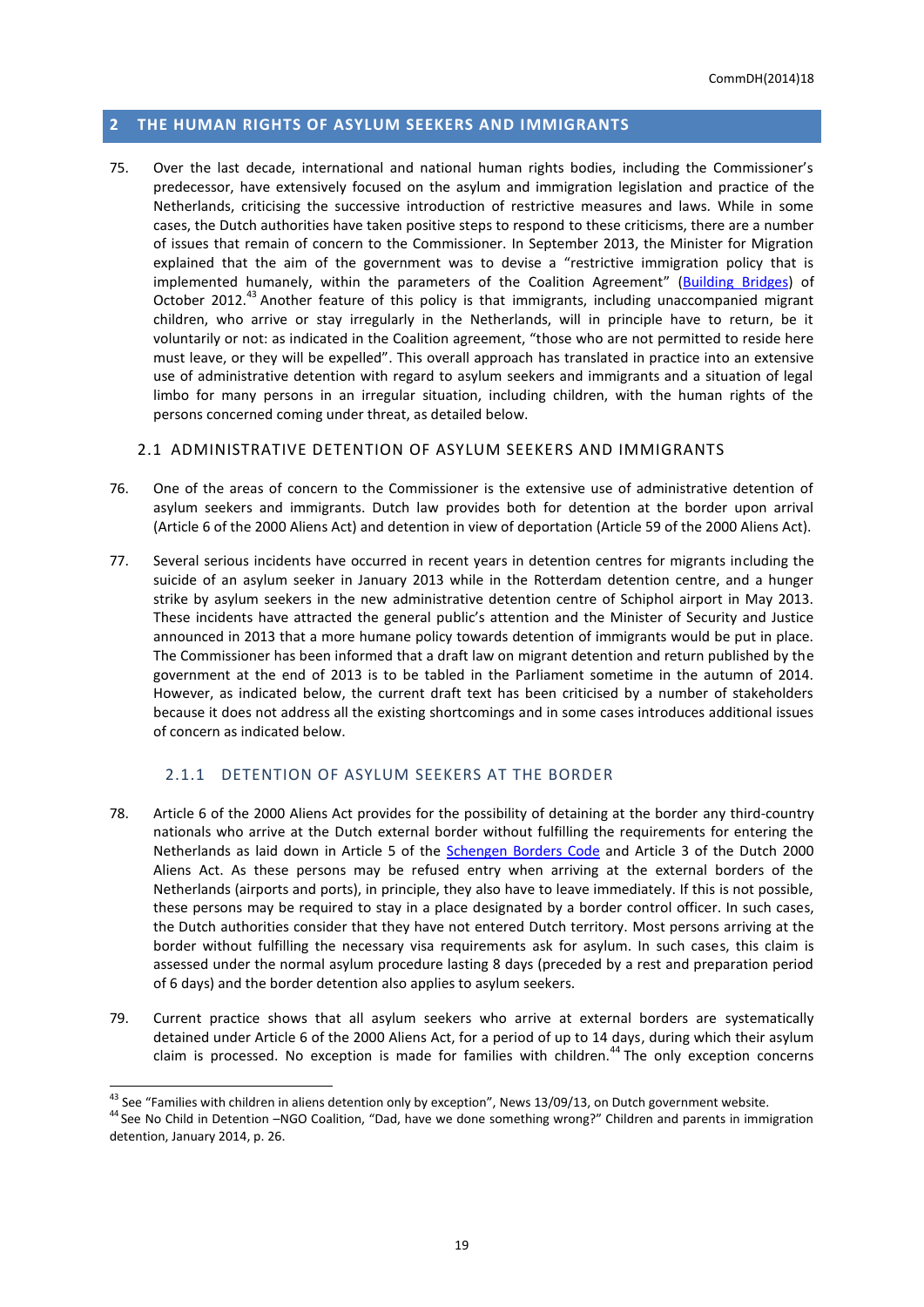unaccompanied migrant children who, since a change in policy in 2010, are not detained upon arrival at the external border and are immediately redirected to a special reception centre.

- 80. After this initial period of up to 14 days, asylum seekers are generally transferred to an open reception centre. In 2013, according to figures from the Ministry of Security and Justice, 780 persons were held in border detention, and 600 of those were admitted to the territory later either because they were granted asylum or because further enquiries were needed to determine their status in the context of asylum proceedings. According to the NGO *Vluchtenlingenwerk*, 76 of the 780 detained were children below the age of 15. In 2014, 48 children were held in border detention up to the end of May. Despite the strong criticism expressed by human rights stakeholders who underline the traumatic experience for children kept in such detention facilities even for a few days and with their parents, at the time of the Commissioner's visit, children with their families were still being systematically detained at the border in the Netherlands for a period of up to 14 days.
- 81. The Commissioner welcomes that, following the call he made at the end of his visit for children in particular not to be detained at border, the Minister of Migration announced on 23 May 2014 and confirmed in a subsequent letter to the Parliament that he endorses the basic premise in principle that a child should not be kept in detention. The Minister for Migration has stated that, from 1 September 2014, families with children will no longer be detained at the border, except in very exceptional circumstances. These families will be screened within a few hours of arrival in order to check risks of trafficking in human beings and will be sent right after to the asylum application centre of Ter Apel, where families who arrive through land borders are already sent. Human rights NGOs have welcomed this decision, stressing however that there should be no exception to the principle of non-detention of children. The government has indicated that, as of the beginning of 2015, the few families with children who will nonetheless stay in border detention in exceptional cases will be placed in a new closed reception centre for families with children and separated children which will not look like a prison. The family will be able to move freely within the closed facility and will not be locked in a cell anymore. The staff will not wear uniforms and will be specifically trained to deal with families with children.
- 82. There is a possibility to extend the detention of adult asylum seekers without children from 14 days to up to six weeks (so-called closed extended procedure). When the immigration authorities are not able to make a decision within 6 weeks, the procedure is again extended and the asylum seeker remains in detention but only if the border detention is due to the conduct of the asylum seeker. In recent years, the number of cases where border detention was extended has decreased significantly: it concerned 62 cases in 2010, 59 in 2011, and 50 in 2012. UNHCR and the Dutch NGO *Vluchtenlingenwerk* have called upon the Dutch authorities to abolish or at least reconsider the closed extended procedure.<sup>45</sup>
- 83. The current detention regime applying to border detention is regulated by the Border Accommodation Regime Regulations and differs from the one applying to detention pending deportation. In its draft law on migrant detention and return, the government is proposing to merge these two regimes into a new one. However, while the new regime proposed would constitute a slight improvement for detention pending deportation (see below), it would regrettably also make the current regime for border detention stricter than it is today.
- 84. The Commissioner visited the administrative detention centre in Schiphol airport within the Schiphol Justice Complex, which opened at the beginning of 2013. He met with the staff working there and several migrants detained in the context of border detention, including a 14 year-old asylum seeking girl from Syria who was there with her family. The Commissioner notes that, while the overall conditions of detention at the centre are satisfactory, it remains a detention facility. For instance, all members of a family are accommodated in a cell unit with a hatch on the door, where they are locked in for the night. During the day, they can get out of the cell unit freely and have access to a number of common facilities. The Commissioner was informed that when single parents are interviewed about their asylum claim, the

<sup>&</sup>lt;sup>45</sup> See Vluchtenlingenwerk Nederlands and ECRE, Asylum Information database (AIDA), National Country Report, The Netherlands, 3 May 2013, p. 44.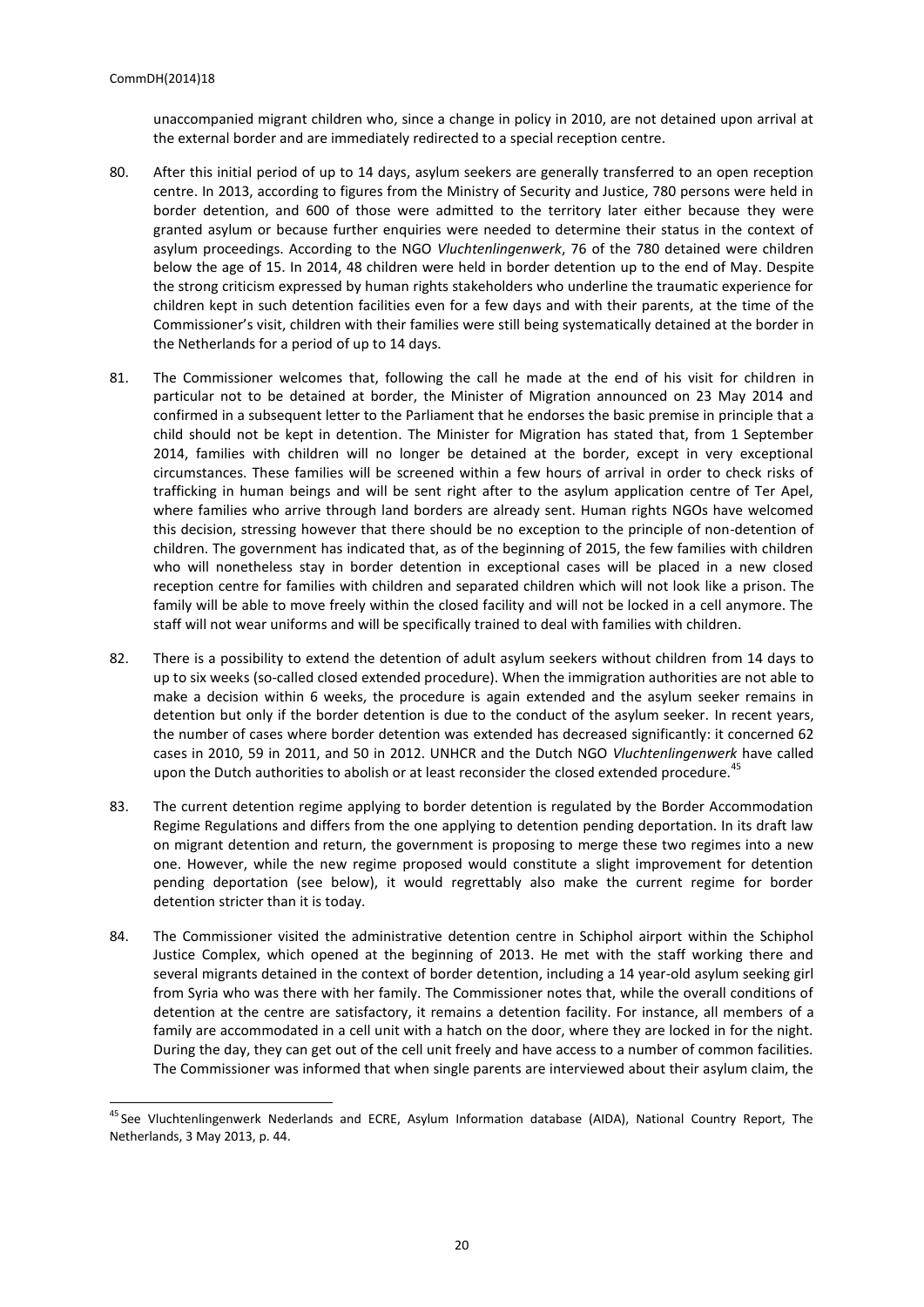child will stay with the parent as no child care is available during that time. This is problematic as this experience may be traumatising for the child and the parent may be less inclined to speak about his/her situation.

- 85. The main argument put forward by the Dutch authorities for establishing and maintaining systematic border detention is that the Schengen Border Code *obliges* the Netherlands to refuse access to the territory to asylum seekers and to detain them, if they do not fulfil the necessary visa requirements. However, Article 5§4 of the Code permits states to provide access on humanitarian grounds and practice shows that not all states which are bound by this code systematically detain foreigners who do not fulfil the requirements for entering the country. It should also be noted that in the Netherlands asylum seekers arriving through land borders are not detained and are sent directly to an open reception centre pending the processing of their application for asylum.
- 86. The Commissioner notes that as far as adult asylum seekers without children are concerned, for the time being, the principle of their detention when they arrive at Schengen borders without the relevant documents remains applicable. The draft law on migrant detention and return to be tabled in the Parliament does not foresee any change that would assist in using detention only as last resort in practice. In particular, the UNHCR and the Dutch NGO *Vluchtenlingenwerk* have criticised the fact that there seems to be no intention to develop alternatives to border detention for adults without children.<sup>46</sup>

## 2.1.2 DETENTION PENDING DEPORTATION

- <span id="page-20-0"></span>87. Article 59 of the 2000 Aliens Act provides for the possibility of detaining foreigners with a view to their deportation for reasons of public interest or national security. In principle, the maximum duration of detention is six months plus 12 months, i.e. 18 months altogether.
- 88. In 2011, more than 6 000 foreigners were detained pending deportation. In 2012, 5 420 foreigners were detained (900 out of them for more than 6 months). According to NGOs working with detained migrants, 3 600 persons were detained in 2013. The government has indicated that the total number of detention places will be reduced from 2,000 to 933 by 2016. $47$
- 89. In March 2010, the government introduced a new policy regarding the detention of children and their families in view of deportation, providing for a maximum of two weeks of detention for minors and families with children (with a maximum extension to 28 days if deportation is obstructed). From 1 January 2013 to 13 September 2013, approximately 80 families, with 160 children, were placed in predeportation detention. Since 13 September 2013, families with children who are to be deported are detained only if they indicate that they will not co-operate. Since then, approximately 10 families with 10 children have been placed in detention. Families with children are in principle offered reception in restricted-regime accommodation ("family locations") which is a semi-open centre with a daily duty to report. Six such family locations are operational.
- 90. Following a change in the government's policy, since March 2011, unaccompanied migrant children are only placed in detention as a measure of last resort and for the shortest appropriate time. As a result, the number of unaccompanied minors detained has decreased, with 220 unaccompanied minors placed in detention in 2010 and 90 in 2011. According to NGOs, during the first half of 2012, 20 unaccompanied migrant children were detained for 50 days on average. <sup>48</sup> However the possibility to keep unaccompanied migrant children in detention remains due to the existence of a number of exceptions. Detention may be applied in one of the following circumstances: the child is suspected of or convicted

<sup>&</sup>lt;sup>46</sup> [Report](http://www.unhcr.nl/fileadmin/user_upload/movies/Gesloten_Verlengde_Asielprocedure_Rapport.pdf.pdf) by UNHCR and Vluchtelingenwerk Nederland, Pas nu weet ik: vrijheid is het hoogste goed' Gesloten Verlengde *Asielprocedure 2010-2012*, with a summary in English, 2013.

<sup>&</sup>lt;sup>47</sup> Press release, Dutch government, 13 September 2013, "Families with children in aliens' detention only by exception".

<sup>&</sup>lt;sup>48</sup> NJCM, NGOs Commentary on the first periodic report submitted by the Kingdom of the Netherlands on the implementation of the UN Convention for the Protection of All Persons from Enforced Disappearance, CED/C/NLD/1, 28 February 2014, p. 21.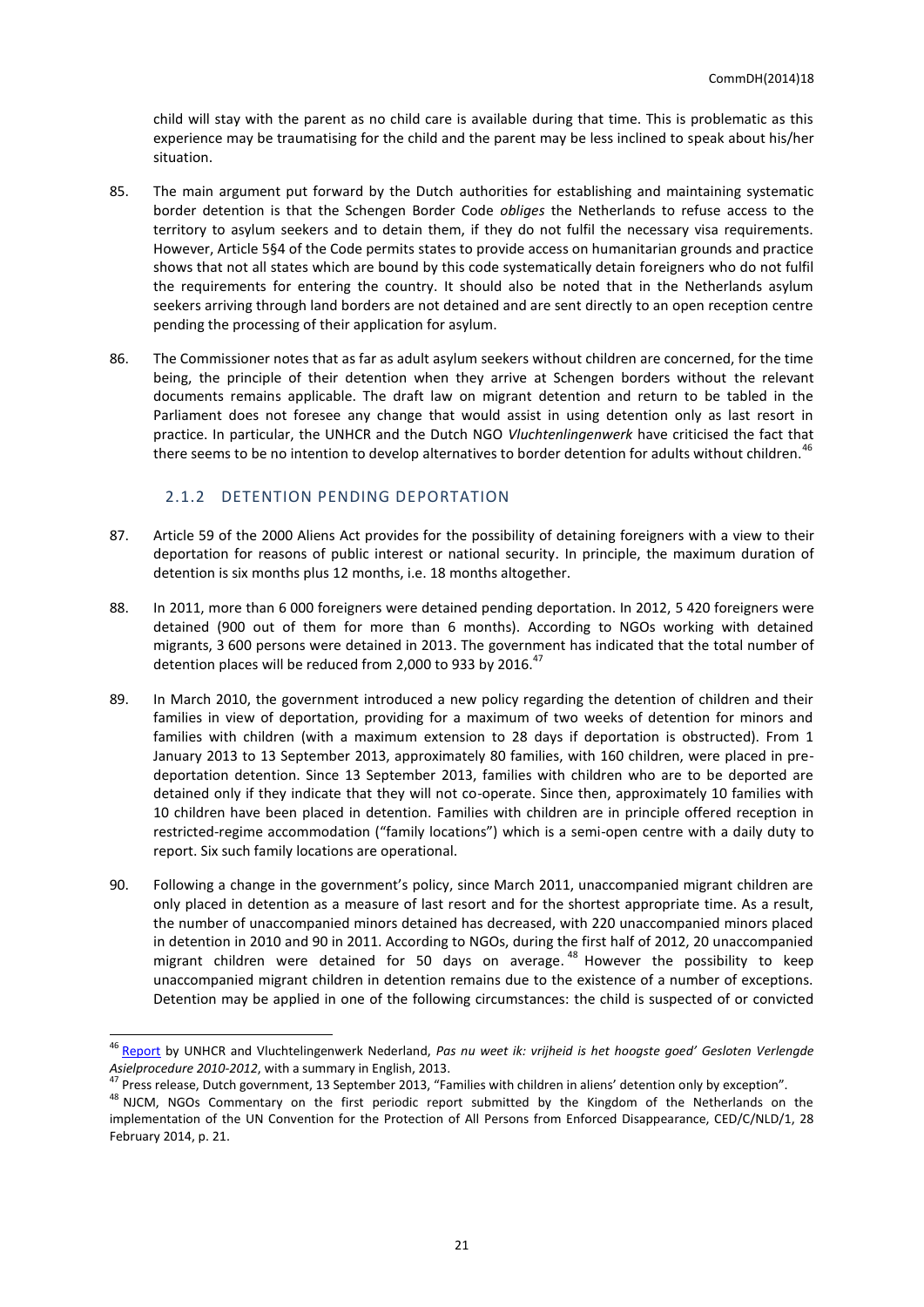for having committed a crime; it is expected that the return can be carried out within two weeks; and the child has previously left a reception facility with unknown destination or has not complied with an imposed duty to check in or with a measure restricting his/her freedom. In a recent case, the highest administrative court, the Administrative Jurisdiction Division, confirmed that an unaccompanied migrant child can be detained for a period longer than two weeks as long as the duration of detention is "as short as possible".<sup>49</sup>

- 91. The current regime for detention pending deportation is regulated under the Custodial Institutions Framework Act which is intended for the detention of persons who have been sentenced for a crime and also stipulates their punishment. As a result, pre-deportation detainees are subjected to various safety measures: frequent security searches, body searches, cuffs during transport and disciplinary punishments and measures such as placement in an isolation cell. Various institutions consider that the regime is disproportionate and that it is sometimes applied in an even more severe way than in the case of criminal detention.<sup>50</sup> The Commissioner's predecessor criticised the fact that the current regime has more a punitive than an administrative nature.<sup>51</sup> The CPT, the National Ombudsman and the NIHR have asked for separate and specific rules for the administrative detention of foreigners. The Commissioner notes that in its NAPHR the government underlined that it wished to "make clearer that foreigners' detention (was) a measure adopted under administrative law rather than a punitive measure".<sup>52</sup> As for body searches more particularly, the Ministry of Security and Justice announced in September 2013 that it intended to change the current practice and was exploring alternatives such as body scans.<sup>53</sup>
- 92. In his 2009 report, the previous Commissioner urged the Dutch authorities to make a variety of meaningful activities available to all detainees in the asylum and expulsion process.<sup>54</sup> However, conditions of detention are still reported to be harsher for foreigners in administrative detention than for convicted prisoners, particularly because the detention of foreigners is monotonous and they do not have access to enough activities during the day. According to the National Ombudsman, unlike criminal detainees, administrative detainees have to stay in their cells for two persons from 16:30 to 8:00. They do not have the right to work or to receive education.<sup>55</sup> Following a number of reforms, the situation improved to some extent as immigrants in administrative detention have now access to the internet and their visiting hours have been extended. The draft law on migrant detention and return foresees more recreational activities and shorter time during which immigrants are detained in their cells. However, human rights NGOs consider that these improvements generally remain insufficient.
- 93. As mentioned above, the draft law on migrant detention and return aims at introducing a new harmonised regime of detention for both border detention and detention pending deportation. However, the draft introduces a two-tier system: a fairly open regime (*verblijfsregime*) and a more controlled and restricted regime (*beheersregime*) for those who pose a threat to public order and safety. It is envisaged that the restricted regime will apply automatically to every person entering migrant detention for up to two weeks. When commenting the draft law, the NIHR criticised this solution as it considered that migrants should be placed on arrival in the more open regime instead.<sup>56</sup> The current draft text also provides that the restrictive regime will be applied to persons with behavioural problems

<sup>&</sup>lt;sup>49</sup> Administrative Jurisdiction Division, 27 June 2013, ABRvS 201303374/1/V3, quoted in Separated Children in Europe Programme, newsletter no 40, Fall 2013, p. 15.

<sup>&</sup>lt;sup>50</sup> See in particular NIHR, Human Rights in the Netherlands, 2012 Status Report, p.54. NJCM, NGOs Commentary on the first periodic report submitted by the Kingdom of the Netherlands on the implementation of the UN Convention for the Protection of All Persons from Enforced Disappearance, CED/C/NLD/1, 28 February 2014, p. 18.

<sup>&</sup>lt;sup>51</sup> Report by Mr Thomas Hammarberg, Commissioner for Human Rights, on his visit to the Netherlands, 21-25 September 2008, CommDH(2009)2, 11 March 2009, paragraph 58.

<sup>52</sup> [National Action Plan on Human Rights,](http://www.government.nl/government/documents-and-publications/notes/2014/03/19/national-action-plan-on-human-rights.html) Ministry of the Interior and Kingdom Relations, December 2013, p. 43.

<sup>53</sup> Press release, Dutch government, 13 September 2013, "Families with children in aliens' detention only by exception".

<sup>54</sup> Report by Mr Thomas Hammarberg, Commissioner for Human Rights, on his visit to the Netherlands, 21-25 September 2008, CommDH(2009)2, 11 March 2009, paragraph 57.

<sup>&</sup>lt;sup>55</sup> NIHR, Human Rights in the Netherlands, 2012 Status Report, p.53.

<sup>56</sup> See the Opinion of the NIHR on the draft law, available in Dutch on NIHR's publication [webpage](http://www.mensenrechten.nl/publicaties/zoek?categorie%5b0%5d=434552): "*Advies aan staatssecretaris Teeven over de Wet terugkeer en vreemdelingenbewaring*", published on 24 February 2014.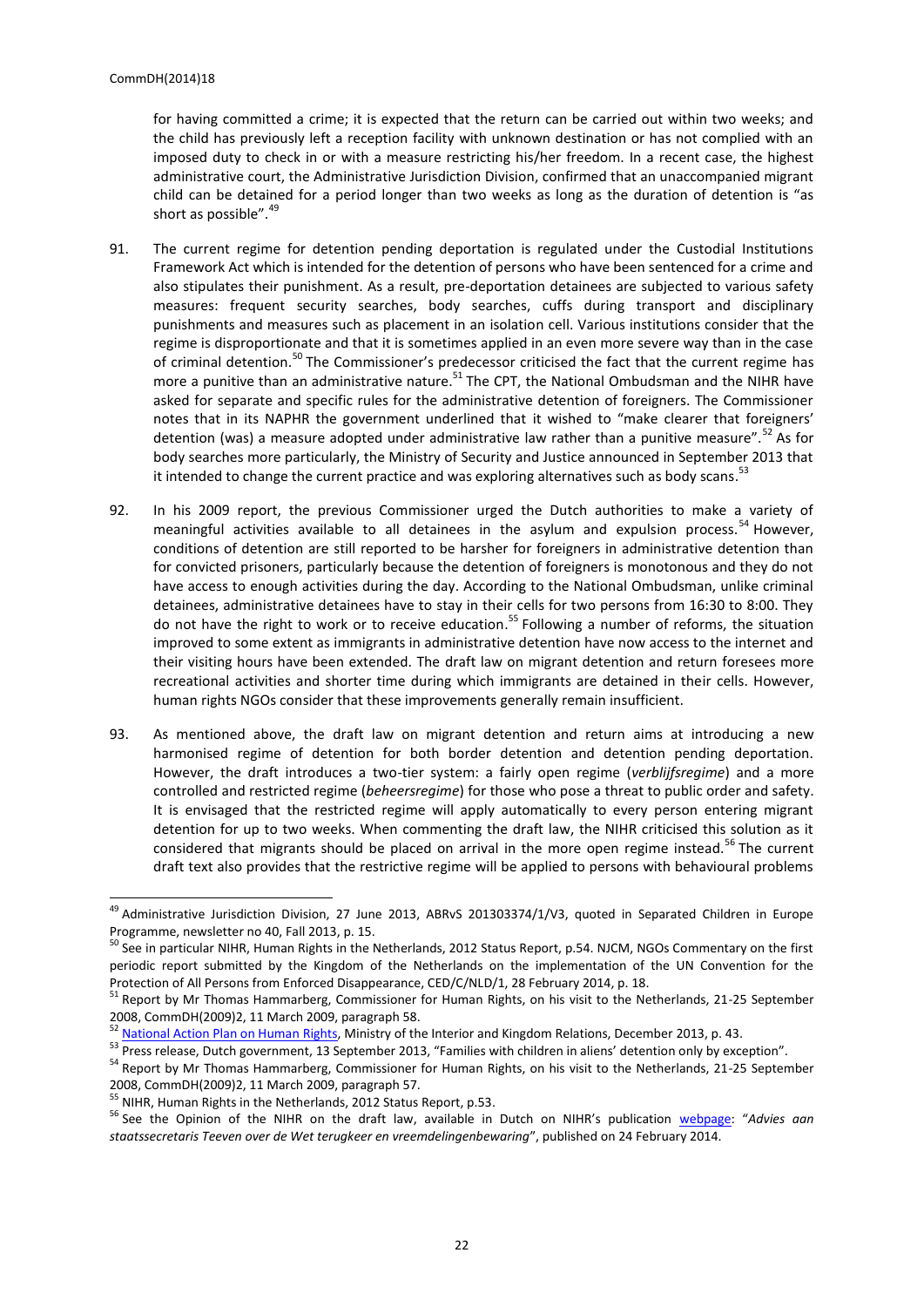due to psychological or psychiatric issues, a factor that would increase their vulnerability. In addition, the detention regime foreseen in the draft law remains very strict and retains the possibility to separate and isolate detainees and to inflict other punitive measures similar to those applying in criminal detention.

- 94. The Commissioner was informed that access to healthcare of persons held in immigration detention leaves much to be desired. In 2012, the Healthcare Inspectorate received complaints from detainees about the fact that they did not have appropriate access to medical care. The NGO *Stichting LOS*, which has opened a hotline for immigrants who wish to complain about detention conditions, has also received a number of complaints relating to access to healthcare. The main criticism is that health problems of detainees are underestimated and that hospital treatments that are necessary from a medical point of view do not take place. The CPT was also critical in its 2012 report, considering that the detention centre in Rotterdam was not equipped to treat all prisoners and a medical inspection of the detainees was not carried out within 24 hours of their arrival in the centre. The CPT also expressed concern about psychiatric patients detained for the purpose of deportation who did not benefit from any special facilities or appropriate activities.<sup>57</sup> The government announced in September 2013 that it had taken measures to improve access to healthcare notably by facilitating the transfer of medical information between the detention centres and the Asylum Seekers Health Centre<sup>58</sup> However, this will not be sufficient to solve all the above-mentioned problems.
- 95. The Commissioner received worrying information according to which persons in a situation of particular vulnerability can be detained for immigration purposes. Neither the current legislation nor the draft law prepared by the government adequately address the situation of vulnerable persons in detention. The draft law only indicates that minors, unaccompanied migrant children, persons with disabilities, elderly persons, pregnant women, single parents with minor children and persons who have been subjected to torture, rape or other forms of serious psychological, physical or sexual violence are to be considered as vulnerable and that their situation will be taken into consideration in secondary legislation. It is however important that the rights of these persons be better safeguarded. There seems to be no clear intention to avoid detaining these persons (except maybe for children) or to use detention in their case as a last resort only. The Commissioner is particularly worried at this situation in the context of information according to which access to healthcare, and in particular psychological healthcare, remains an area where further improvements are needed.
- 96. Both the National Action Plan on Human Rights and the draft law on migrant detention and return foresee that detention pending deportation will only occur as an exception to the general principle of non-detention. This would constitute a step in the right direction as the current policy and practice is to envisage detention as the principle rather than as a last resort. However, for this new policy to be successful, the draft law will have to be accompanied by the relevant changes in subsidiary regulations and administrative practice. In particular, the Dutch authorities will have to develop all possible alternatives to detention if the new policy of detention as a last resort is to be duly implemented.
- 97. On average the duration of administrative detention under Article 59 of the Alien Act is of six months. The research conducted by the Advisory Committee of Migration Affairs (ACVZ) indicated that after six months of detention only 17% of the detainees demonstrably left the country. In this respect, the Commissioner shares the view of the ACVZ that the longer detention continues, the smaller the chance of departure becomes.<sup>59</sup> Moreover, in 2013, the UN Committee against Torture expressed its concern at reports that the maximum duration of 18 months for detention pending deportation is not strictly observed in practice. There have been reports according to which about 30% of immigrants have been detained for periods longer than 18 months. The explanation is that once they have been released from previous detention, they are again being apprehended by the police and placed in detention due to the

<sup>&</sup>lt;sup>57</sup> CPT, [Report](http://www.cpt.coe.int/documents/nld/2012-21-inf-eng.pdf) to the Government of the Netherlands on the visit to the Netherlands, from 10 to 21 October 2011, published in 2012.

<sup>&</sup>lt;sup>58</sup> See "Families with children in aliens detention only by exception", <u>[News](http://www.government.nl/news/2013/09/13/families-with-children-in-aliens-detention-only-by-exception.html)</u> 13/09/13, on Dutch government website.

<sup>&</sup>lt;sup>59</sup> Advisory Committee of Migration Affairs (ACVZ), "Aliens' detention or a less intrusive measure?", May 2013, p. 83.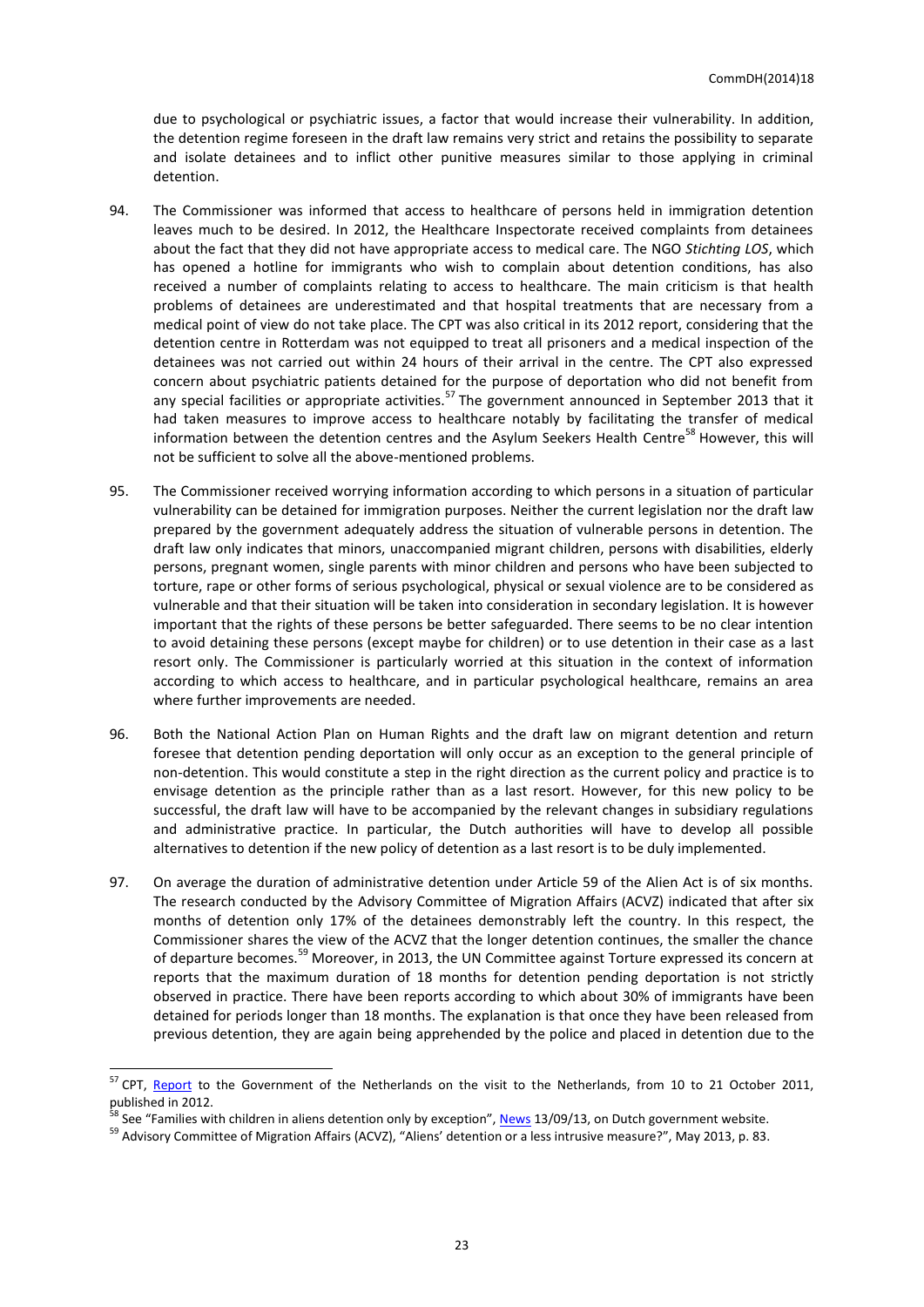absence of a valid residence permit.<sup>60</sup> The Commissioner, during his visit to a disused church in The Hague where irregular immigrants were living in extremely difficult conditions, met with persons who indicated that some of them had been placed in detention several times for several months without this detention resulting in deportation. According to Dutch human rights NGOs, this practice amounts to making the duration of foreigners' detention *de facto* unlimited.

- 98. The Commissioner notes with particular concern reports according to which some immigrants are deprived of their liberty despite the fact that it is known in advance that the objective for which this deprivation of liberty is allowed, i.e. deportation, is not feasible.<sup>61</sup> This raises question of compatibility with Article 5§1 of the ECHR, and in particular with the Court's case law according to which detention is to be considered arbitrary if it is not closely connected to the ground of detention, including if an alien is detained for the purpose of expulsion although the latter cannot reasonably be carried out.
- 99. The Commissioner is also worried by the fact that alternatives to migrant detention are seldom considered by the Dutch authorities before deciding to place an immigrant in detention.<sup>63</sup> According to the ACVZ, due to a range of legal, policy and practical problems, it cannot be guaranteed in current practice that detention pending deportation will only be used as a last resort.<sup>64</sup> Alternatives to migrant detention for the purpose of deportation have been the subject of four pilot projects started by the government in 2012.<sup>65</sup> These included: 1) the introduction of the obligation to report to the Aliens Police; 2) measures to restrict the movement of ex-unaccompanied migrant children; 3) testing the obligation for third country nationals required to leave, to pay a deposit which will be given back once they have left EU territory, and; 4) financing return projects run by NGOs in co-operation with municipalities and church bodies.<sup>66</sup> However, according to several stakeholders including the ACVZ and Dutch human rights NGOs, these projects were very limited in scale as the requirements to benefit from these schemes are very stringent to the extent that almost no foreigner is eligible.<sup>67</sup>

#### 2.1.3 CONCLUSIONS AND RECOMMENDATIONS

- <span id="page-23-0"></span>100. The Commissioner calls on the Dutch authorities to ensure that detention of asylum seekers and immigrants is used as last resort, for the shortest possible period of time and only used after first reviewing all other alternatives and finding that there is no effective alternative, in accordance with the [Resolution 1707\(2010\)](http://assembly.coe.int/Mainf.asp?link=/Documents/AdoptedText/ta10/ERES1707.htm) of the Parliamentary Assembly of the Council of Europe. He notes the expressed intention of the Dutch authorities to make progress towards using administrative detention, both at the border and pending deportation, only as a measure of last resort.
- 101. As a first step in this direction, the Dutch authorities should stop the detention of all asylum seeker children. The Commissioner reiterates that any decision taken in the field of immigration detention concerning a child with or without his/her family should be taken in full compliance with the UN CRC and in particular Article 3 under which the best interests of the child shall be a primary consideration in

 $^{60}$  UN Committee against Torture, Concluding observations, Netherlands, 20 June 2013, CAT/C/NLD/CO/5-6, paragraph 14. See also National Ombudsman, Immigration [Detention:](http://www.nationaleombudsman.nl/sites/default/files/report_2012105_immigration_detention.pdf) penal regime or step towards deportation? About respecting human rights in immigration detention, 7 August 2012.

<sup>&</sup>lt;sup>61</sup> See NIHR, Human Rights in the Netherlands, 2012 Status Report, p.53, and Advisory Committee of Migration Affairs (ACVZ), "Aliens' detention or a less intrusive measure?", May 2013, p. 83.

<sup>&</sup>lt;sup>62</sup> See European Court of Human Rights, <u>Louled Massoud v. Malta</u>, App. N°24340/08, judgment of 27 July 2010, §67.

<sup>63</sup> See National Ombudsman, Immigration [Detention:](http://www.nationaleombudsman.nl/sites/default/files/report_2012105_immigration_detention.pdf) penal regime or step towards deportation? About respecting human rights in immigration detention, 7 August 2012, p.29.

<sup>&</sup>lt;sup>1</sup> Advisory Committee of Migration Affairs (ACVZ), "Aliens' detention or a less intrusive measure?", Mav 2013, p. 81.

<sup>&</sup>lt;sup>65</sup> NIHR, Human Rights in the Netherlands, 2012 Status Report, p.55. National Action Plan on Human Rights, Ministry of the Interior and Kingdom Relations, December 2013, p. 43.

<sup>&</sup>lt;sup>66</sup> Country factsheet [Netherlands](http://ec.europa.eu/dgs/home-affairs/what-we-do/networks/european_migration_network/reports/docs/country-factsheets/country_factsheet_netherlands_2012_(en)_-_400010_en.pdf) 2012, European Migration Network, European Commission.

<sup>&</sup>lt;sup>67</sup> Advisory Committee of Migration Affairs (ACVZ), "Aliens' detention or a less intrusive measure?", May 2013, p. 81. NJCM, NGOs Commentary on the first periodic report submitted by the Kingdom of the Netherlands on the implementation of the UN Convention for the Protection of All Persons from Enforced Disappearance, CED/C/NLD/1, 28 February 2014, p. 18.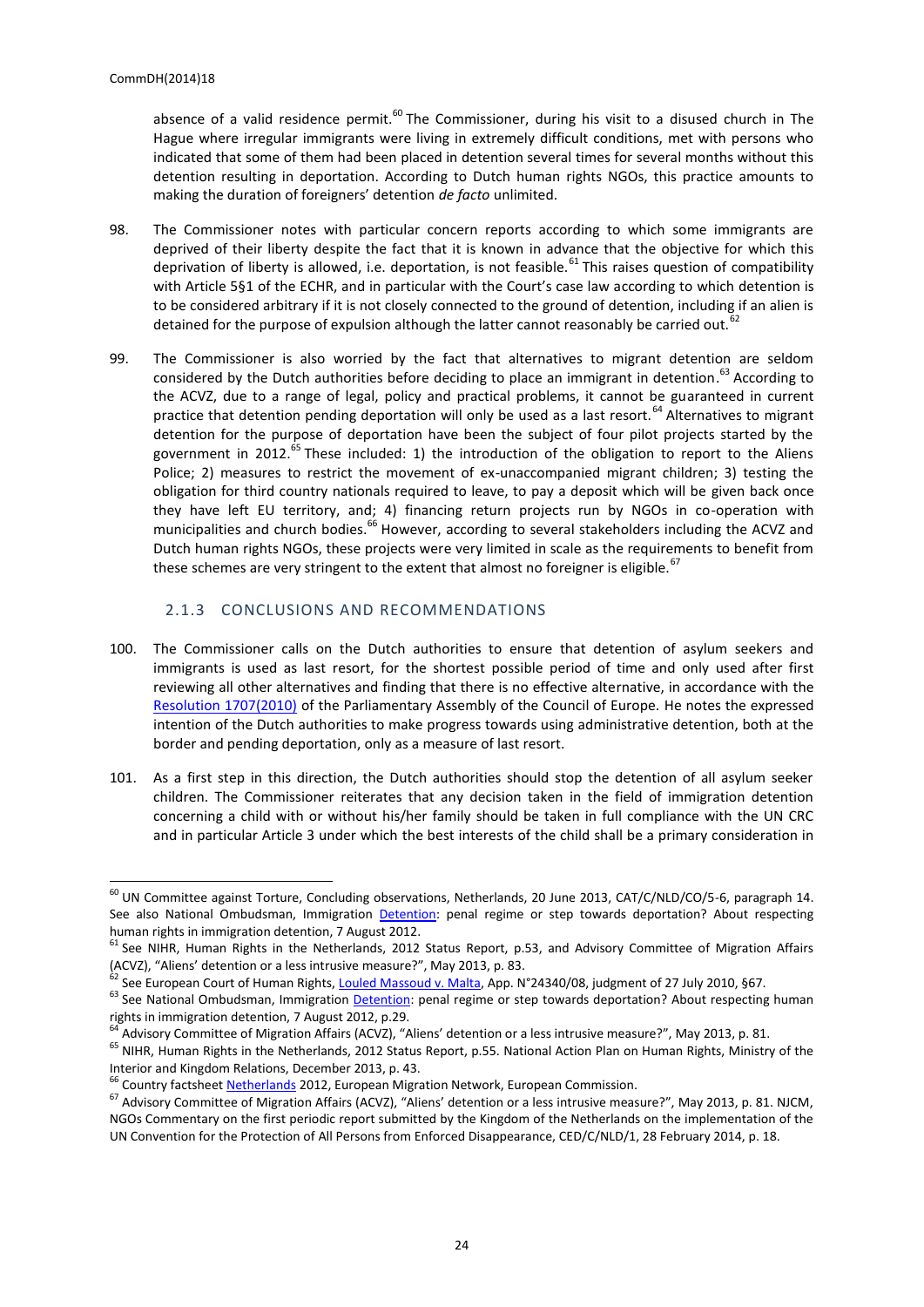all actions. Moreover, asylum seekers and immigrants belonging to vulnerable groups should not be kept in administrative detention according to the Commissioner.

- 102. The Commissioner wishes to stress that, according to the Court's case-law, administrative detention of asylum seekers and rejected asylum seekers is to be considered arbitrary if it continues for an unreasonable length of time.<sup>68</sup> It is also to be considered arbitrary if it is not closely connected to the ground of detention, $69$  for instance if an alien is detained for the purpose of expulsion although the latter cannot reasonably be carried out.<sup>70</sup> The detention of a rejected asylum seeker with a view to his/her expulsion is justified under Article 5§1(f) only for as long as deportation proceedings are in progress. 71
- 103. The Commissioner invites the Dutch authorities to apply all possible less intrusive measures than detention in the period before deportation. The Commissioner encourages the authorities to make the requirements for the few existing alternatives to detention less stringent and ensure that these alternatives can be used for foreigners who are to be returned or removed from the country on the basis of an individual assessment.
- 104. The Commissioner notes the intention of the Dutch government to merge the current detention regimes applicable to border detention and detention pending deportation into one single regime. He recalls the principle that immigrants should not be treated as criminals and urges the Dutch authorities to abandon the current criminal detention regime applicable to detention pending deportation and to opt for a nonpunitive regime in all cases of administrative detention of foreigners. In particular, the Commissioner urges the authorities to reconsider their plans of applying a very restrictive regime for the first two weeks of administrative detention, considering that the decision to apply such a regime should always be based on an individual assessment and be taken only where absolutely necessary.
- 105. The Commissioner urges the Dutch authorities to continue and strengthen their efforts in improving access to healthcare of immigrants in administrative detention. Finally, the Commissioner stresses that the 2011 [CPT Standards](http://www.cpt.coe.int/en/documents/eng-standards.pdf) offer useful guidelines on respect for human rights in the context of migrant detention.<sup>72</sup>

#### <span id="page-24-0"></span>2.2 HUMAN RIGHTS OF IRREGULAR IMMIGRANTS

 $\overline{a}$ 

106. As indicated above, the point of departure of the government's policy is that irregular migrants should leave the Netherlands as soon as possible, preferably by their own means, and if need be, through forced return (including administrative detention). Thus, the current immigration policy of the government aims at discouraging irregular immigrants from staying in the country. The 2012 Coalition Agreement went as far as envisaging the criminalisation of irregular stay. On this basis, the government prepared a draft law in 2013 that would have subjected foreigners without a residence permit to criminal detention in addition to administrative detention. The Commissioner is pleased to note that the Dutch government finally decided to withdraw this draft law in April 2014. However, the Dutch government remains of the opinion that "immigration policy should be geared towards discouraging unlawful residence"<sup>73</sup> and has taken steps in that direction which have threatened the enjoyment of

<sup>&</sup>lt;sup>68</sup> See inter alia, European Court for Human Rights, [Saadi v United Kingdom,](http://hudoc.echr.coe.int/sites/eng/Pages/search.aspx#{"fulltext":["saadi"],"documentcollectionid2":["GRANDCHAMBER","CHAMBER"],"itemid":["001-84709"]}) App. No. 13229/03, Grand Chamber judgment of 29 January 2008, §72 and <u>Suso Musa v. Malta</u>, App. No. 42337/12, judgment of 23 July 2013, §91.

<sup>&</sup>lt;sup>69</sup> See European Court for Human Rights, <u>Kanagaratnam and others v. Belgium</u>, App. No. 15297/09, judgment of 13 December 2011, §93; [A. and Others v. the United Kingdom,](http://hudoc.echr.coe.int/sites/eng/Pages/search.aspx#{"fulltext":["A. and others"],"documentcollectionid2":["GRANDCHAMBER","CHAMBER"],"itemid":["001-91403"]}) App. No. 3455/05, Grand Chamber judgment of 19 February 2009, §164.

<sup>&</sup>lt;sup>70</sup> See European Court for Human Rights[, Louled Massoud v. Malta,](http://hudoc.echr.coe.int/sites/eng/Pages/search.aspx#{"fulltext":["louled"],"documentcollectionid2":["GRANDCHAMBER","CHAMBER"],"itemid":["001-100143"]}) App. No. 24340/08, judgment of 27 July 2010, §67.

<sup>&</sup>lt;sup>71</sup> See European Court for Human Rights, *Chahal v. United Kingdom*, App. No. 22414/93, Grand Chamber judgment of 15 November 1996, §113.

 $72$  European Committee for the Prevention of Torture and Inhuman or Degrading Treatment, CPT Standards, revised in 2013, see Chapter IV on immigration detention.

<sup>&</sup>lt;sup>73</sup> [Submission](file:///C:/Users/lam_c/AppData/Local/Microsoft/Windows/Temporary%20Internet%20Files/Content.Outlook/7X6FF41X/Submission%20of%20the%20Dutch%20government%20http:/www.coe.int/t/dghl/monitoring/socialcharter/complaints/CC90CaseDoc4_en.pdf) of the Dutch Government relating to the Conference of European Churches (CEC) v. The Netherlands, Complaint No 90/2013 lodged with the European Committee of Social Rights, case doc. No 4.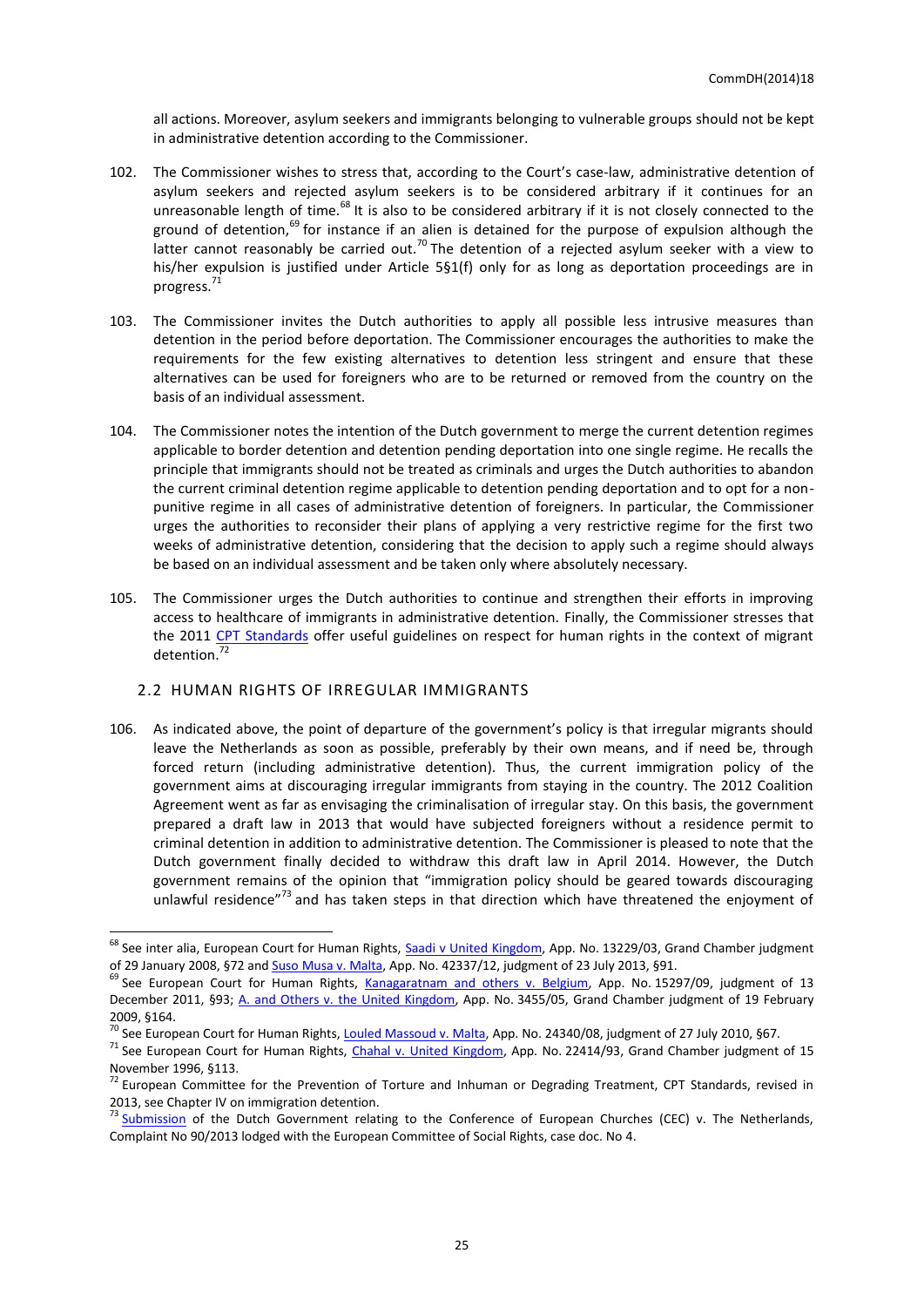some human rights, such as the right to shelter, by irregular immigrants, and consequently attracted national and international criticism.

- 107. According to the Dutch Research and Documentation Centre (WODC), there are between 60,000 and 133,000 undocumented migrants living in the Netherlands.<sup>74</sup> Under current Dutch law, immigrants staying in the Netherlands in an irregular situation are entitled to necessary medical care, legal assistance and, for children, education. As concerns other rights, the 1998 Benefit Entitlement (Residence Status) Act (the so-called "Linkage Act") links foreigner's entitlement to benefits and facilities to their residence status. The objective of that law is to discourage irregular residence and to prevent irregular immigrants from becoming settled in the Netherlands through the granting of benefits and facilities that would make expulsion at a later stage impossible.<sup>75</sup> Under the law, foreigners who find themselves in an irregular situation, for instance rejected asylum seekers at the end of the procedure, are given 28 days to leave the country during which they have access to reception facilities. In case the authorities consider that a return is possible within a short term, a foreigner may stay in immigration accommodation even after these 28 days while awaiting his/her departure for a total period of 12 weeks maximum. After this period, they are in principle not entitled to shelter, clothing or food.
- 108. As a result, today an unidentified number of irregular immigrants end up in the streets in destitution. Some of them have been living for several years in legal limbo, particularly when they cannot be returned for whatever reason. In reaction, some of these immigrants have initiated protests and encampments in public places in order to make their living conditions and precarious status known to the general public with the hope that the Dutch authorities reconsider their policy or, at least, the situation of the most vulnerable irregular immigrants. Progressively, the general principle of linking shelter to residence status has been reconsidered for some of the persons concerned who have been granted access to emergency accommodation on an exceptional basis. One of the solutions found is the granting of an exceptional residence permit to certain categories of foreigners living in an irregular situation.

## 2.2.1 SPECIAL RESIDENCE PERMITS

- <span id="page-25-0"></span>109. Rejected asylum seekers may receive temporary residence permits, which include access to accommodation, under strict conditions: notably that the person accepts to be returned as soon as possible and co-operates with the authorities to that aim. These permits include the so-called 'no-fault residence permit' (*buitenschuldvergunning*) and a residence permit on medical grounds.
- 110. The no-fault residence permit (*buitenschuldvergunning*) is a temporary permit that can be granted to undocumented migrants who are unable to leave the Netherlands through no fault of their own. The permit is granted on condition that the immigrant will leave the Netherlands as soon as this becomes possible. The applicants have to meet four stringent cumulative requirements. They must prove that they have tried independently to leave the Netherlands; the International Organisation for Migration (IOM) must have indicated that it is not able to assist them in leaving due to lack of travel documents; mediation by the Return and Departure Services to obtain the necessary travel documents must have been unsuccessful, and; the applicant must show that he or she cannot leave the Netherlands through no fault of his or her own. After three years, the holder of the no-fault residence permit becomes eligible for another type of residence permit for a limited time.
- 111. While the possibility of granting a residence permit to immigrants who cannot be returned is to be welcomed, the conditions applying have been criticised for being too stringent, mainly because the

<sup>&</sup>lt;sup>74</sup> As quoted by the CEC in its Response to the Submission of the Dutch Government relating to the Conference of European Churches (CEC) v. The Netherlands, Complaint No 90/2013 lodged with the European Committee of Social Rights, Case doc. No 6.

<sup>&</sup>lt;sup>75</sup> See ACVZ, "Right to protection of human dignity", Advisory [report](http://www.acvz.org/publicaties/summaryREPORT34.pdf) on reception and assistance for aliens residing illegally in the Netherlands and for aliens who have residence rights but no entitlement to benefits and facilities, March 2012.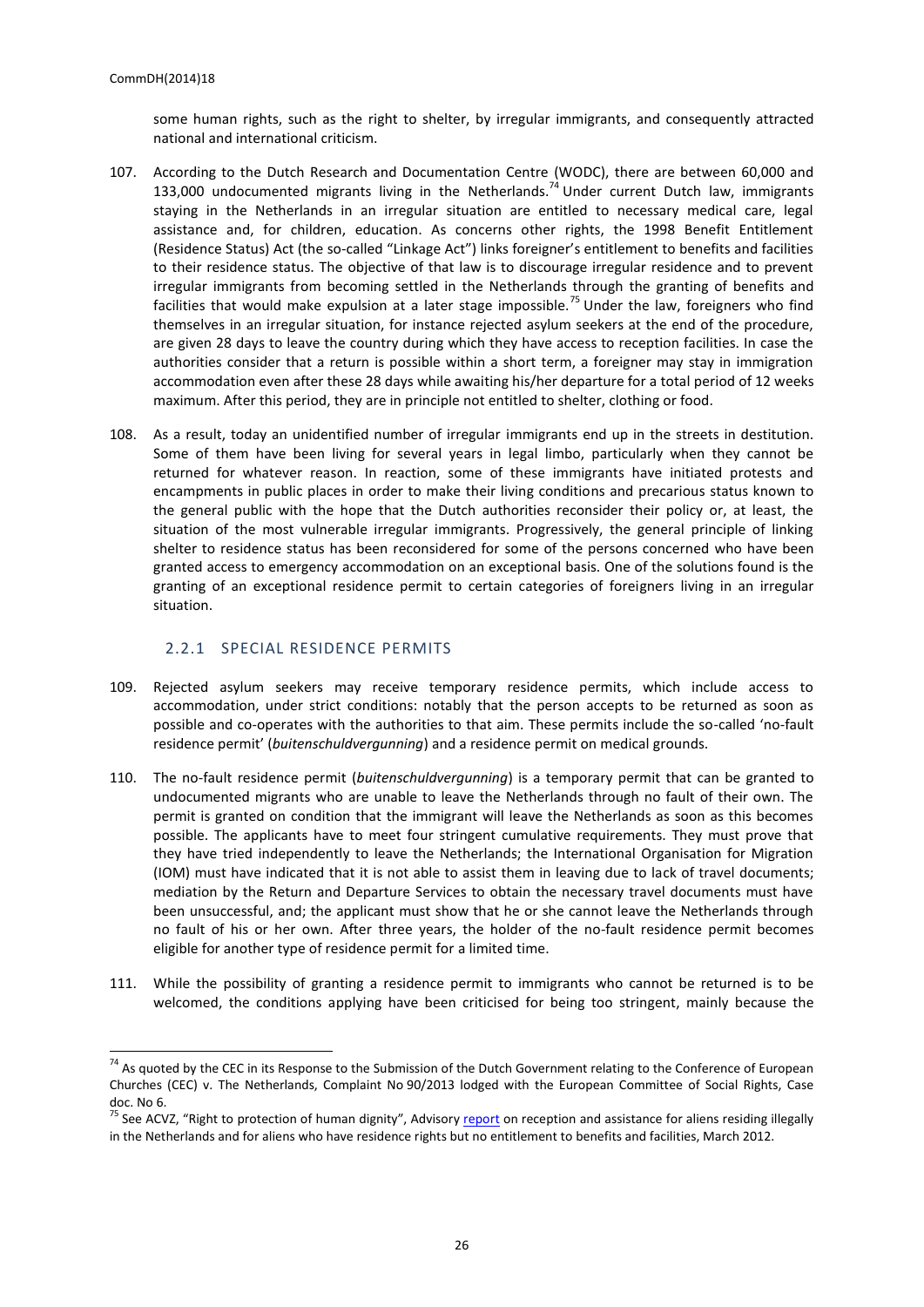burden of proof lies too heavily with the applicant.<sup>76</sup> The NGO Dutch Refugee Council recommended that each case should be looked at individually and that an individual plan of action be agreed between the Return and Departure Services and the foreigner concerning his/her return. One of the main problems lies in the requirement that the immigrant has to prove that the country of origin or another country refuses to grant the necessary travel documents. Therefore, the NIHR, the ACVZ, human rights NGOs and others have asked that, if the country of return does not respond within one year to a request for travel documents, a residence permit on the grounds of non-removability should be granted.

- 112. Apart from the no-fault permit, irregular migrants can be granted a special residence permit if they cannot be removed from the country for medical reasons. This residence permit does not grant access to work (even for the healthy family members) during the first three years, but during the first year the person has to stay in an asylum centre and the two following years, he/she can rent a house and receive social benefits. Only a small number of persons have been granted such residence permits in recent years.
- 113. As concerns children, in 2013, the Dutch authorities introduced the so-called Children's Pardon (*Kinderpardon),* a residence permit specifically intended for children who are rejected asylum seekers (and members of their families) and who do not benefit from a residence permit on another ground although they have lived in the Netherlands for a certain time. In total 3,260 persons applied for this residence permit and, as of April 2014, a total of 675 children and 775 of their family members were granted one.
- 114. While the Children's Pardon constitutes a step in the right direction, this procedure was heavily criticised by the Children's Ombudsman and the mayors of several hundred municipalities in the Netherlands for being too restrictive. The conditions to be met for obtaining a residence permit on the basis of the Children's Pardon scheme are that the applicants should have applied for asylum before their 13th birthday and lived in the Netherlands for at least five years; they should be no older than 21 when applying for the residence permit; they should not have evaded central government supervision for more than three months; and they should not have lied about their identity to officials more than once.
- 115. One of the main concerns is that the condition of not having evaded central government supervision is almost impossible to meet for children who were not accommodated in reception centres (run by central authorities), but were, for example, attending schools and living in municipal shelters, or who did not have a legal guardian appointed. In addition, given all the cumulative conditions to meet, several groups of persons fall outside the scope of the Children's Pardon, in particular children who have never applied for asylum but for a regular residence permit, children of parents who are deemed a "threat to public security", and those who have already turned 21, despite the fact that they may have lived for a long period of time in the Netherlands.
- 116. The Ministry of Security and Justice stated in April 2014 that not more than 800 children were to be eligible for the Children's Pardon and that 674 already received the residence permit in question. It is not in the government's intention to extend this amnesty rule despite the strong calls from numerous mayors, NGOs and the Children's Ombudsman for the adoption of a less restrictive approach. During his discussion with the Minister on Migration, the Commissioner was informed that while the Minister was ready to review a few additional individual files and grant on a case-by-case basis and in a discretionary way some more of these residence permits, no extension of the procedure was envisaged.
- 117. More generally, the position of the Dutch authorities according to which immigrants who are not lawfully staying in the country must leave does not sufficiently take into account the fact that there are a considerable number of factors making departure from the country impossible. As stressed by the ACVZ, practice shows that even those who wish to return to their country of origin are sometimes unable to do

<sup>&</sup>lt;sup>76</sup> See in particular, ACVZ, "Where there is a will but no way", Advisory [report](http://www.acvz.org/publicaties/Advies38-ACVZwebSUM.pdf) on the application of the policy on aliens who, through no fault of their own, cannot leave the Netherlands of their own accord, July 2013.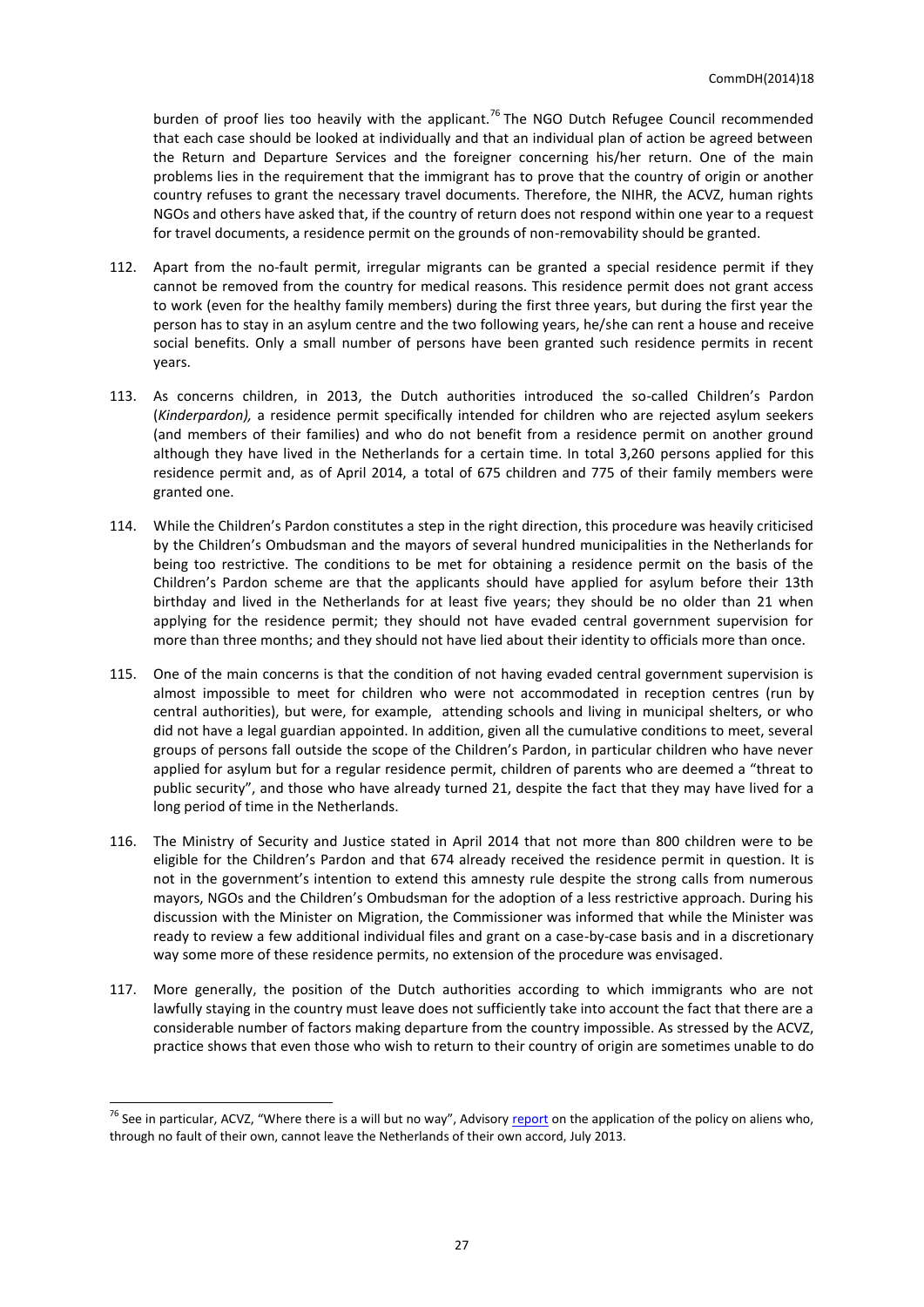so.<sup>77</sup> The reasons can be the lack of co-operation of the country concerned in letting the person enter the country or the fact that the immigrant is stateless (see below the section 2.3 on stateless persons and persons with unknown nationality). In such cases, under the current system, these persons are left in legal limbo as they do not necessarily receive a residence permit allowing them to stay and to work in the country. In the Commissioner's view, only an individual and thorough assessment of each situation in light of human rights obligations could enable the Dutch authorities to take a decision in this matter taking all the factors into account.

## 2.2.2 AD HOC SOLUTIONS FOR ENSURING ACCESS TO BASIC HUMAN RIGHTS

- <span id="page-27-0"></span>118. Beside the above mentioned special residence permits that can offer a solution to persons who have been living irregularly on Dutch territory, a number of persons are granted access to shelter, food and clothing on the grounds of their particular vulnerability or of the existence of some exceptional circumstances.
- 119. Unaccompanied migrant children have been granted access to reception facilities following a Decision of the European Committee of Social Rights (ESCR), which found that the situation in the Netherlands violated Articles 31§2 (prevention of homelessness) and 17§1 (protection for children deprived of their family's support) of the Revised Social Charter as States Parties are required under these provisions to provide adequate shelter to children unlawfully present in their territory for as long as they are in their jurisdiction.<sup>78</sup> On 21 September 2012, the Dutch Supreme Court, referring to the ESCR's decision, ruled that shelter should also be provided to destitute undocumented families with children. Therefore, under the current state of affairs, irregularly staying unaccompanied migrants children and immigrant families with children are placed, respectively, in special centres for unaccompanied minors and in reception facilities, called family locations. In both cases, the freedom of movement of the person concerned is restricted (see above: section 2.1.2 detention pending deportation).
- 120. In addition, in several individual cases, Dutch courts considered that undocumented adult immigrants without children and in an extremely vulnerable situation should also be granted shelter. However, in other cases, adult undocumented immigrants who were also in a very dire situation and with health problems were refused access to a shelter, with such denial being subsequently upheld by national courts. For instance, the denial of assistance to a 61 year old man with diabetes, reduced heart functions and other illnesses, was reported as being considered to be in accordance with Dutch law by a domestic court.<sup>79</sup> In addition, some municipalities are facilitating emergency reception, a situation which has been said to have created tensions between these municipalities and the central government. $80$
- 121. Finally, the government also decided that extreme winter conditions, the prevention of security problems due to protests and encampments and the need to end a deadlock could justify in some exceptional cases temporary emergency shelters for undocumented adults. It should also be noted that some municipalities and private charity organisations also provide shelter, clothing and food to irregular migrants.
- 122. The fact remains that in principle irregular immigrants do not have an explicit right to shelter under Dutch law. As many fail to fulfil the requirements for receiving a temporary residence permits or even only for accessing ad hoc public emergency shelters, they are left in practice destitute in the streets or at best, dependent on charity. In reaction to this state of affairs, in 2011 and 2012 various groups of undocumented migrants (in particular from Somalia and Iraq) camped at several public places in the

 $^{77}$  See ACVZ, Right to protection of human dignity, Advisory report on reception and assistance for aliens residing illegally in the Netherlands and for aliens who have residence rights but no entitlement to benefits and facilities, March 2012. <sup>78</sup> Decision DCI v. Netherlands, [Complaint No.](http://www.coe.int/t/dghl/monitoring/socialcharter/complaints/CC47Merits_en.pdf) 47/2008, 20 October 2009.

<sup>&</sup>lt;sup>79</sup> Central Administrative Court 16 May 2012, LIN BW7019, as reported in Conference of European Churches (CEC) v. The Netherlands, Collective Complaint No 90/2013 lodged with the European Committee of Social Rights, case doc. No 1.

<sup>&</sup>lt;sup>80</sup> See ACVZ, "Where there is a will but no way", Advisory [Report](http://www.acvz.org/publicaties/Advies38-ACVZwebSUM.pdf) on the application of the policy on aliens who, through no fault of their own, cannot leave the Netherlands of their own accord, July 2013.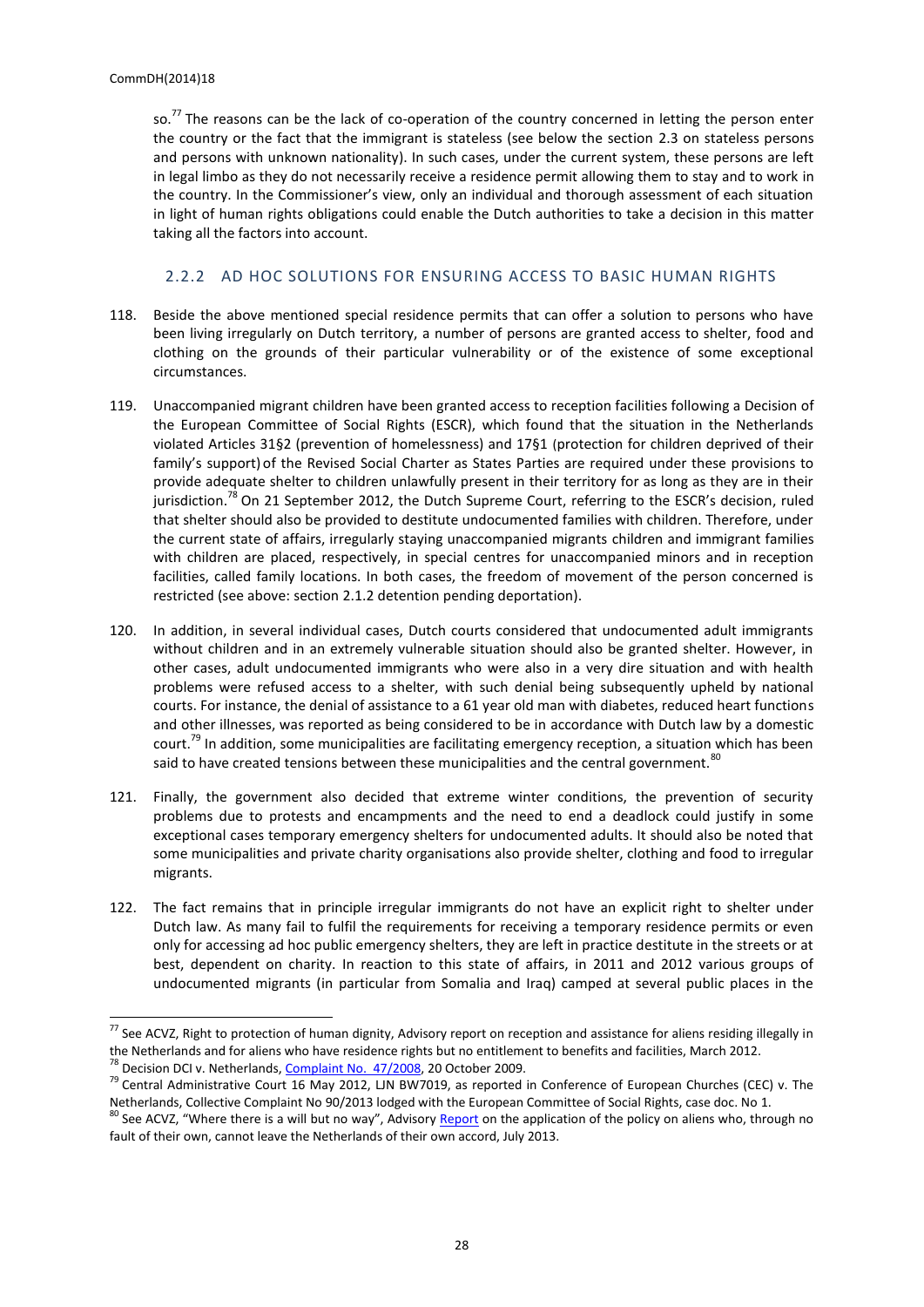Netherlands. At one point, one of these encampments in Amsterdam hosted almost 400 people. In general, the camps were tolerated for several weeks but some were eventually forcibly evicted by the police without any adequate alternative accommodation being provided. In November 2012, undocumented immigrants living in the camp "We are here" in Amsterdam were evicted by force, and some hundreds of them went to live in a disused church, the so-called 'Refuge Church' (*Vluchtkerk*). Currently some of them are staying in a former prison in Amsterdam on the basis of an agreement between the central authorities and the municipality but a recent court decision ruled that they should leave this place, while no alternative has been found to accommodate them so far. The rest of the group went to live in a garage, the so-called "Refuge Garage" (*Vluchtgarage*), which is a private initiative, and at the time of preparing this report, around one hundred irregular immigrants were still there. After having visited the garage in June 2014, the NIHR rang the alarm bell, calling the situation of the persons living there "inhumane" to the extent that it was provoking tensions and quarrels among them. It asked the Dutch authorities to find solutions in compliance with the human rights obligations binding the Netherlands. Unfortunately, since then, the situation there has continued to deteriorate leading to the death of one of the inhabitants in a fight at the end of August 2014.

- 123. The Commissioner had an opportunity to witness some of the difficulties described above during a visit he carried out to a disused church in The Hague, where some 65 irregular immigrants had taken shelter, and to discuss their situation with some of them. There, he could note the insalubrious and very difficult conditions in which these persons were living, for some of them, for nearly two years. Some had worked for years in the Netherlands before finding themselves in this situation. Since the Commissioner's visit, most of the persons who had been living in the church were relocated in September 2014 to another location made available by the municipality of The Hague.
- 124. The situation of irregular immigrants raises other issues of concern. As indicated above, it is apparently not rare that some of them are repeatedly arrested and placed in immigration detention without being removed from the country. The National Ombudsman indicated in a report published in October 2013 that in practice irregular immigrants living on the streets were confronted with manifold obstacles in accessing medical care, in contrast with what was stated in the law.<sup>81</sup> Irregular immigrants who recently went to hospital for medical care were reportedly sent away on the grounds that they did not have health insurance. Another significant problem these immigrants are confronted with is their vulnerability to exploitation and trafficking in human beings as they do not have the right to work. The risk of being arrested, detained, and eventually deported prevents them from contacting the Dutch authorities to report the abuse they suffer from unscrupulous employers or any other criminal behaviour against them or which they have witnessed.
- 125. The European Federation of National Organisations working with the Homeless (FEANTSA) and, subsequently, the Conference of European Churches (CEC) organisations lodged collective complaints with the European Committee of Social Rights concerning access to emergency shelters by undocumented adults claiming that the denial of this access was in breach with Article 13§4 (right to social and medical assistance) and Article 31§2 (prevention of homelessness) of the Revised Social Charter. For the first time since the introduction of the collective complaint procedure, the ESCR adopted on 25 October 2013 and on the basis of Rule 36 of the Rules of the Committee, decisions on immediate measures,<sup>82</sup> pending the decisions on the merits. These decisions invite the government to adopt all possible measures with a view to avoiding serious irreparable injury to the integrity of persons at immediate risk of destitution, through the implementation of a co-ordinated approach at national and municipal levels ensuring that basic needs (shelter, clothes and food) are met and to ensure that all the

<sup>81</sup> National Ombudsman, "Medische zorg vreemdelingen - Over toegang en continuïteit van medische zorg voor asielzoekers en uitgeprocedeerde asielzoekers", 3 October 2013, [Report 2013/125](http://www.nationaleombudsman.nl/sites/default/files/2013-125_rapport_medische_zorg_vreemdelingen_webversie_0.pdf) (available in Dutch only).

<sup>82</sup> European Committee of Social Rights, [Decision on immediate measures,](http://www.coe.int/T/DGHL/Monitoring/SocialCharter/Complaints/CC90DecisionImmediateMeasures_en.pdfhttp:/www.coe.int/t/dghl/monitoring/socialcharter/Complaints/CC90DecisionImmediateMeasures_en.pdf) Conference of European Churches [\(CEC\)](http://www.coe.int/t/dghl/monitoring/socialcharter/Complaints/CC90DecisionImmediateMeasures_en.pdf) v. the Netherlands, Complaint No. 90/2013 an[d Decision](http://www.coe.int/t/dghl/monitoring/socialcharter/Complaints/CC86DecisionImmediateMeasures_en.pdf) on immediate measures, European Federation of National Organisations working with the Homeless (FEANTSA) v. the Netherlands, Complaint No. 86/2012.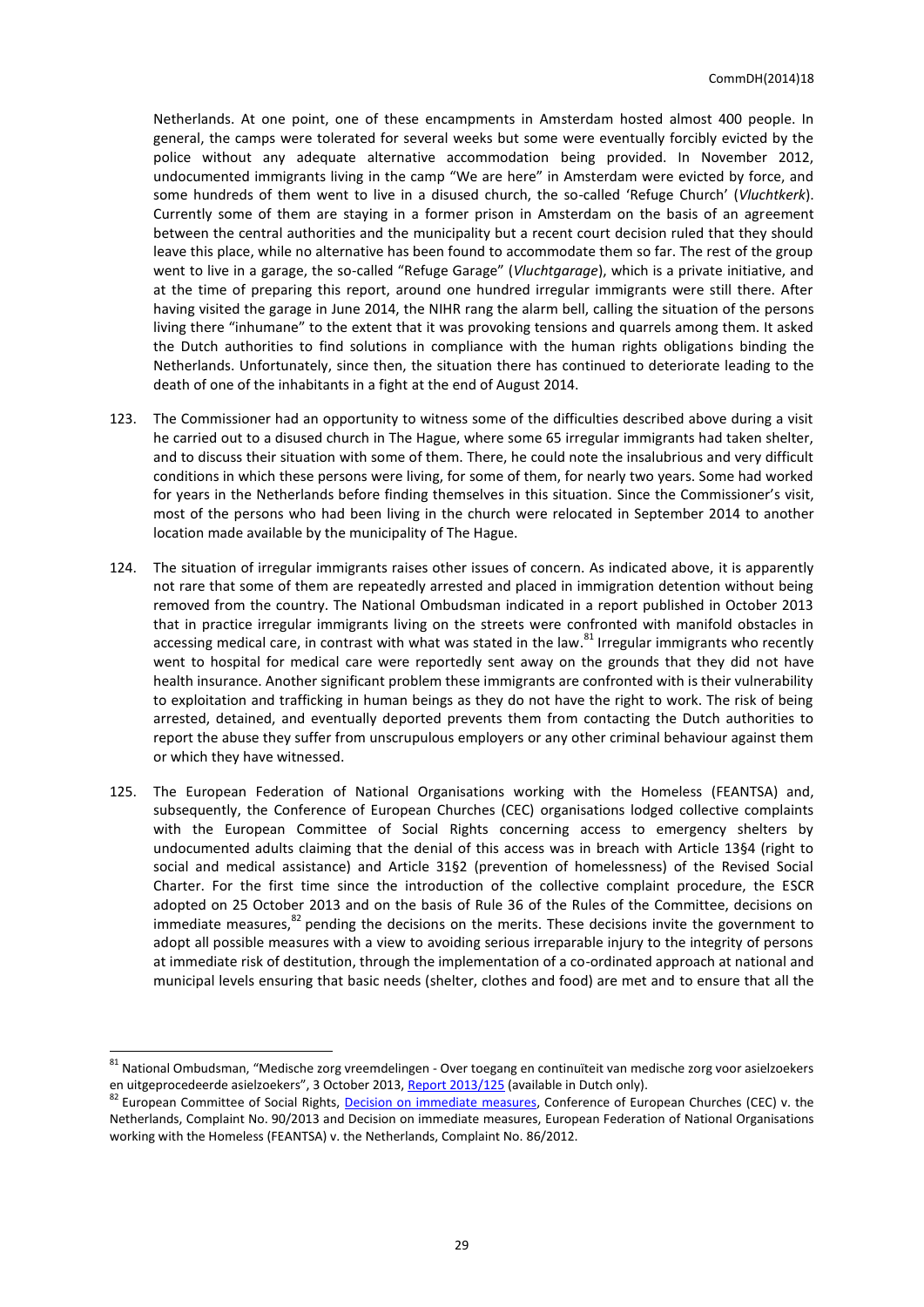relevant public authorities are made aware of the decisions.<sup>83</sup> The European Committee of Social Rights adopted the decisions on the merits during its 272<sup>nd</sup> session (30 June-4 July) which remain confidential at the time of drafting this report.

## 2.2.3 CONCLUSIONS AND RECOMMENDATIONS

- <span id="page-29-0"></span>126. The Commissioner is concerned at the current human rights situation of immigrants staying irregularly in the Netherlands. He recalls that, in accordance with international standards binding on the Netherlands, these persons continue to be entitled to a range of human rights, including social and economic rights.
- 127. The Commissioner welcomes the steps taken by the government to grant residence permits to some of the immigrants who cannot be returned through the "no-fault" procedure and to child asylum seekers whose applications were rejected but who have been living in the country for a certain period of time. However, he notes that the conditions applying to these two schemes are very restrictive and invites the Dutch authorities to review these conditions. As concerns the "no-fault" residence permit, the Dutch authorities should in particular consider granting a residence permit if the country of return does not respond to a request for travel documents within a reasonable period.
- 128. As concerns the Children's Pardon, the Commissioner calls on the Dutch authorities to apply the procedure in a more inclusive way. In particular, the current interpretation according to which children who were fully integrated in society but not "under the supervision of the central government" are excluded from the pardon scheme should be reconsidered. More generally, the Commissioner urges the Dutch authorities to ensure full respect of the right of children of families of irregular immigrants to have their best interests treated as a primary consideration in all decisions pertaining to residence permits or return and affecting them, including as members of their families, as required by Article 3 of the UN CRC.
- 129. The Commissioner is concerned at the protracted legal limbo in which some irregular immigrants find themselves, in view of the negative impact of this situation on their human rights. He calls on the Dutch authorities to assess the situation as regards the practical possibility of returning these persons thoroughly and on an individual basis. Where return is impossible or particularly difficult, the Dutch authorities should find solutions to authorise the relevant person to stay in the Netherlands in conditions which meet their basic needs and respect their human rights. Particular attention should be given to ensuring the prohibition of inhuman and degrading treatment (Article 3 of the ECHR) and the protection of the right to private and family life (Article 8 of the ECHR). Immigrants who are not removable should also be protected from being arrested and placed in administrative detention.
- 130. The Commissioner recalls that anyone, irrespective of whether their stay in a country is lawful, has the right to an adequate standard of living for himself and his family, including adequate food, clothing and shelter. Many international instruments to which the Netherlands is a party recognise this right which is intimately linked with human dignity. The Commissioner draws the attention of the Dutch authorities to the Parliamentary Assembly of the Council of Europe's [Resolution 1509 \(2006\)](http://assembly.coe.int/main.asp?Link=/documents/adoptedtext/ta06/eres1509.htm) on human rights of irregular migrants where the Assembly considers that in terms of minimum economic and social rights, adequate housing and shelter guaranteeing human dignity should be afforded to irregular migrants and that social protection through social security should not be denied to them where it is necessary to alleviate poverty and preserve human dignity.
- 131. The Commissioner calls on the Dutch authorities to find solutions, in consultation with the persons directly concerned, human rights institutions and NGOs, to ensure that the basic needs, including shelter, clothes and food, of irregular immigrants at immediate risk of destitution are met, as also requested by the European Committee of Social Rights in its Decisions on immediate measures of 25 October 2013. He recalls that the Committee of Ministers, in its Resolution on a collective complaint

<sup>83</sup> [Decision](http://www.coe.int/t/dghl/monitoring/socialcharter/Complaints/CC90DecisionImmediateMeasures_en.pdf) Conference of European Churches [\(CEC\)](http://www.coe.int/t/dghl/monitoring/socialcharter/Complaints/CC90DecisionImmediateMeasures_en.pdf) v. the Netherlands, Complaint No. 90/2013 and [Decision](http://www.coe.int/t/dghl/monitoring/socialcharter/Complaints/CC86DecisionImmediateMeasures_en.pdf) European Federation of National Organisations working with the Homeless (FEANTSA) v. the Netherlands, Complaint No. 86/2012.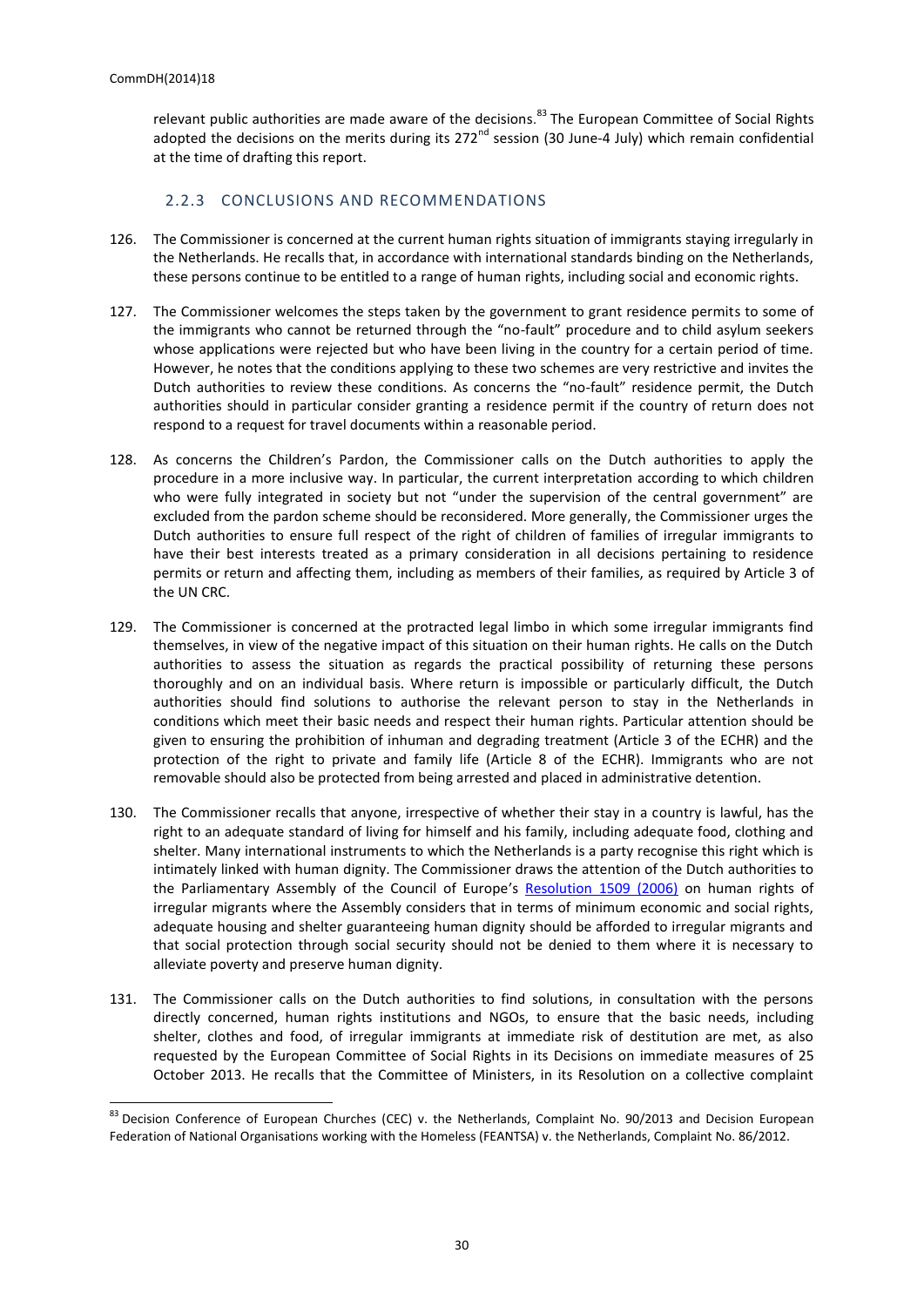brought against the Netherlands under the European Social Charter, while recognising the limitation of persons protected under the Charter, notes that "this does not relieve states from their responsibility to prevent homelessness of persons unlawfully present in their jurisdiction, more particularly when minors are involved".<sup>84</sup>

- 132. The Commissioner also wishes to recall that irregular immigrants should be protected from labour exploitation and trafficking in human beings in full compliance with the Council of Europe Convention on Action against Trafficking in Human Beings. He refers in particular to the first report of the Group of Experts on Action against Trafficking (GRETA) on the Netherlands, where the Dutch authorities are urged to ensure that all victims of trafficking are properly identified and can benefit from the assistance and protection measures contained in the Convention and are invited to further strengthen their efforts to identify victims of trafficking for the purpose of labour exploitation, especially among irregular migrant workers.<sup>85</sup>
- 133. Finally, the Commissioner notes with concern that, while irregular immigrants have access to necessary medical care, they encounter difficulties in exercising this right in practice. He urges the Dutch authorities to improve access to healthcare for these persons notably by following the recommendations made by the National Ombudsman. 86

## <span id="page-30-0"></span>2.3 STATELESS PERSONS AND PERSONS WITH UNKNOWN NATIONALITY

- 134. The Commissioner is pleased to note that the Netherlands has ratified the main international and European treaties on statelessness.<sup>87</sup> He also notes, however, that there is no adequate procedure at present to identify stateless persons and determine statelessness in the Netherlands. As noted by the Dutch Council of State in a ruling of 21 May 2014, and stressed by several stakeholders (including UNHCR, the NIHR and the ACVZ), in the absence of such a procedure, persons without a nationality are prevented from claiming and enjoying the protection provided in the main international treaties on statelessness and in particular the 1954 UN Convention on Stateless Persons which provides rights for stateless persons in the fields of employment, healthcare, social assistance and education.
- 135. The lack of such a procedure also makes it impossible to give an exact account of the number of stateless persons living in the Netherlands.<sup>88</sup> Thus, on 1 January 2012, in addition to 2 005 people registered in the "municipal basic administration" register (Dutch acronym: GBA) as "stateless", there were 88 313 persons registered as being of "unknown nationality". In practice, this means that they are neither considered as stateless by the Dutch authorities nor do they benefit from any recognised nationality. The aforementioned figures also do not take account of unregistered stateless persons who are irregularly living in the country. However, this number could be significant in view of the latest estimates of persons living irregularly in the Netherlands as described in the section on human rights of irregular immigrants above.
- 136. In order for the nationality of a person to be registered in the GBA, the law requires documentary evidence of that nationality. When a person wishes to be registered as stateless, in general and by analogy, the Dutch municipal authorities ask for documentary evidence of statelessness. However, to obtain such a document from another country is often very difficult and, in the current state of affairs, the burden of proof relies too heavily on the person claiming statelessness.

<sup>&</sup>lt;sup>84</sup> [Resolution](https://wcd.coe.int/ViewDoc.jsp?id=1651257&Site=COE) CM/ResChS(2010)6, Collective complaint No. 47/2008, by Defence for Children International (DCI) against the Netherlands, 7 July 2010, paragraph 2.

<sup>&</sup>lt;sup>85</sup> GRETA, [Report](http://www.coe.int/t/dghl/monitoring/trafficking/Docs/Reports/GRETA_2014_10_FGR_NLD_w_cmnts_en.pdf) concerning the implementation of the Council of Europe Convention on Action against Trafficking in Human Beings by the Netherlands, 18 June 2014, GRETA(2014)10, paragraphs 151 and 152.

<sup>&</sup>lt;sup>86</sup> National Ombudsman, "Medische zorg vreemdelingen - Over toegang en continuïteit van medische zorg voor asielzoekers en uitgeprocedeerde asielzoekers", 3 October 2013, [Report 2013/125](http://www.nationaleombudsman.nl/sites/default/files/2013-125_rapport_medische_zorg_vreemdelingen_webversie_0.pdf) (available in Dutch only).

<sup>87</sup> The 1997 Council of Europe Convention on Nationality; the 2006 Council of Europe Convention on the Avoidance of Statelessness in Relation to State Succession, the 1954 UN Convention Relating to the Status of Stateless Persons and the 1961 UN Convention on the Reduction of Statelessness.

<sup>88</sup> See UNHCR, [Mapping statelessness in the Netherlands,](http://www.refworld.org/docid/4eef65da2.html) 2011.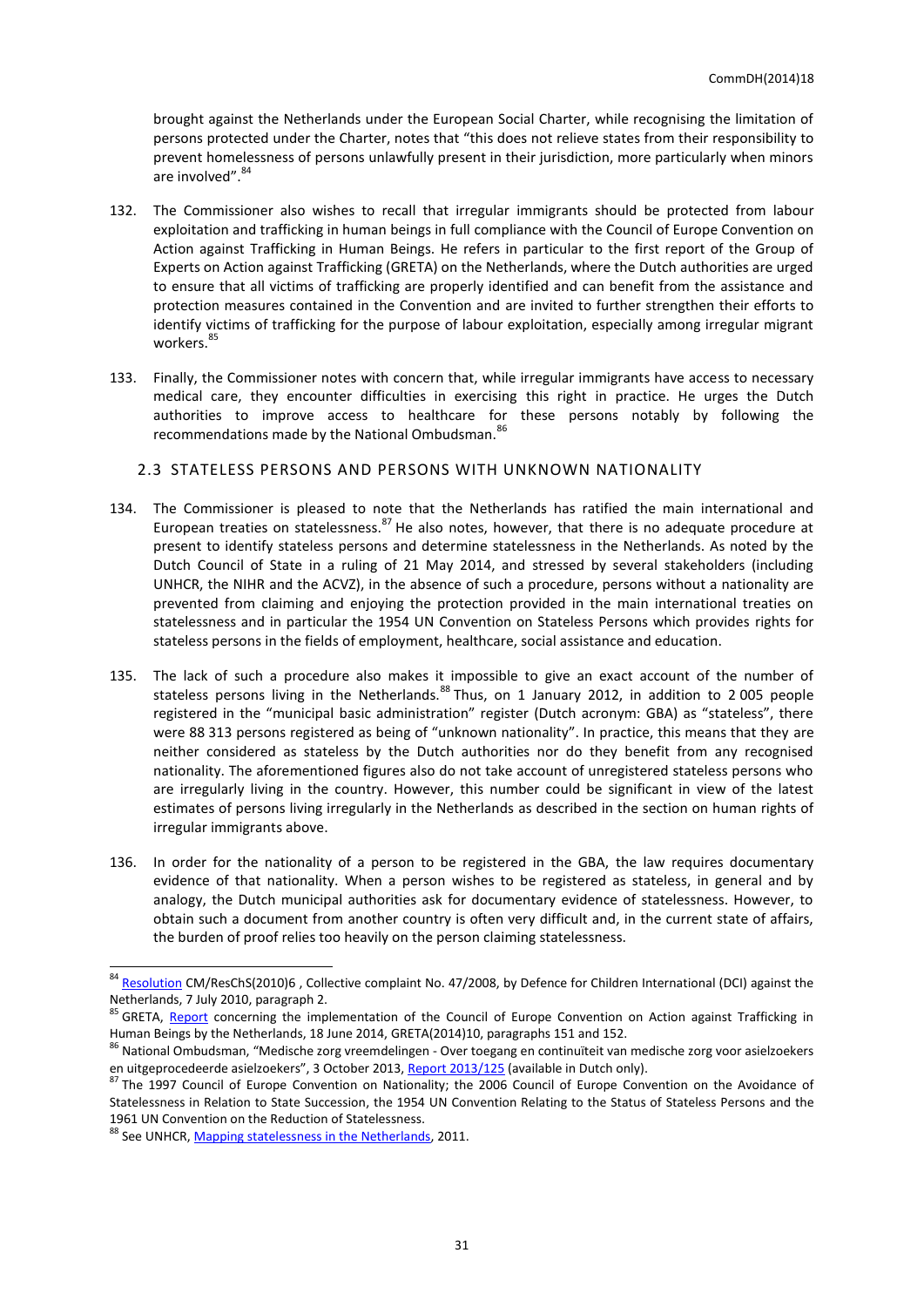- 137. According to a UNHCR report, <sup>89</sup> persons originating from Somalia, the former Soviet Union and Roma (mainly from ex-Yugoslav regions), as well as those originally from Angola, Burundi, China, the Democratic Republic of the Congo, Guinea, Sierra Leone and Sudan are at particular risk of being left without both an (agreed upon) nationality and a residence permit. Worryingly, in 2012, 5,641 children born in the Netherlands who were five years old or older were still registered as being of unknown nationality.<sup>90</sup>
- 138. One of the main negative consequences of the absence of clear rules on statelessness identification and determination is that an undetermined number of persons who could be stateless are considered as immigrants living irregularly on Dutch territory. They are thus confronted with the daily risks of detention, difficulties in accessing basic social rights and in particular healthcare, and the situation of legal limbo described above.<sup>9</sup>
- 139. Another concern is that, under Dutch law, the granting of Dutch nationality to a child who would otherwise be stateless only applies to children who have been *lawfully* resident in the Netherlands for three years, contrary to the 1961 UN Convention on the Reduction of Statelessness which only requires *habitual* residence. According to the ACVZ, registration statistics suggest that at least 85 stateless children born in the Netherlands could have acquired Dutch nationality by now were it not for this added condition of lawful residence.
- 140. Finally, it is also worrying that, as documented by the above-mentioned 2011 UNHCR report,  $^{92}$  even those who have been determined to be stateless do not always enjoy the rights they are entitled to under the 1954 UN Convention relating to Stateless Persons in the fields of access to healthcare and identity papers.

## 2.3.1 CONCLUSIONS AND RECOMMENDATIONS

- <span id="page-31-0"></span>141. The Commissioner calls upon the Dutch authorities to improve legislation and practice relating to the identification and determination of statelessness. In particular, he strongly recommends that the Dutch authorities establish an accessible and efficient statelessness determination procedure by taking due account of UNHCR's recommendations to the Netherlands in this field as well as of recommendations from other institutions such as the NIHR and the ACVZ.
- 142. The Commissioner stresses that states should recognise the particular vulnerability of irregular migrants who are stateless and regularise their status.<sup>93</sup> The Commissioner strongly urges the Dutch authorities to take all necessary measures to ensure that the human rights of persons who are stateless under the UN Convention on Statelessness are fully respected and reiterates in this regard the recommendations made above on administrative detention and the human rights of irregular migrants.
- 143. The situation of children born in the Netherlands who are stateless is of particular concern to the Commissioner. In the light of Article 7 of the UN CRC, which provides that all children have a right to a nationality, and Article 1 of the UN 1961 Convention on the Reduction of Statelessness, which requires states parties to grant nationality to a person born on their territory who would otherwise be stateless, the Commissioner strongly recommends that the Dutch authorities find solutions for stateless children born in the Netherlands, notably by rescinding the requirement of lawful stay for their acquisition of Dutch nationality. The Commissioner also recalls that in its Recommendation on the Nationality of

<sup>&</sup>lt;sup>89</sup> Ibid., paragraph 72.

<sup>90</sup> ACVZ, "No country of one's own", Advisory Report, December 2013.

 $91$  See above: Human rights of irregular immigrants.

<sup>92</sup> See UNHCR, [Mapping statelessness in the Netherlands,](http://www.refworld.org/docid/4eef65da2.html) 2011., paragraph 147.

<sup>&</sup>lt;sup>93</sup> See Commissioner for Human Rights *Issue Paper*, The Human Rights of Irregular Migrants in Europe, 17 December 2007, paragraph 12 of the conclusions.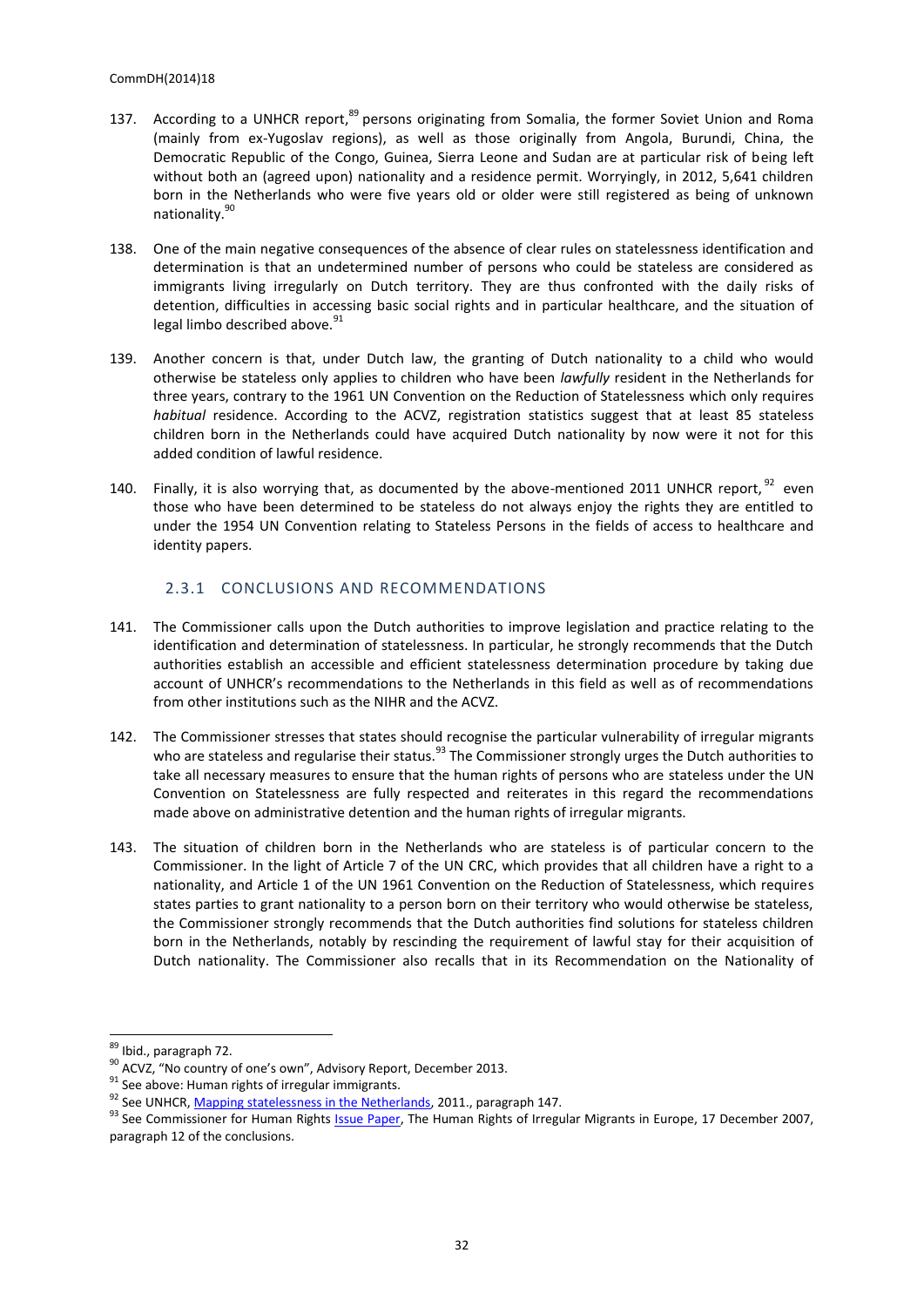Children, the Committee of Ministers stressed that member states should register children as being of unknown nationality only for as short a period of time as possible.  $94$ 

<sup>&</sup>lt;sup>94</sup> Recommendation [CM/Rec\(2009\)13](https://wcd.coe.int/ViewDoc.jsp?id=1563529) of the Committee of Ministers to member States on the Nationality of Children, paragraph 8.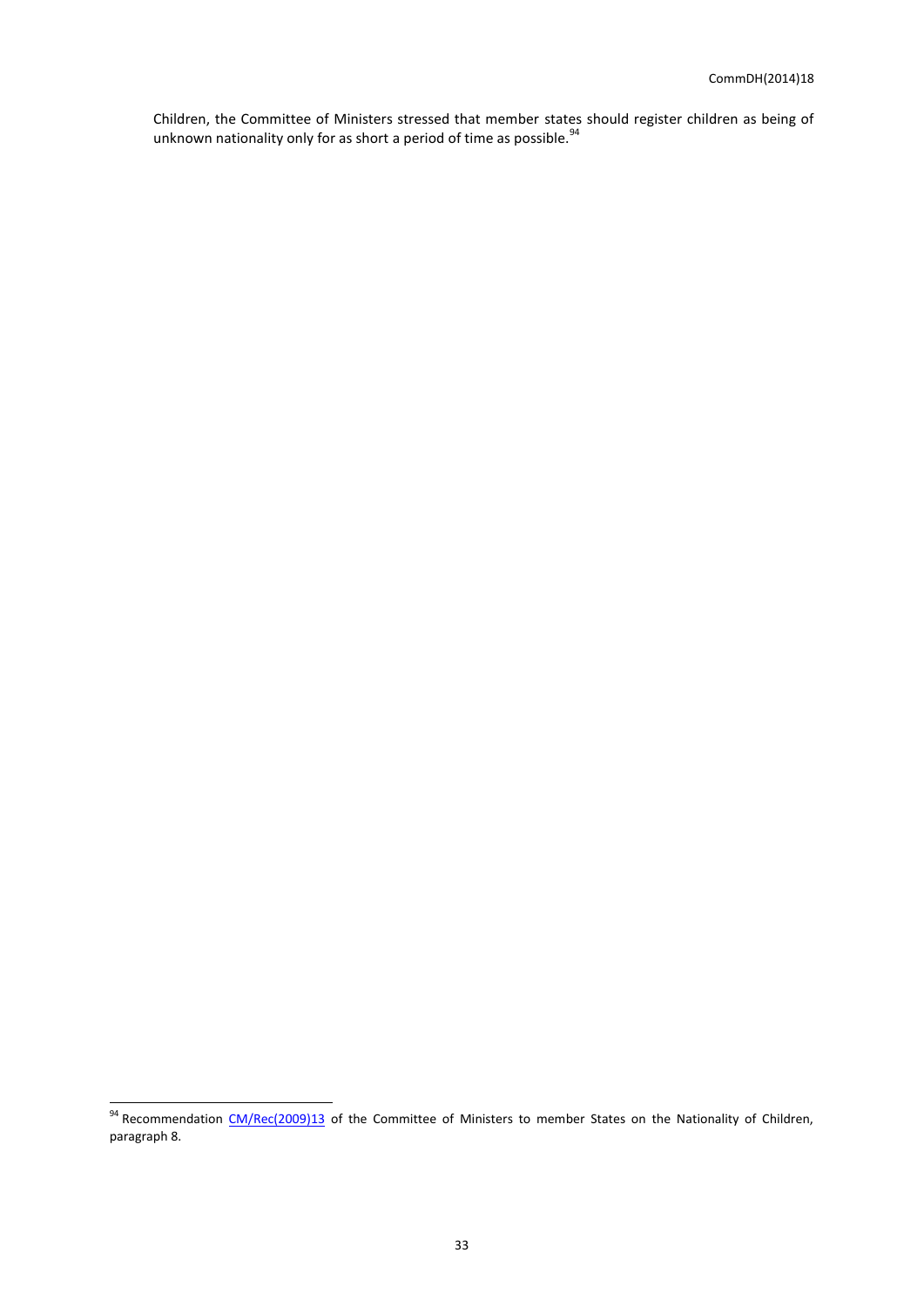## <span id="page-33-0"></span>**3 THE HUMAN RIGHTS OF CHILDREN**

144. Child well-being in the Netherlands is considered to be generally satisfactory. In the 2013 UNICEF Index of child well-being in 29 nations of the industrialised world, the Netherlands ranks first.<sup>95</sup> However, the situation must be monitored, especially with respect to some children who might be more exposed to a risk of human rights infringements. This section focuses on juvenile justice, children living in poverty, child abuse and access to education for children with disabilities. Certain aspects of the situation of migrant children, including unaccompanied minors, and stateless children are discussed in the previous section on the human rights of asylum seekers and immigrants.

#### <span id="page-33-1"></span>3.1 CHILDREN IN CONFLICT WITH THE LAW

145. In his 2009 report on the Netherlands, the previous Commissioner expressed concern at a number of human rights-related issues in the field of juvenile justice. Since then, the number of young offenders in detention has been decreasing as a result of, inter alia, a reduction in youth crime and the increasing use of alternatives to detention. As a consequence, six youth custodial institutions have closed down. In addition, in 2010 the government created new secure institutions for the care of young people with severe behavioural problems with a view to separating child protection and youth justice placements, as also recommended by the previous Commissioner. Improvements have been noted in the field of restorative justice, including a stronger focus on the rights of juvenile victims and enhanced mechanisms of mediation between victims and offenders. While welcoming these positive steps, the Commissioner considers that there is room for further improvement in the field of juvenile justice in the Netherlands, in particular as concerns the age of criminal responsibility and pre-trial deprivation of liberty of children.

#### 3.1.1 AGE OF CRIMINAL RESPONSIBILITY

- <span id="page-33-2"></span>146. The Commissioner notes that in the Netherlands children aged 12 bear criminal responsibility (Article 486 of the Code of Criminal Procedure), which is a distinctly low age if compared with the average of 14- 15 years in other European countries. The Commissioner's predecessor called on the Dutch authorities to significantly raise the minimum age of criminal responsibility, in line with the position of the Committee on the Rights of the Child, which encourages states to increase their lower minimum age of criminal responsibility to a higher level than 12 years.<sup>96</sup> However, the Commissioner has been informed that, for the time being, the Dutch government has no plans to introduce changes in this field.
- 147. The Commissioner also notes that while in principle Dutch juvenile criminal justice applies to children (i.e. until their  $18^{th}$  birthday) and adult criminal justice to those who are 18 or older, Article 77b of the Criminal Code introduces an exception. Pursuant to this article, the children's court can impose a sentence under adult criminal law to 16-17 year old children on the grounds of the seriousness of the offence committed, the personality of the perpetrator or the circumstances in which the offence was committed. As a result, the child concerned has to serve the sentence in an adult facility and could therefore be placed in prison together with adults. The execution of the sentence is also supervised by the adult probation service. According to figures provided by the Ministry of Security and Justice, in the years 2011, 2012 and 2013, 56, 50 and 56 juveniles, respectively, were sentenced to such a penalty. These figures represent 0.9%, 0.8% and 1.2% of the total number of convicted minors.<sup>97</sup>
- 148. Article 37(c) of the UN Convention on the Right of the Child (UN CRC) provides that "every child deprived of liberty shall be separated from adults unless it is considered in the child's best interest not to do so".

<sup>&</sup>lt;sup>95</sup> UNICEF Office of Research (2013), *Child Well-being in Rich Countries: A Comparative Overview*, Innocenti Report Card 11, Florence.

<sup>&</sup>lt;sup>96</sup> See General Comment No 10 on Children's rights to juvenile justice.

<sup>&</sup>lt;sup>97</sup> See Fourth Periodic [Report](http://www.rijksoverheid.nl/documenten-en-publicaties/rapporten/2013/11/25/fourth-periodic-report-of-the-kingdom-of-the-netherlands.html) of the Kingdom of the Netherlands concerning the implementation of the International Convention on the Rights of the Child (October 2006-December 2012), 2013, paragraph 446.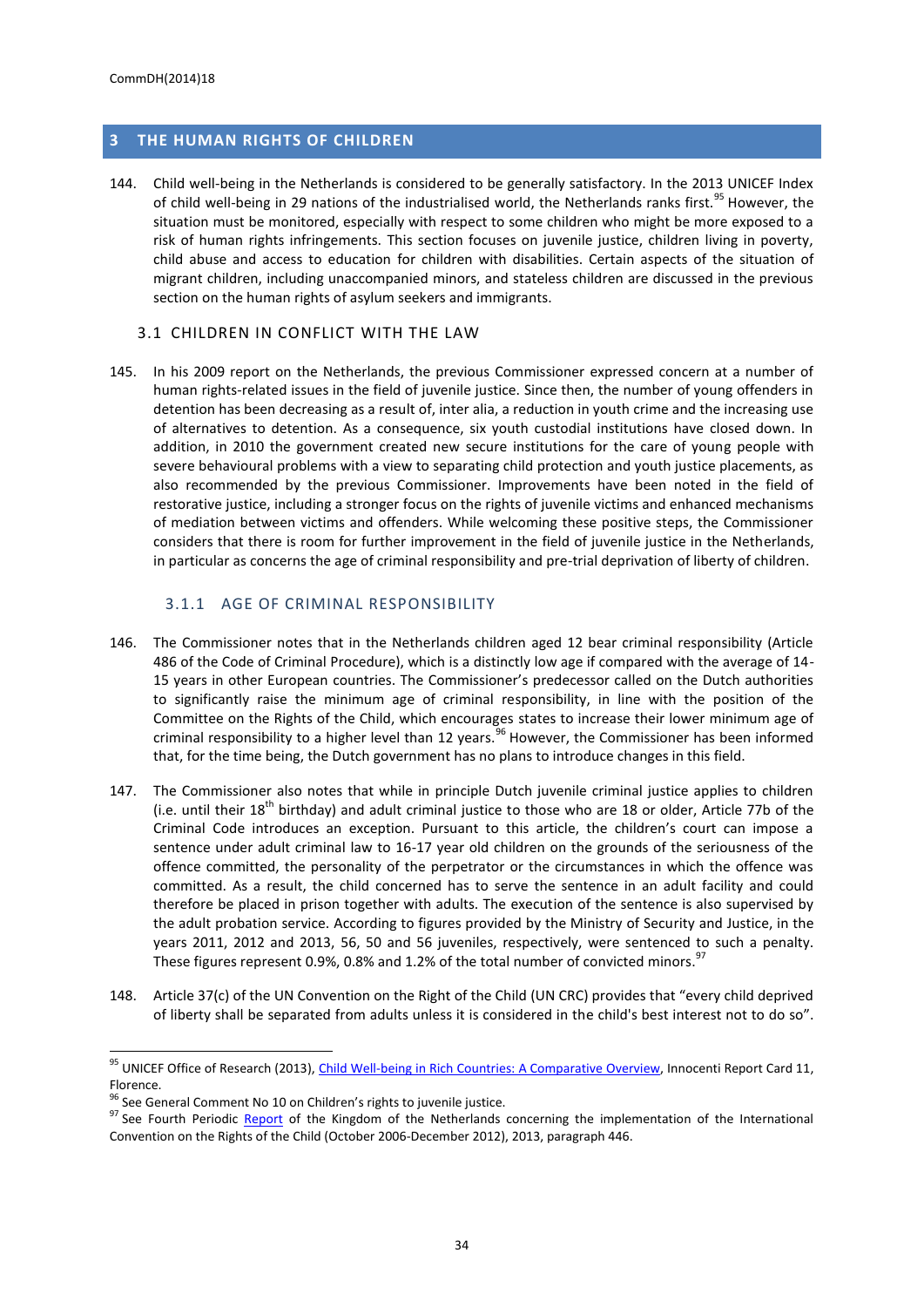When it became a party to that Convention in 1995, the Netherlands entered a reservation according to which this provision shall not prevent the application of adult penal law to children of sixteen years and older, provided that certain criteria laid down by law are met. In its 2009 Concluding Observations, the Committee on the Rights of the Child reiterated that this reservation should be withdrawn and that legislation should be reviewed with the aim to eliminate the possibility of trying children as adults.<sup>98</sup> The Commissioner's predecessor expressed the same concern in his 2009 report. However, the Dutch authorities consider that retaining the possibility of trying juveniles under ordinary criminal law in exceptional cases enables them to better comply with the requirements of the UN CRC, as such a possibility makes it unnecessary to increase juvenile sanctions disproportionately in order to be able to punish juveniles who have committed very serious offences appropriately.<sup>99</sup>

149. On the other hand, the Commissioner is pleased to note that, under Article 77c of the Criminal Code, a judge can impose a sentence under juvenile criminal law to young adults between 18 and 22 years of age, taking into account the personality of the perpetrator or the circumstances in which the offence was committed. Before the entry into force of the Adolescent Criminal Code on 1<sup>st</sup> April 2014, this was only possible for young adults aged between 18 and 20.

#### 3.1.2 POLICE CUSTODY AND PRE-TRIAL DETENTION OF CHILDREN

- <span id="page-34-0"></span>150. In his 2009 report, the Commissioner's predecessor urged the Dutch authorities to ensure that the special needs of children are guaranteed during police detention, enabling them to immediately call their parents or a responsible adult and to be accompanied by a lawyer during police interrogation. According to the Children's Ombudsman and children's rights NGOs, there is still room for improvement concerning pre-trial detention of children, in particular in police cells.
- 151. While the number of minors held in police custody has progressively decreased from over 9 000 in 2010 to slightly less than 7 000 in 2013, a significant number of children still spend nights in police cells in the Netherlands, a problem which was also raised in the Children's Rights Monitor published by the Children's Ombudsman in 2013. In a 2011 report, Defence for Children raised a number of concerns relating to police custody of children.<sup>100</sup> Since then, some improvements have been brought. In particular, instructions for police on how to deal with police custody of minors were published in March 2013.However many of the issues mentioned by Defence for Children remain problematic even today.
- 152. Firstly, as noted by the Council of Europe's Committee for the Prevention of Torture and Inhuman or Degrading Treatment or Punishment (CPT), police custody (*in verzekeringstelling*) in the Netherlands can last up to three days and may, exceptionally, be extended by a further three days. In addition, since 2002, juveniles between 16 and 18 years of age can be remanded in police stations for up to ten days. Children between the ages of 12 and 15 may also be remanded in a police cell for three days for the sole purpose of arranging transport to a youth institution. Information gathered by the CPT's delegation during its visits to a number of police stations indicated that a significant number of juveniles between 16 and 18 years persons spent between 10 and 14 days detained in a police cell. The CPT recommended in its 2007 report on the Netherlands that particular efforts be made to ensure that juveniles were not detained in police cells for prolonged periods and were transferred to appropriate juvenile detention facilities expeditiously.<sup>101</sup> However, in 2014, Dutch children's rights NGOS remained concerned at the

<sup>98</sup> Committee on the Rights of the Child, Concluding [Observations:](http://www2.ohchr.org/english/bodies/crc/docs/co/CRC-C-NLD-CO3.pdf) Netherlands, 27 March 2009, CRC/C/NLD/CO/3, paragraphs 11 and 78.

<sup>&</sup>lt;sup>99</sup> See Fourth Periodic [Report](http://www.rijksoverheid.nl/documenten-en-publicaties/rapporten/2013/11/25/fourth-periodic-report-of-the-kingdom-of-the-netherlands.html) of the Kingdom of the Netherlands concerning the implementation of the International Convention on the Rights of the Child (October 2006-December 2012), 2013, paragraph 445.

<sup>&</sup>lt;sup>100</sup> See Defence for Children, Spending a 'couple of nights' in a police cell. The UN Convention on the Rights of the Child and custody in police cells, 2011. See also Defence for Children and Unicef Netherlands, 2014 annual [report](http://www.defenceforchildren.nl/images/20/3474.pdf) on children's rights (in Dutch), June 2014, p. 20.

<sup>101</sup> CPT, [Report](http://www.cpt.coe.int/documents/nld/2008-02-inf-eng.htm) to the authorities of the Kingdom of the Netherlands on the visits carried out to the Kingdom in Europe, Aruba, and the Netherlands Antilles by the CPT in June 2007.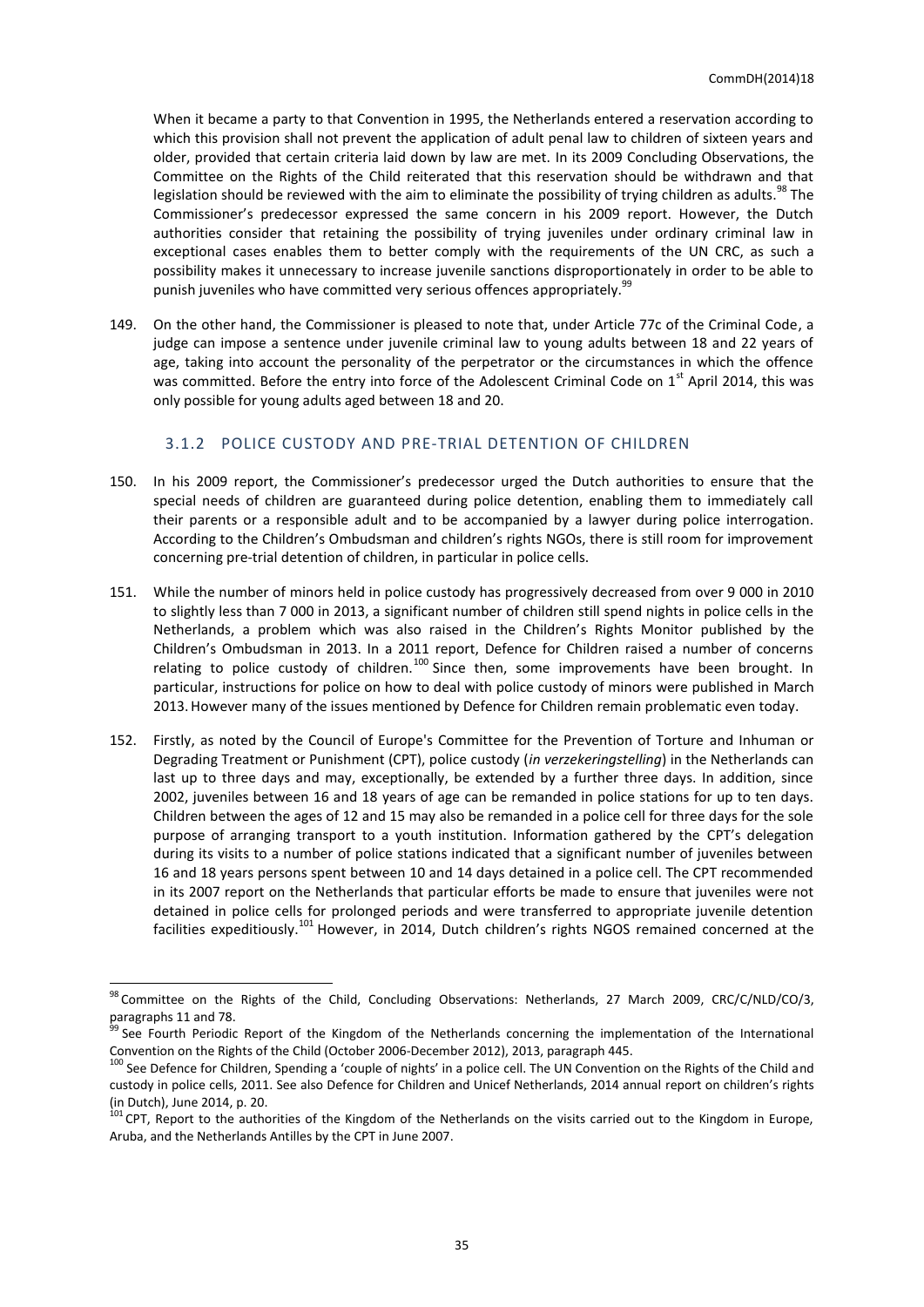number of children held in police custody and the excessive length of the maximum period during which juveniles can stay in a police cell.<sup>102</sup>

- 153. Other problems which remain to be tackled concern the lack of appropriate information and access to legal assistance for child suspects and the fact that there are hardly any separated facilities for detaining children in police cells. NGOs and the Children's Ombudsman have also stressed that there is no proper registration and monitoring of the number of children held in police custody, including by registering the age of the child and the length of time spent in a police cell.
- 154. Concerning pre-trial detention, human rights NGOs have reported that recent figures from the Custodial Institutions Agency show that in 2014 74% of all juveniles spending time in a judicial youth detention centre were under pre-trial detention, a circumstance that seems to indicate that alternatives to detention in the pre-trial phase are not used as first resort. The use of alternatives to preventive detention is sometimes hindered by practical difficulties. For instance, as concerns night detention, the distance between the judicial youth centre and the school is sometimes too high for the children to arrive at school in time. The use of alternative detention can also be delayed as a consequence of waiting lists for treatment programmes of for the performance of individual tests.

## 3.1.3 CONCLUSIONS AND RECOMMENDATIONS

- <span id="page-35-0"></span>155. The Commissioner draws the Dutch authorities' attention to the Council of Europe Committee of Ministers [Guidelines](https://wcd.coe.int/ViewDoc.jsp?Ref=CM/Del/Dec(2010)1098/10.2abc&Language=lanEnglish&Ver=app6&Site=CM&BackColorInternet=C3C3C3&BackColorIntranet=EDB021&BackColorLogged=F5D383) of 2010 on child friendly justice and encourages them to make progress on their implementation. As stressed in these guidelines, a child-friendly justice system should be "accessible, age appropriate, speedy, diligent, adapted to and focused on the needs and rights of the child".  $^{103}$  It should duly take into account the evolving capacities of the child. As the Commissioner already stressed, $104$  juvenile justice should aim at promoting the reintegration into society of children in conflict with the law and helping them to assume a constructive role in society.
- 156. The Commissioner calls on the Dutch authorities to increase the current minimum age of criminal responsibility fully in line with the UN Committee of the Rights of the Child's position, according to which a higher minimum age of criminal responsibility, for instance 14 or 16 years of age, contributes to a juvenile justice system in line with the UN CRC standards.<sup>105</sup>
- 157. In full line with the UN Committee on the Rights of the Child's position,<sup>106</sup> the Commissioner recommends that the Netherlands take all necessary measures to withdraw its reservation to Article 37 of the UN CRC and with a view to achieving a non-discriminatory full application of their juvenile justice rules to all persons under the age of 18 years. As concerns more particularly the fact that in exceptional cases children can be placed in adult detention facilities, the Commissioner wishes to recall that international standards make it clear that children in detention must be accommodated separately from adults.<sup>107</sup>
- 158. The Commissioner calls on the Dutch authorities to ensure that, in accordance with Article 37 (b-d) of the UN CRC, the arrest, detention or imprisonment of a child is used only as a measure of last resort in the Netherlands. It is particularly important that alternatives to pre-trial custodial settings are made

<sup>&</sup>lt;sup>102</sup> See Defence for Children and Unicef Netherlands, 2014 annual *report* on children's rights (in Dutch), June 2014, p. 20. See also Defence for Children, Spending a 'couple of nights' in a police cell. The UN Convention on the Rights of the Child and custody in police cells, 2011.

<sup>&</sup>lt;sup>103</sup> [Guidelines](https://wcd.coe.int/ViewDoc.jsp?Ref=CM/Del/Dec(2010)1098/10.2abc&Language=lanEnglish&Ver=app6&Site=CM&BackColorInternet=C3C3C3&BackColorIntranet=EDB021&BackColorLogged=F5D383) of the Committee of Ministers of the Council of Europe on child friendly justice, adopted on 17 November 2010.

<sup>&</sup>lt;sup>104</sup> See: Council of Europe Commissioner for Human Rights, Speech: Child-Friendly Justice: What it means and how it is realised[, CommDH/Speech\(](http://www.coe.int/en/web/commissioner/-/child-friendly-justice-what-it-means-and-how-it-is-realized#eLuVvXpKOf9y)2014)7.

<sup>105</sup> See UN Committee of the Rights of the Child, [General Comment No. 10,](http://www2.ohchr.org/english/bodies/crc/docs/CRC.C.GC.10.pdf) paragraph 33.

<sup>106</sup> Ibid., paragraph 38.

<sup>&</sup>lt;sup>107</sup> In addition to Article 37(c) of the UN CRC, see, *inter alia*: Rule 29 of the United Nations [Rules](http://www.unodc.org/pdf/criminal_justice/United_Nations_Rules_for_the_Protection_of_Juveniles_Deprived_of_their_Liberty.pdf) for the Protection of Juveniles Deprived of their Liberty (the Havana Rules), and the CM/Rec (2008) 11, para 59.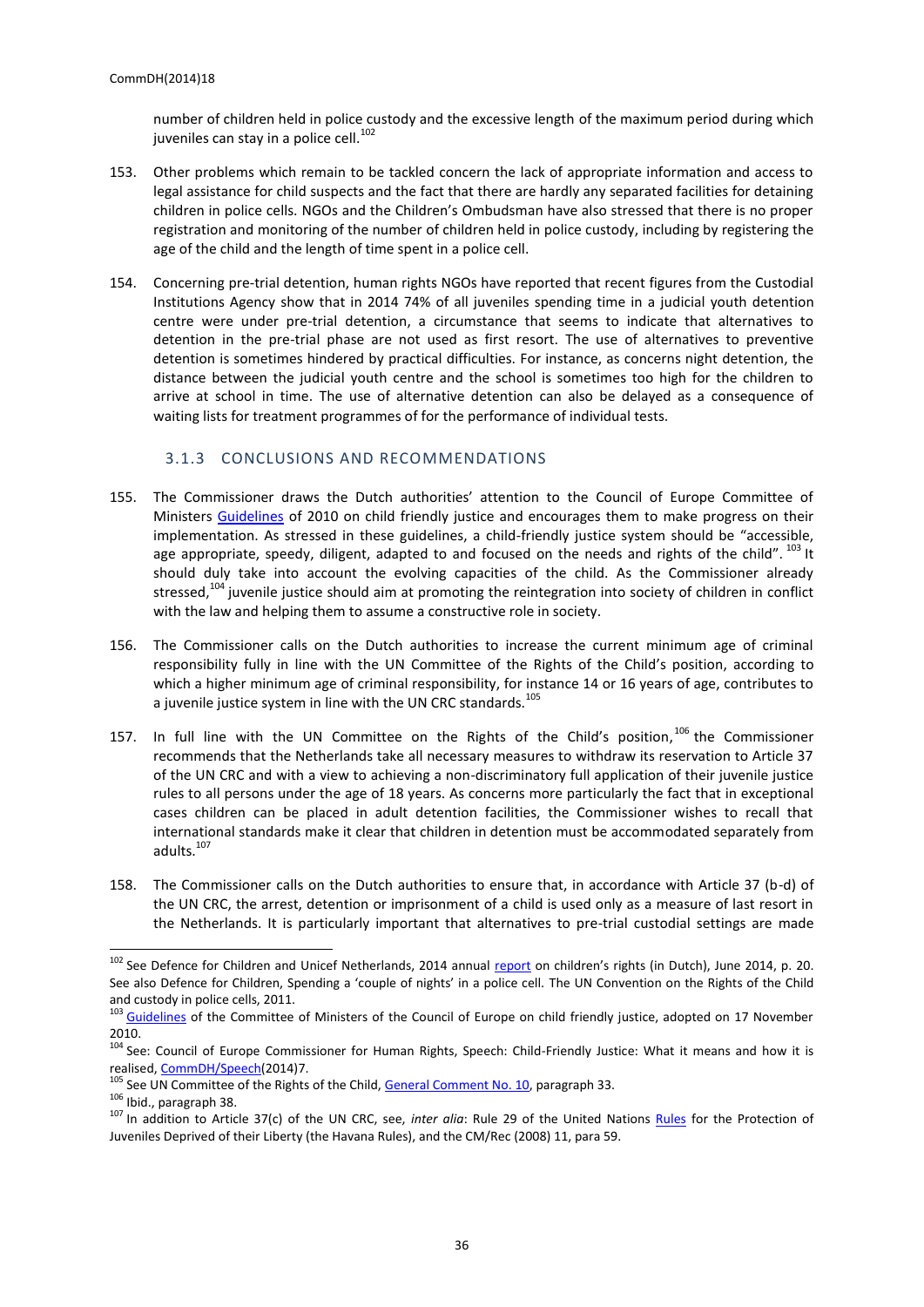more accessible to ensure that they are fully used in practice. The Commissioner also calls on the Dutch authorities to ensure that pre-trial detention of children is not used beyond the shortest period of time possible. To this end, he strongly encourages the Dutch authorities to consider reducing the current legal maximum duration of police custody of juveniles.

- 159. More generally, the Commissioner considers that there is a need to ensure that police custody of juveniles better complies with child-friendly justice as laid down in international legal standards and spelled out in the abovementioned Committee of Ministers Guidelines on child friendly justice.<sup>108</sup> The Commissioner underlines that the obligation to separate every child deprived of liberty from adults, unless it is considered in the child's best interests not to do so, also applies to police custody. Every child deprived of his or her liberty should have the possibility to exercise his/her right to prompt access to legal and other appropriate assistance.
- 160. In addition, the Commissioner invites the Dutch authorities to set up a comprehensive system for the registration and monitoring of the number of children held in police custody, including by registering the age of the child and the length of time spent in a police cell.

#### <span id="page-36-0"></span>3.2 CHILDREN LIVING IN POVERTY

- 161. Although the vast majority of children grow up in good living conditions in the Netherlands, the Commissioner notes the increasing child poverty rate with concern. The number of children living in poverty in the Netherlands has increased by over 100,000 since 2007. The number of children aged up to 17 years living in poverty (according to the "modest but adequate" criterion<sup>109</sup>) rose to 384,000 in 2012 (11.4% of all children in the Netherlands). One in three poor people are aged under 18. In the provinces of South Holland and Groningen, more children grow up in poverty than in other provinces.<sup>110</sup>
- 162. Child poverty has a seriously damaging impact on children's rights and a potentially long-term negative effect on the enjoyment of human rights, as it tends to be one of the major root causes of poverty and social exclusion in adulthood. States have an obligation to take action in this respect under Article 27 of the UN CRC, which provides that children have the right to an adequate standard of living, and under the Revised European Social Charter, which protects the right of children, young persons and families to social, legal and economic protection. In particular, under Article 16 of the Revised Social Charter, states must implement a family policy including operating a family or child benefit scheme to guarantee an adequate standard of living.
- 163. According to the Children's Ombudsman who published a thematic report on children and poverty in June 2013, children are paying a high price for the crisis and government cutbacks are affecting more and more children in key areas such as education and health care. There are also increased tensions in families with financial problems, leading to difficult divorces and child neglect and abuse.<sup>111</sup> A recent report also stressed that as a result of cuts in child-care services, many children of working mothers, in particular single mothers, are not being sent to child-care providers anymore, while child care plays a particular single members, are not seing sent to eind care providers anymore, this eind care plays a critical role in supporting early education.<sup>112</sup> In response to these alarming trends, the Children's Ombudsman and the Verwey-Jonker Institute set up a hotline on "Children in Poverty" in February 2013. Children aged 6 to 17 have used this hotline to share with the Children's Ombudsman their experience of living in poverty. In addition, the Children's Ombudsman has carried out other surveys since the opening of this hotline.

<sup>&</sup>lt;sup>108</sup> See in particular the section "children and the police".

<sup>&</sup>lt;sup>109</sup> The National Institute for Budgetary Information has adopted a number of poverty indicators. The lowest equates to the net monthly income required to purchase 'basic goods' such as food, and housing. The higher threshold, 'modest but adequate', covers extra costs.

<sup>110</sup> CBS, [More children at risk of poverty,](http://www.cbs.nl/en-GB/menu/themas/inkomen-bestedingen/publicaties/artikelen/archief/2013/2013-3805-wm.htm) press release, 27 March 2013, and [Poverty survey 2013,](http://www.cbs.nl/en-GB/menu/themas/inkomen-bestedingen/publicaties/artikelen/archief/2013/armoedesignalement-2013-sterke-groei-armoede-in-2012-pb.htm) Sharp rise in poverty in 2012, but growth expected to weaken, press release, 3 December 2013.

<sup>&</sup>lt;sup>111</sup> Declaration made at the occasion of the publication of the 2013 Children's Rights Monitor. See TheHagueonline.com, "child poverty in Netherlands unacceptable", 13 September 2013.

 $112$  Oxfam [case study](http://www.oxfam.org/sites/www.oxfam.org/files/cs-true-cost-austerity-inequality-netherlands-120913-en.pdf), "the true cost of austerity and inequality, the Netherlands case study", September 2013, p. 3.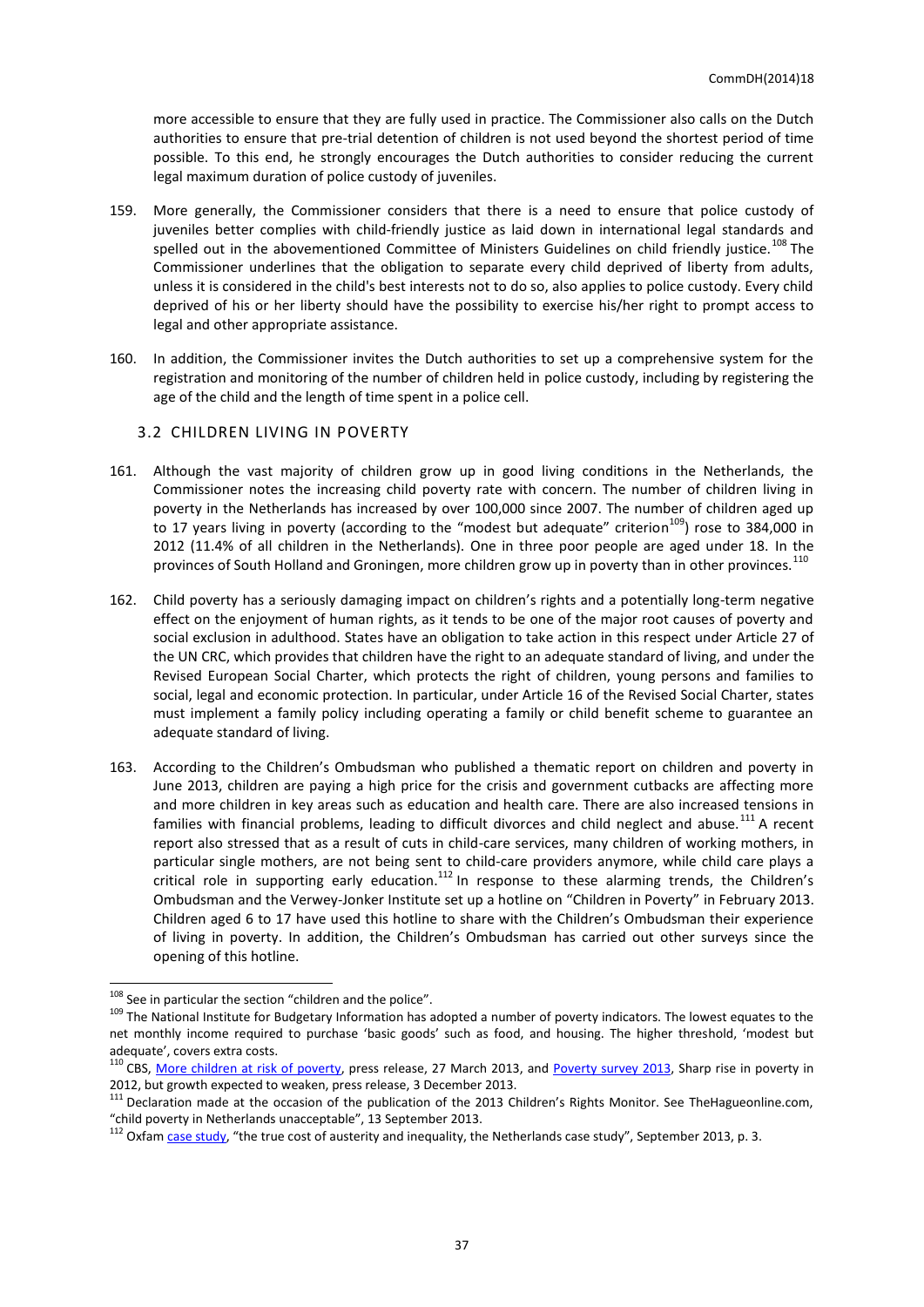164. Under the current system and following the general process of decentralisation of responsibilities (see above, Section 1.5), municipalities receive a budget from the central government to assist persons living in poverty and have been asked to focus on children in poverty. Since 2013, around 10% of Dutch municipalities have designed and brought into practice a "children's package" of measures aimed at fighting child poverty. The Dutch authorities have explained that this solution allows for more targeted measures. However, according to the Children's Ombudsman, the assistance children receive significantly varies depending on the municipality in which they live, and many assistance measures rely on private initiatives.

#### <span id="page-37-0"></span>3.2.1 CONCLUSIONS AND RECOMMENDATIONS

- 165. The Commissioner is concerned at the negative impact of growing child poverty on the enjoyment of children's rights in the Netherlands. He stresses that in times of economic crisis, the Dutch government has the duty to protect the most vulnerable from a reduction in the enjoyment of their human rights, in particular social and economic rights. Children at risk of poverty should not be further negatively impacted by budget cuts taken by the government in response to the economic crisis. The Commissioner recommends that, in response to the increasing poverty of children and in order to avoid regression on standards achieved, any envisaged budget cuts should be carefully assessed for their impact on the particularly vulnerable group constituted by children at risk of poverty and social exclusion.
- 166. The Commissioner also invites the Dutch authorities to implement the recommendations made by the Children's Ombudsman who asked municipalities to develop an integrated anti-poverty policy specifically geared to children and inform actively the families concerned about existing assistance measures.<sup>113</sup> The Commissioner underlines that policies aimed at combating poverty should not only target persons living on social benefits but also the working poor, including those who are selfemployed, and their children. The central government should monitor municipal anti-poverty policies with a view to ensuring that no child is left outside the scope of these measures and that they are effective.

#### <span id="page-37-1"></span>3.3 CHILD ABUSE

- 167. According to estimates carried out in 2010, nearly 119,000 children suffer from abuse -- and between 40 and 80 children die from the consequences of abuse – in the Netherlands each year.<sup>114</sup> According to Dutch NGOs, the number of child abuse cases has been growing in recent years<sup>115</sup> and the Children's Ombudsman even considers that, due to underreporting, the estimation of 119,000 children abused every year should probably be multiplied by two.
- 168. The Netherlands is party to the main international legally binding texts protecting the rights of child victims of abuse, including the UN CRC, whose Article 19(1) requires states to take suitable measures to protect children from all forms of physical or mental violence, injury or abuse, and the Revised European Social Charter which also requires measures to combat child abuse under Articles 7§10 and 17.
- 169. The Dutch authorities have taken a number of steps to tackle child abuse in the last decade. A new Action Plan ("Children Safe") has been adopted for the period 2012-2016 under the main responsibility of the Ministry of Health, Welfare and Sport and the Ministry of Security and Justice. It contains a series of actions in the following areas: prevention, detection, stopping and minimising damage of child abuse, promoting multi-agency co-operation, special attention for guarding the physical safety of children, monitoring and inspection by the government and research. A Task Force on Child Abuse and Sexual Abuse has been set up to act as the driving force behind the implementation of the Action Plan and

<sup>&</sup>lt;sup>113</sup> See Children's Ombudsman, Children living in poverty in the Netherlands, 25 June 2013, (In Dutch, with an English summary).

<sup>114</sup> Estimations quoted in Mariska de Baat, Peter van der Linden, Klaas Kooijman, Caroline Vink, Combating child abuse and [neglect in the Netherlands,](http://www.youthpolicy.nl/yp/downloadsyp/Daphne-report-The-Netherlands.pdf) Netherlands Youth Institute, December 2011, p.5-6.

 $115$  Ibid.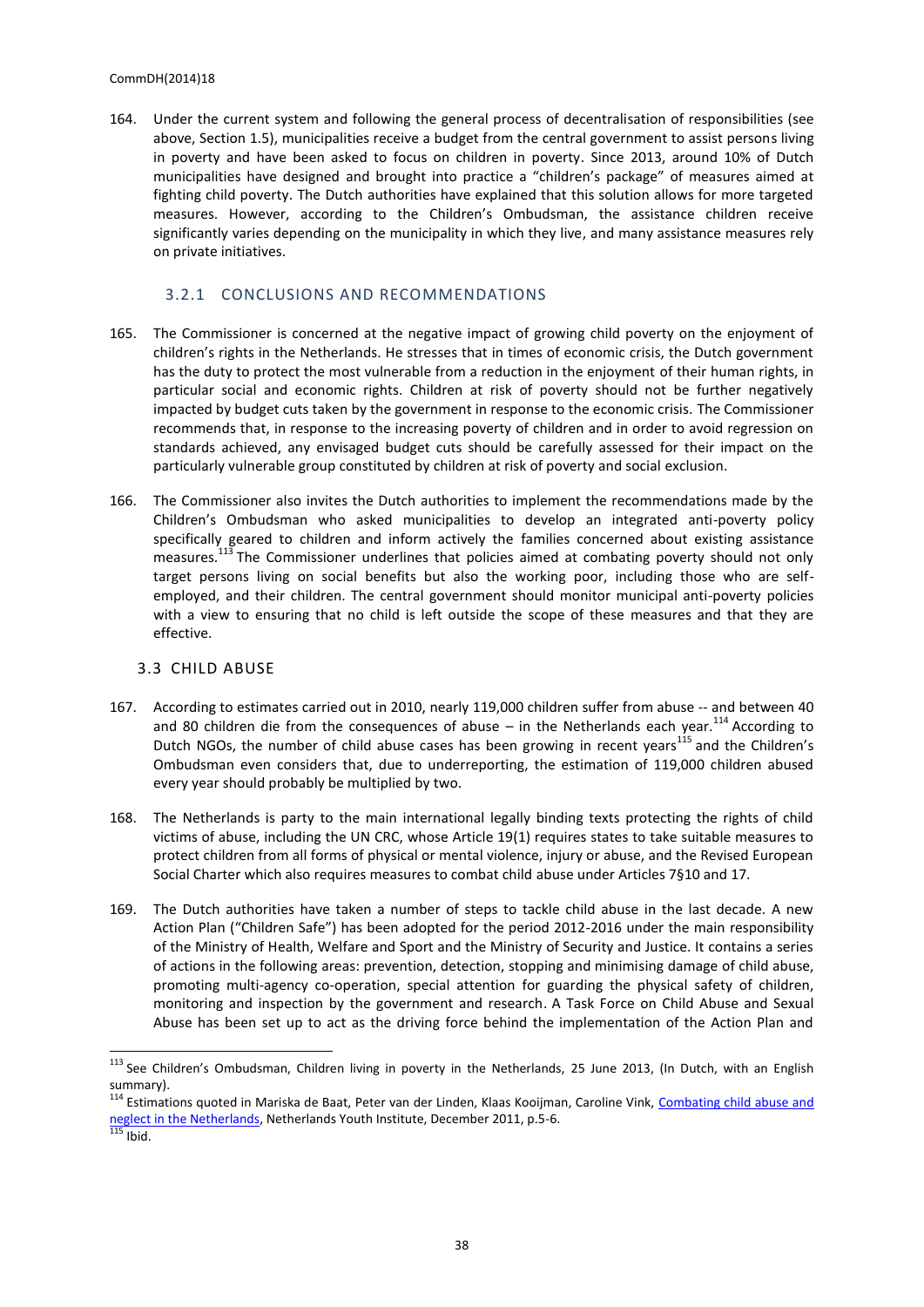monitor its implementation. Its members include representatives of the Public Prosecution Service, the relevant investigation services, the judiciary, municipal authorities, and youth and health care institutions.

- 170. On 1 July 2013, the Domestic Violence and Child Abuse Protocol Act entered into force. This act obliges organisations in certain sectors to have a phased plan for responding to signs of domestic violence and child abuse. It also imposes an obligation on organisations to publicise the protocol's existence and to promote its use, essentially through compulsory training for relevant professionals, including on ways of detecting child abuse. At the same time, a reporting code obligation was introduced under which professionals who suspect that child abuse has taken place are required to follow a standardised procedure. In addition, a project called "Tackling violence in the home" is being implemented primarily by the Association of Netherlands Municipalities (VNG) and the Dutch Federation of Shelters, in conjunction with the Ministry of Health, Welfare and Sport. The aim is to adopt regional strategies in order to facilitate and harmonise the work of municipalities in this field. Other recent measures taken include the establishment of Advisory and Reporting Centres for Domestic Violence and Child Abuse, organised at the regional level, and the reinforcement of the criminal law to combat child abuse.
- 171. Concerning sexual abuse against children, in 2010, the Netherlands ratified the Council of Europe [Convention](http://www.coe.int/t/dghl/standardsetting/children/default_en.asp) on the Protection of Children against Sexual Exploitation and Sexual Abuse (Lanzarote Convention), which entails a number of obligations in the field of prevention, protection, prosecution and promotion of international co-operation in this field.<sup>116</sup> Furthermore, pursuant to Articles 19 and 34 of the UN CRC, the Netherlands is obliged to protect children from all forms of sexual exploitation and sexual abuse. In 2005, the Netherlands also ratified the Optional Protocol to the UN CRC on the sale of children, child prostitution and child pornography. The Dutch government launched its first National Action Plan for Combating Sexual Abuse of Children on 19 April 2000. In 2012, the National Rapporteur on Trafficking in Human Beings and Child Pornography's mandate was extended to cover sexual violence against children. Her title is now National Rapporteur on Trafficking in Human Beings and Sexual Violence against Children.
- 172. In response to an increase in cases of child abuse through social media, in 2013 the Ministry of Security and Justice commissioned a film ("De mooiste chick van het Web": The best-looking chick on the web) and an accompanying teaching package to alert children, parents, friends and teachers to the risks the use of social media entails. The Children's Ombudsman started an inquiry at the end of 2013 into the ways children's right to privacy is being infringed on social media networks.
- 173. As concerns Dutch nationals travelling abroad to sexually abuse children, on 10 October 2013 a multiyear plan on combating child sex tourism was sent to the House of Representatives. The National Rapporteur on Trafficking in Human Beings and Sexual Violence against Children adopted a [report](http://www.huiselijkgeweld.nl/english/barriers-against-child-sex-tourism) on "Barriers to Child Sex Tourism" in 2013 focusing on its prevention and the detection and prosecution of Dutch citizens committing sexual offences against minors abroad.
- 174. Following two cases of suicide by teenagers who had been bullied for years in school, in March 2013 the Dutch government adopted on 25 March 2013 and in partnership with the Children's Ombudsman an Action Plan against bullying in schools requiring schools to take action against it. At the time of drafting this report, a bill on bullying at school was being drafted to that end. Teachers will receive training on how to detect and handle bullying. Human rights NGOs have stressed that LGBTI children are particularly at risk of being bullied in schools and that there was not enough knowledge among teachers and youth care professionals on how to deal with this specific problem.
- 175. The Commissioner welcomes all the above-mentioned measures taken by the authorities to combat child abuse, including sexual abuse, in recent years. However, a number of problems remain to be solved. In a report published in May 2014, the Children's Ombudsman underlined that while three-

<sup>&</sup>lt;sup>116</sup> For more information see also the [Replies](http://www.coe.int/t/dghl/standardsetting/children/Netherlands_GeneralQuestionnaire_en.pdf) to the general overview questionnaire relating to the implementation of the Lanzarote Convention from the Netherlands, T-ES(2014)GEN-NL, 22 May 2014.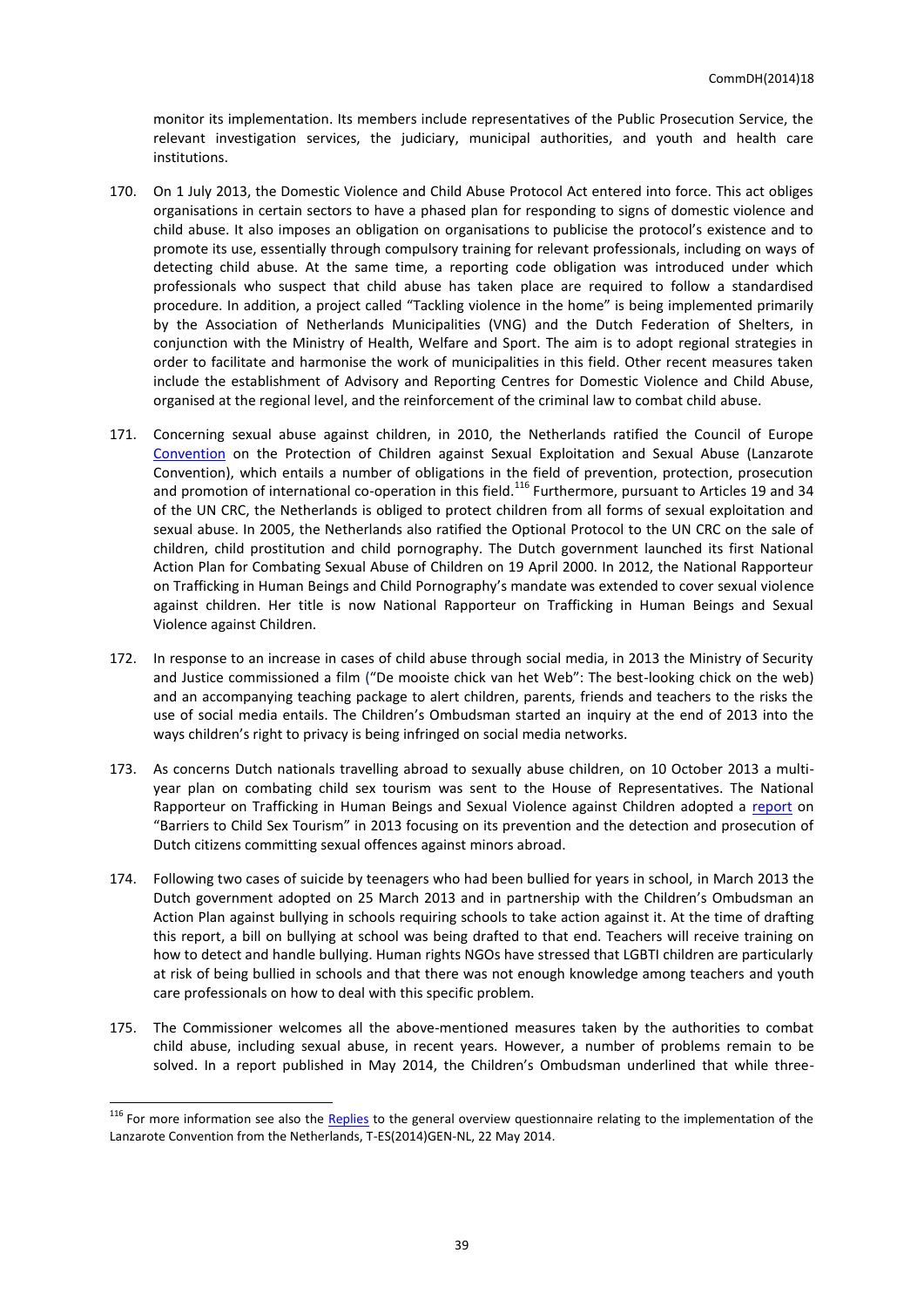quarters of the 200 Dutch municipalities surveyed had measures on paper aiming at preventing child abuse, half of them had no idea about how many abused children lived in their district. In addition, the impact of prevention programmes remained unclear in three-quarters of the municipalities. Other outstanding issues highlighted by several interlocutors include the insufficient level of prevention and recognition of cases of child abuse due to a lack of trained professionals who do not always use the existing protocols and reporting codes. At the level of local communities there are great imbalances in the quality of the services provided by the different municipal centres for youth and families, some of which do not respond quickly enough to requests for assistance from children. School teachers should also be more systematically trained on child abuse. NGOs stress that no free legal services by specialised lawyers are available for (child) victims of domestic violence who might need it in criminal law but also in other legal fields such as civil and family law. While there are action plans on abuse, including sexual abuse, of children, they generally lack a time-frame, a dedicated budget and targets and do not always clearly distribute responsibilities among the relevant authorities for their implementation.<sup>117</sup>

176. Following the decentralisation of youth care, municipalities will be responsible for the prevention, detection, registration, reporting and care relating to child abuse and domestic violence as of  $1<sup>st</sup>$  January 2015. While the Dutch government asserts in its NAPHR that the relevant quality safeguards will be built into the legislation providing for decentralisation, NGOs remain worried at the potential negative impact of the decentralisation and financial crisis-related cutbacks on action against child abuse.<sup>11</sup>

#### 3.3.1 CONCLUSIONS AND RECOMMENDATIONS

- <span id="page-39-0"></span>177. While welcoming all of the measures already taken to combat child abuse in all its forms, the Commissioner invites the Dutch authorities to ensure a proactive implementation of the existing action plans, protocols and reporting codes against child abuse. Particular emphasis should be put on making parenting support fully available for all parents who need it, ensuring the same quality of care in each municipality and training all relevant professionals on detecting and assisting child victims of abuse. The Dutch authorities should improve access to services for recovery, counselling and other forms of reintegration of victims, with special emphasis on adequate funding of these services. The Commissioner encourages the Dutch authorities to pursue their efforts in involving civil society and children in devising all of their policies against child abuse.
- 178. The Commissioner welcomes that the Dutch authorities are paying attention to protecting children on the Internet. As mentioned in a recent Human Rights Comment<sup>119</sup> on this issue, this should be done through a mix of measures aimed at: empowering children; creating a safe environment; and developing human rights education online. To this end, the Commissioner draws the Dutch authorities' attention to the Committee of Ministers' [Recommendation CM/Rec\(2009\)5](https://wcd.coe.int/ViewDoc.jsp?id=1470045&Site=CM) on measures to protect children against harmful content and behaviour and to promote their active participation in the new information and communications environment and the Committee of Ministers' [Recommendation CM/Rec\(2014\)6](https://wcd.coe.int/ViewDoc.jsp?id=2184807&Site=CM) on a Guide to human rights for Internet users, as they give useful guidance on measures to be taken in order to protect children's rights in the digital world.
- 179. Noting that the municipalities will have full responsibility in implementing measures to prevent and remedy child abuse as of 1 January 2015, the Commissioner stresses that the Netherlands has the duty to ensure full compliance with its international obligations in the field of protecting children from abuse. Therefore the national authorities should monitor, with the assistance of independent institutions such as the Children's Ombudsman and the National Rapporteur on Sexual Violence against Children, the work of the municipalities in this field and take all necessary measures to ensure that the

 $117$  See in particular NGOs' Commentary on the sixth periodic report submitted by the Netherlands on the implementation of the UN CAT, 2013.

<sup>&</sup>lt;sup>118</sup> Report by the Dutch NGO Coalition for Children's Rights, **[Kinderrechten in Nederland 2008-2012](http://www.kinderrechten.nl/p/13/77/ms6-44)** (Children's Rights in the Netherlands 2008-2012), 2012.

<sup>&</sup>lt;sup>119</sup> Council of Europe Commissioner for Human Rights, **[Protecting children's rights in the digital world: an ever](http://humanrightscomment.org/2014/04/29/protecting-childrens-rights-in-the-digital-world-an-ever-growing-challenge/)-growing** challenge – [Human Rights Comment,](http://humanrightscomment.org/2014/04/29/protecting-childrens-rights-in-the-digital-world-an-ever-growing-challenge/) 29 April 2009.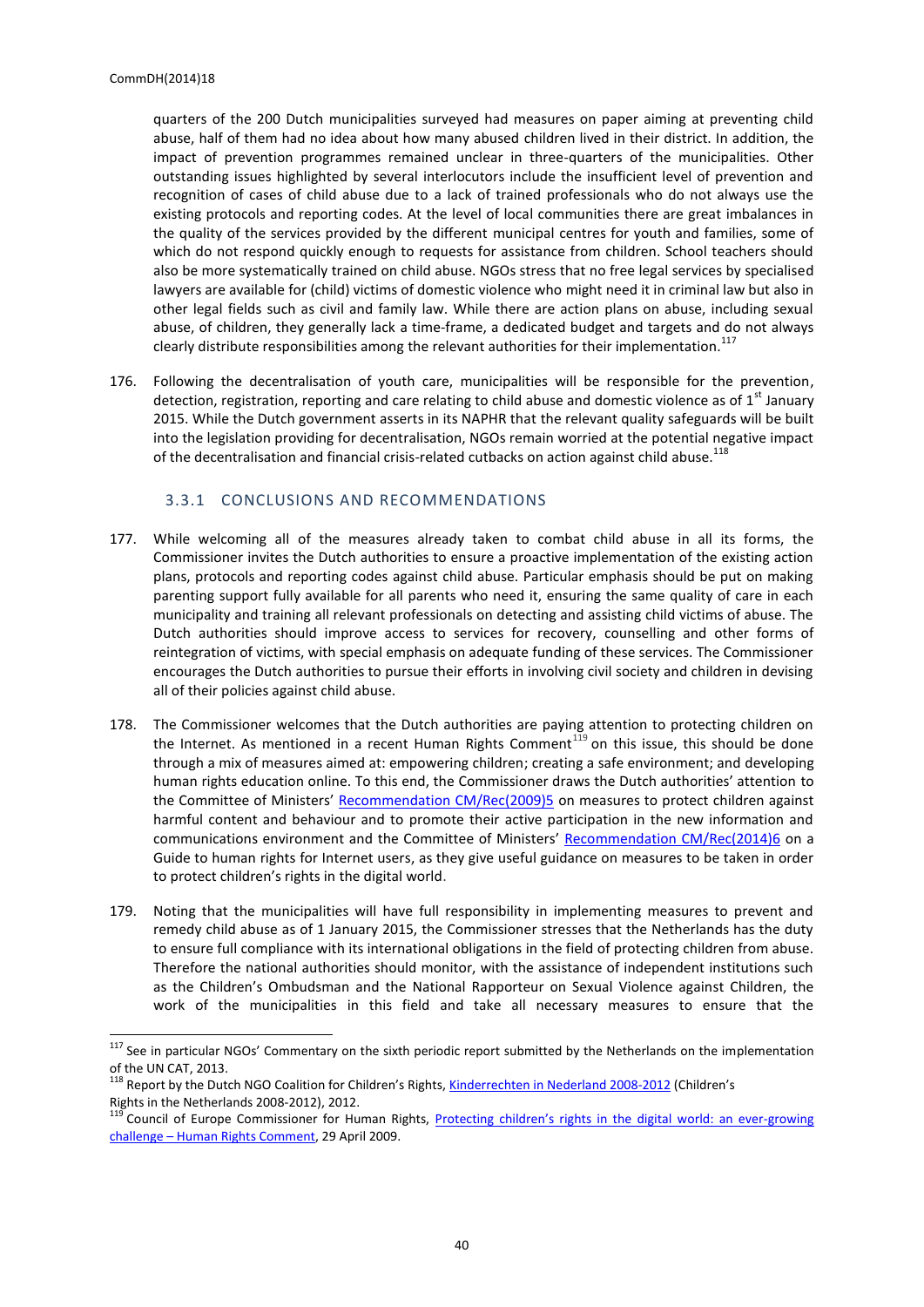decentralisation does not impact negatively on the right of children not to be victims of abuse. The Commissioner also draws attention to the "Pact of Towns and Regions to Stop Sexual Violence against Children"<sup>120</sup> devised by the Congress of Local and Regional Authorities of the Council of Europe to guide authorities in their fight against sexual exploitation and abuse. It provides a list of practical initiatives and policies to be implemented at local and regional levels in order to develop child-friendly services, protect children and help prevent sexual violence within the community.

## <span id="page-40-0"></span>3.4 ACCESS TO EDUCATION FOR CHILDREN WITH DISABILITIES

- 180. The Commissioner is seriously concerned about the fact that many children with disabilities are segregated from their peers in the Dutch education system. In 2013, there were approximately 70,000 pupils in schools for special needs, corresponding to 2% of all youths. Article 24 of the UN Convention on the Rights of Persons with Disabilities (UN CRPD), which has been signed but not yet ratified by the Netherlands, provides for a number of measures to be taken by states to ensure the right to education of persons with disabilities. In particular, states are obliged to ensure an inclusive education system at all levels, whereby all children are educated in the same schools with the adequate support where necessary. The European Committee of Social Rights has stressed that the UN CRPD reflects existing trends in comparative European law in the sphere of disability policies.<sup>121</sup> It considers that "Article 15§1 of the Charter does not leave States Parties a wide margin of appreciation when it comes to choosing the type of school in which they will promote the independence, integration and participation of persons with disabilities, as this must clearly be a mainstream school".<sup>122</sup> The Committee on the Rights of the Child has also constantly stressed the need for inclusive education in accordance with Article 23 of the UN CRC.
- 181. Under the Equal Treatment Disability and Chronic Illness Act, since 2009, Dutch primary and secondary schools are obliged to make reasonable accommodations for persons with disabilities or chronic illnesses if requested by the parents of the child. Schools are therefore requested to investigate whether a child with disability can be placed with them through a reasonable accommodation. However, the law provides that the school may refer the child to another school where the appropriate facilities are already in place (including a special needs school) if the necessary adaptations are considered "a disproportionate burden" for the school.
- 182. The Commissioner is concerned that this arrangement may give too much discretion to individual schools. In this connection, he draws the attention of the Dutch authorities to the fact that under the UN CRPD, denial of reasonable accommodation constitutes discrimination. It is also unclear to the Commissioner how enforceable the right to reasonable accommodation is in practice and how parents can effectively challenge the refusal by schools to enrol their children. The Commissioner has furthermore been informed that there have been difficulties in the implementation of this rule. He notes that the Dutch government and several specialised organisations concur that the current educational support system is too complex as it relies on a system of numerous alliances between special and mainstream schools which have their own procedures for assessing the special needs of a child, and four different clusters depending on the type of disability of the child.<sup>123</sup> Schools do not always know that they have to make reasonable accommodation for children with disabilities who ask them to do so. Parents themselves have to find a suitable school for their children, which is complicated.
- 183. While the Commissioner notes that the number of children with disabilities in the education system has increased considerably since 2003, he is concerned that the number of students attending special needs schools has increased in parallel. This is particularly worrying in the light of information according to

<sup>&</sup>lt;sup>120</sup> Congress of Local and Regional Authorities of the Council of Europe, Towns and Regions: <u>A Pact to Stop Sexual Violence</u> [against Children,](http://www.coe.int/t/congress/files/topics/oneinfive/pact_en.asp) 2012.

 $121$  ECSR, FIDH v. Belgium, Complaint No. 75/2011, Decision on the merits, paragraph 112.

<sup>&</sup>lt;sup>122</sup> ECSR, European Action of the Disabled (AEH) v. France, Complaint No. 81/2012, Decision on the merits, paragraph 78.

<sup>&</sup>lt;sup>123</sup> See Fourth Periodic [Report](http://www.rijksoverheid.nl/documenten-en-publicaties/rapporten/2013/11/25/fourth-periodic-report-of-the-kingdom-of-the-netherlands.html) of the Kingdom of the Netherlands concerning the implementation of the International Convention on the Rights of the Child (October 2006-December 2012), 2013, paragraph 248.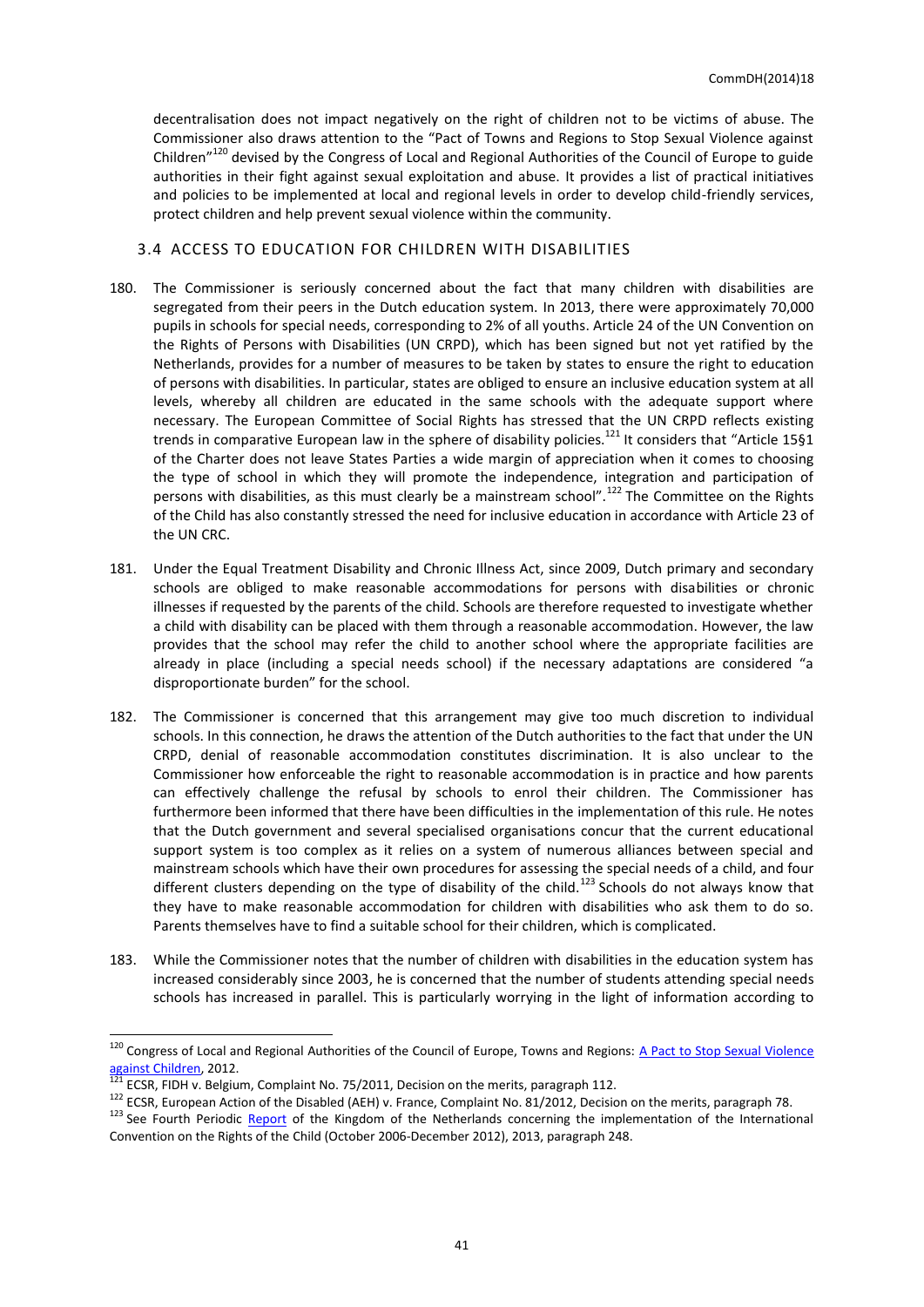which education offered by approximately 25% of the special needs schools does not meet the Education Inspectorate's quality standards. <sup>124</sup> As concerns mainstream schools, many teachers are said to experience difficulties in supervising students with specific educational needs and in adapting their teaching to the different needs in their classrooms. On the basis of the 2013 Children's Rights Monitor, the Children's Ombudsman stresses that special education for children with autism or attention deficit hyperactivity disorder has not improved and that there are not enough funds available for adapted learning materials and specially trained teachers. In some cases, children with disabilities receive no education because they are staying at an institution or childcare centre.<sup>125</sup>

- 184. Acknowledging some of these problems, the Dutch government announced its intention to allow as many children as possible to go to mainstream schools, which is considered to be the best way of avoiding early school drop-out. In 2012, the legislator adopted the Act on Appropriate Education ("passend onderwijs" in Dutch), which entered into force on 1 August 2014. As of this date, Dutch schools have "a duty to care"; i.e. the responsibility to provide a suitable learning place to every child. Mainstream and special needs schools are expected to continue to co-operate in regional alliances to offer children such a learning place at one of the mainstream schools, if needed with extra support in the class room, or at a school for children with special needs.<sup>126</sup> Interlocutors of the Commissioner stressed during the visit that this law on appropriate education constitutes a step in the direction for inclusive education. However, they are concerned at the lack of preparation of teachers, parents and school boards, who often do not know what to expect or what is expected of them. A lot will depend on the way the law is implemented by all schools.
- 185. The Commissioner understands that the new law should provide some incentives for mainstream schools to enrol children with disabilities rather than referring them to special needs schools. It also allows parents to appeal decisions of schools, if necessary with the help of specialised consultants. While welcoming these positive steps towards inclusion, the Commissioner also notes that the Act allows school boards to continue to offer special needs schools as "appropriate education" to children with disabilities. Furthermore, given the particularly high proportion of children educated in segregated settings, the Commissioner regrets that the reform has not included the establishment of clear goals for the reduction of specialised schools in favour of more inclusive settings. While the practical implementation of the new Act (in particular teacher training, resources allocated for reasonable accommodation and individualised support) will be decisive, the Commissioner shares his interlocutors' concerns that this framework may not be sufficient to eradicate violations of the right to inclusive education by the Netherlands.

## 3.4.1 CONCLUSIONS AND RECOMMENDATIONS

- <span id="page-41-0"></span>186. The Commissioner underlines that the lifetime exclusion of persons with disabilities from society often begins with their exclusion from mainstream education, which further reinforces and validates their marginalisation in the later stages of their lives. Inclusive education is not only beneficial to children with disabilities – and key to their enjoyment of many other rights -- but also to their peers, teachers, and the whole community who will gain more knowledge about human diversity.
- 187. The Commissioner considers that the Appropriate Education Act represents a step in the right direction, and encourages the Dutch authorities to support its proper implementation through continuous monitoring and evaluation, as well as effective coordination and allocation of adequate resources.
- 188. However, the Commissioner is of the opinion that the new arrangements fall short of adopting inclusive education as a fundamental principle. He encourages the Dutch authorities to develop access to inclusive education beyond the framework of "appropriate education", in particular by setting clear goals to reduce reliance on segregated school settings accompanied by a clear and ambitious timetable;

<sup>&</sup>lt;sup>124</sup> See Nynke Bosscher, *Inclusive Education*, February 2013.

<sup>125</sup> Netherlands Institute for Human Rights, Strategic [Plan](http://mensenrechten.nl/sites/default/files/2013-08-23_Strategic_Plan-English.pdf) (2013-2015), October 2012, p. 13.

<sup>126</sup> Nynke Bosscher, *Inclusive Education*, February 2013.